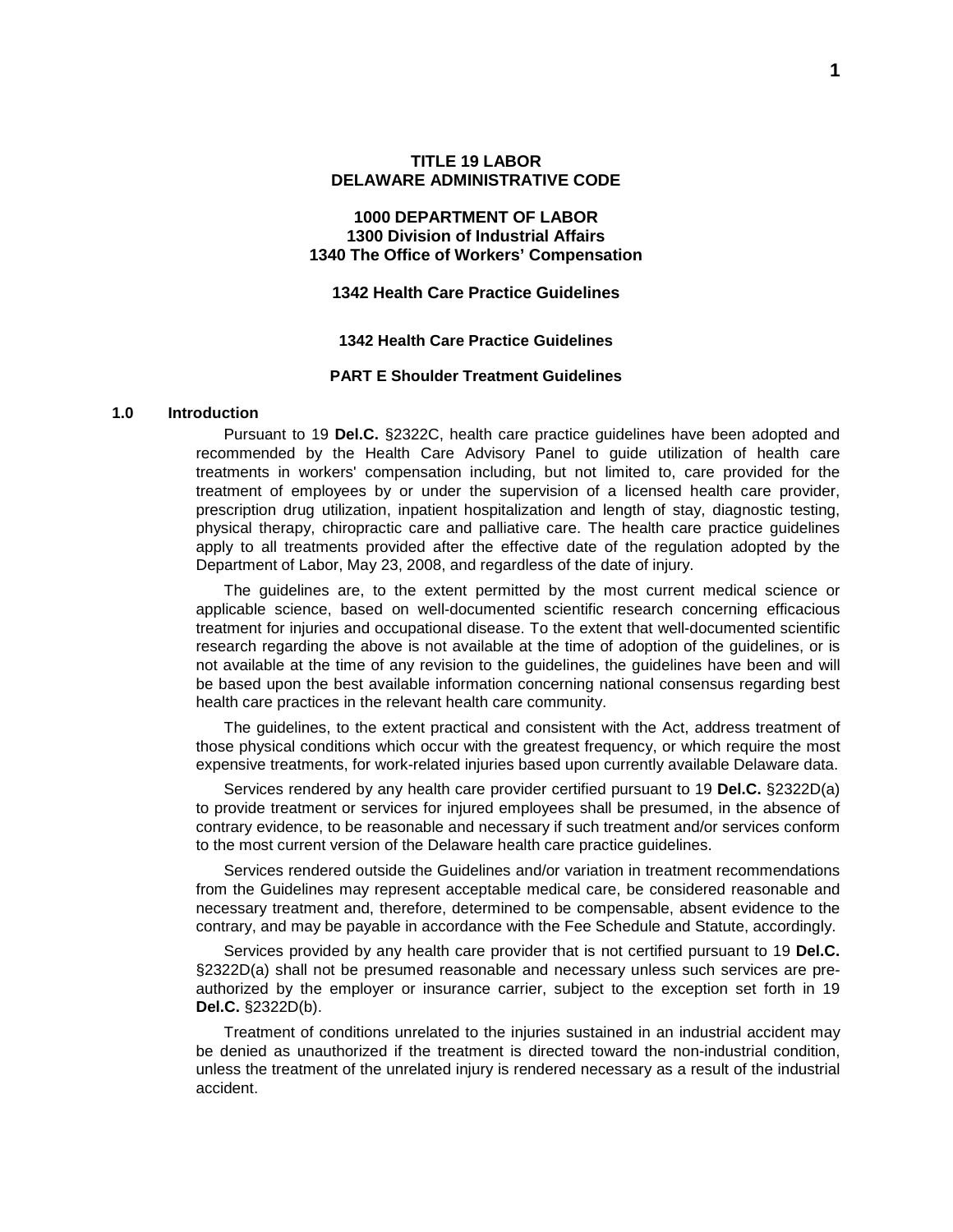The Health Care Advisory Panel and Department of Labor recognized that acceptable medical practice may include deviations from these Guidelines, as individual cases dictate. Therefore, these Guidelines are not relevant as evidence of a provider's legal standard of professional care.

In accordance with the requirements of the Act, the development of the health care guidelines has been directed by a predominantly medical or other health professional panel, with recommendations then made to the Health Care Advisory Panel.

### **2.0 General Guideline Principles**

The principles summarized in this section are key to the intended implementation of these guidelines and critical to the reader's application of the guidelines in this document.

- 2.1 **EDUCATION** of the patient and family, as well as the employer, insurer, policy makers and the community should be the primary emphasis in the treatment of upper extremity pain and disability. Currently, practitioners often think of education last, after medications, manual therapy and surgery. Practitioners must develop and implement an effective strategy and skills to educate patients, employers, insurance systems, policy makers and the community as a whole. An education-based paradigm should always start with inexpensive communication providing reassuring information to the patient. More in-depth education currently exists within a treatment regime employing functional restorative and innovative programs of prevention and rehabilitation. No treatment plan is complete without addressing issues of individual and/or group patient education as a means of facilitating selfmanagement of symptoms and prevention.
- 2.2 **TREATMENT PARAMETER DURATION** Time frames for specific interventions commence once treatments have been initiated, not on the date of injury. Obviously, duration will be impacted by patient compliance, comorbitities and availability of services. Clinical judgment may substantiate the need to modify the total number of visits discussed in this document. The majority of injured workers with Shoulder Disorders often will achieve resolution of their condition within 6 to 36 visits (Guide to Physical Therapy Practice – Second Edition). It is anticipated that most injured workers will not require the maximum number of visits described in these guidelines. They are designed to be a ceiling and care extending beyond the maximum allowed visits may warrant utilization review.
- 2.3 **ACTIVE INTERVENTIONS** emphasizing patient responsibility, such as therapeutic exercise and/or functional treatment, are generally emphasized over passive modalities, especially as treatment progresses. Generally, passive interventions are viewed as a means to facilitate progress in an active rehabilitation program with concomitant attainment of objective functional gains. All rehabilitation programs must incorporate "Active Interventions" no later than three weeks after the onset of treatment. Reimbursement for passive modalities only after the first three weeks of treatment without clear evidence of Active Interventions will require supportive documentation.
- 2.4 **ACTIVE THERAPEUTIC EXERCISE PROGRAM** Exercise program goals should incorporate patient strength, endurance, flexibility, coordination, and education. This includes functional application in vocational or community settings.
- 2.5 **POSITIVE PATIENT RESPONSE** Positive results are defined primarily as functional gains which can be objectively measured. Objective functional gains include, but are not limited to, positional tolerances, range of motion, strength, endurance, activities of daily living, cognition, and efficiency/velocity measures which can be quantified. Subjective reports of pain and function should be considered and given relative weight when the pain has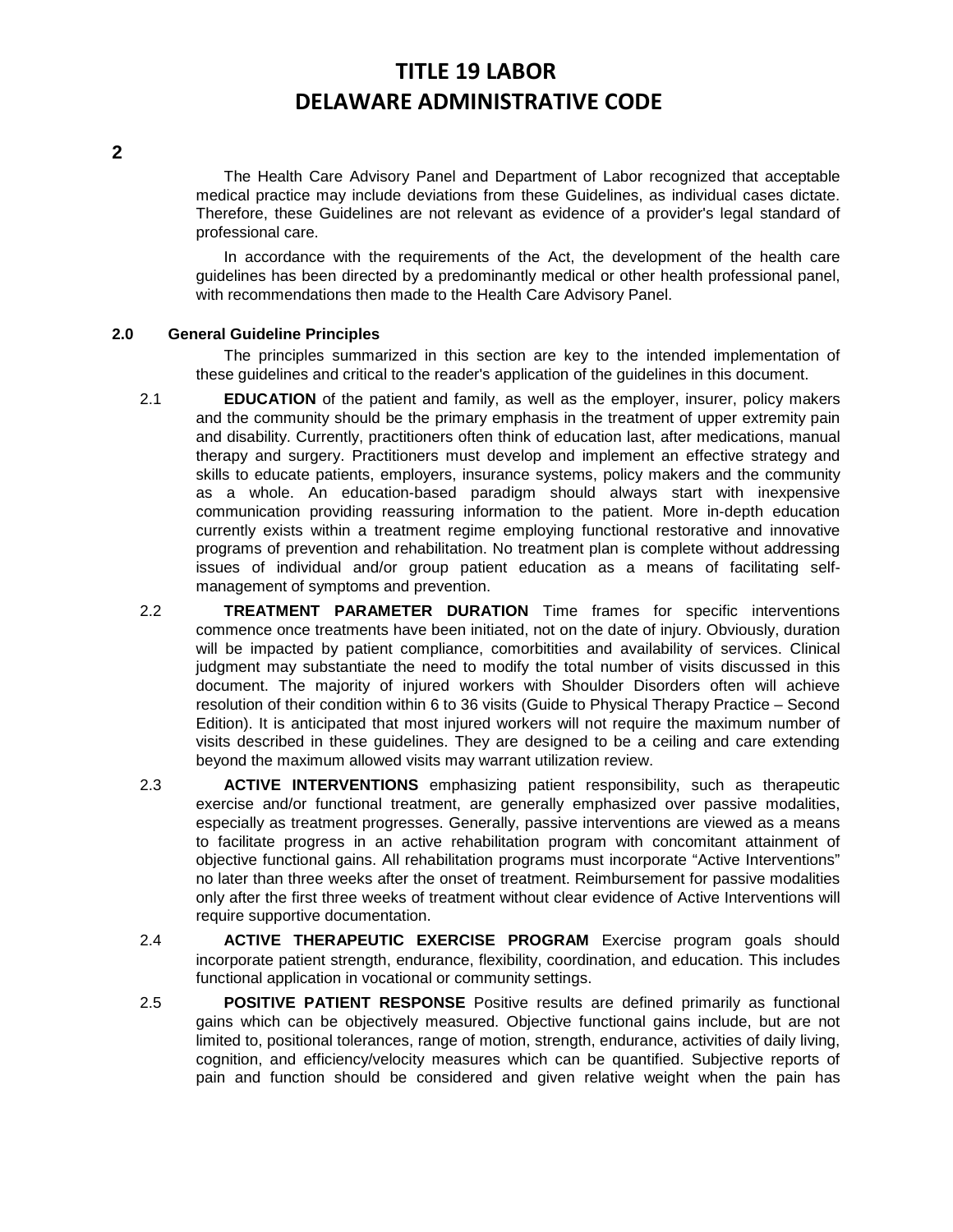anatomic and physiologic correlation. Anatomic correlation must be based on objective findings.

- 2.6 **RE-EVALUATE TREATMENT EVERY 3-4 WEEKS** If a given treatment or modality is not producing positive results within 3-4 weeks, the treatment should be either modified or discontinued. Reconsideration of diagnosis should also occur in the event of poor response to a seemingly rational intervention.
- 2.7 **SURGICAL INTERVENTIONS** Surgery should be contemplated within the context of expected functional outcome and not purely for the purpose of pain relief. The concept of "cure" with respect to surgical treatment by itself is generally a misnomer. All operative interventions must be based upon positive correlation of clinical findings, clinical course and diagnostic tests. A comprehensive assimilation of these factors must lead to a specific diagnosis with positive identification of pathologic condition(s).
- 2.8 **SIX-MONTH TIME FRAME** Since the prognosis drops precipitously for returning an injured worker to work once he/she has been temporarily totally disabled for more than six months, the emphasis within these guidelines is to move patients along a continuum of care and return-to-work within a six-month time frame, whenever possible. It is important to note that time frames may not be pertinent to injuries which do not involve work-time loss or are not occupationally related.
- 2.9 **RETURN-TO-WORK** Even if there is residual chronic pain, return-to-work is not necessarily contraindicated. Return-to-work may be therapeutic, assuming the work is not likely to aggravate the basic problem or increase long-term pain. The practitioner must write detailed restrictions when returning a patient to limited duty. The following functions should be considered and modified as recommended: lifting, pushing, pulling, crouching, walking, using stairs, bending at the waist, awkward and/or sustained postures, tolerance for sitting or standing, hot and cold environments, data entry and other repetitive motion tasks, sustained grip, tool usage and vibration factors. The patient should never be released to "sedentary or light duty" without specific physical limitations. The practitioner must understand all of the physical, demands of the patient's job position before returning the patient to full duty and should request clarification of the patient's job duties.
- 2.10 **DELAYED RECOVERY** The Department recognizes that not of all industrially injured patients will not recover within the time lines outlined in this document despite optimal care. Such individuals may require treatments beyond the limits discussed within this document, but such treatment will require clear documentation by the authorized treating practitioner focusing on objective functional gains afforded by further treatment and impact upon prognosis.

The remainder of this document should be interpreted within the parameters of these guideline principles which will hopefully lead to more optimal medical and functional outcomes for injured workers.

### **3.0 Introduction to Shoulder Injury**

This section addresses the shoulder and the ten most common work-related injuries/syndromes/disorders to or involving the shoulder complex. The following format was developed to reduce repetitive text:

- 3.1 **HISTORY TAKING AND PHYSICAL EXAMINATION** provides information common to all injuries through a discussion of provider procedures which should be applied to each patient, regardless of the injury and diagnosis (this subsection is standard to all Division medical treatment guidelines).
- 3.2 **SPECIFIC DIAGNOSIS, TESTING AND TREATMENT PROCEDURES** provides information unique to each of the following work-related injuries/syndromes/disorders:

3.2.1 Acromioclavicular (AC) Joint Sprains/Dislocations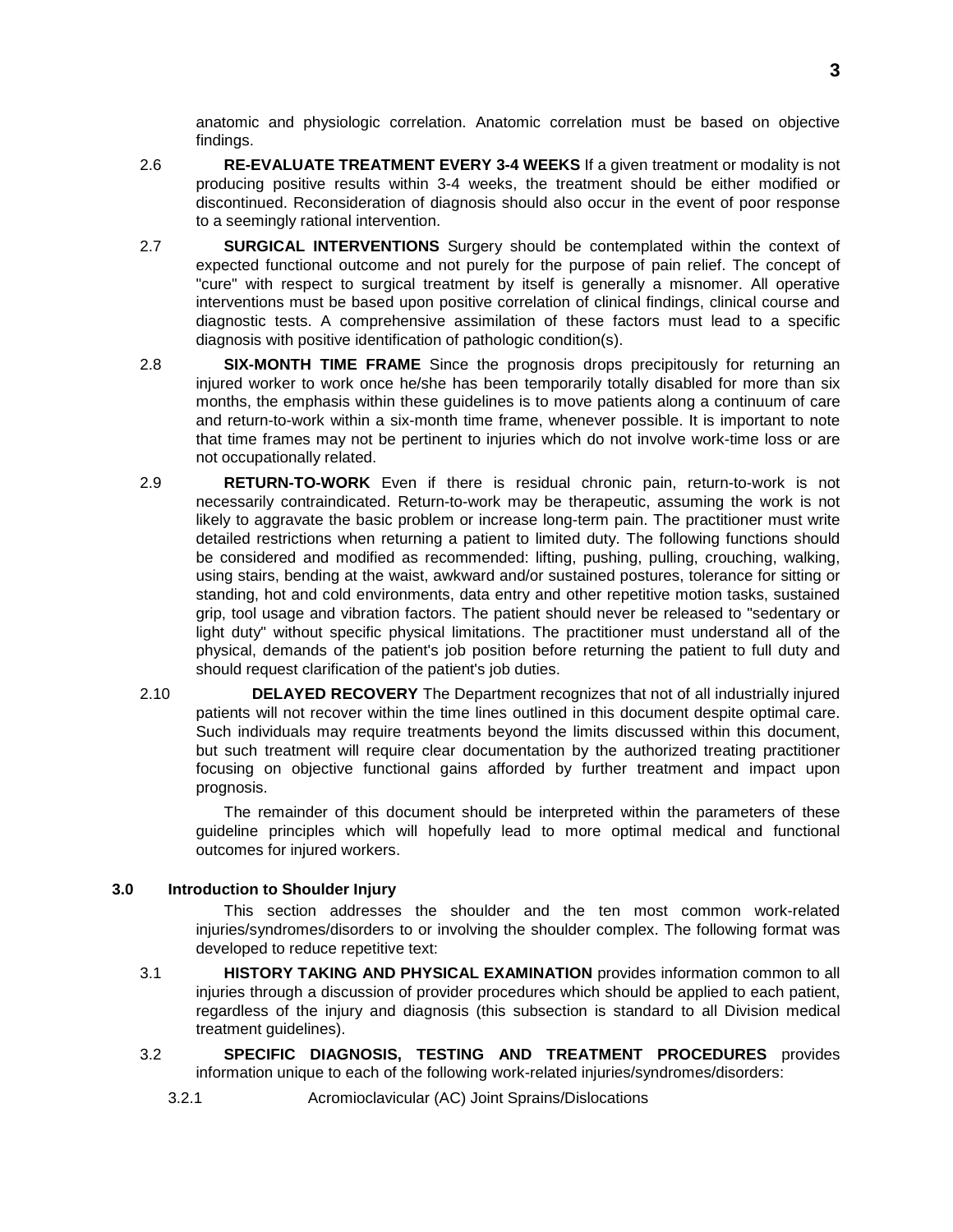### **4**

| 3.2.2    | Adhesive Capsulitis/Frozen Shoulder Disorders        |  |  |  |  |
|----------|------------------------------------------------------|--|--|--|--|
| 3.2.3    | <b>Bicipital Tendon Disorders</b>                    |  |  |  |  |
| 3.2.4    | <b>Brachial Plexus Injuries</b>                      |  |  |  |  |
| 3.2.4.1  | <b>Brachial Plexus</b>                               |  |  |  |  |
| 3.2.4.2  | <b>Axillary Nerve</b>                                |  |  |  |  |
| 3.2.4.3  | Long Thoracic Nerve                                  |  |  |  |  |
| 3.2.4.4  | Musculocutaneous Nerve                               |  |  |  |  |
| 3.2.4.5  | <b>Spinal Accessory Nerve</b>                        |  |  |  |  |
| 3.2.4.6  | Suprascapular Nerve                                  |  |  |  |  |
| 3.2.5    | <b>Bursitis of the Shoulder</b>                      |  |  |  |  |
| 3.2.6    | Impingement Syndrome                                 |  |  |  |  |
| 3.2.7    | <b>Rotator Cuff Tears</b>                            |  |  |  |  |
| 3.2.8    | <b>Rotator Cuff Tendinitis</b>                       |  |  |  |  |
| 3.2.9    | <b>Shoulder Fractures</b>                            |  |  |  |  |
| 3.2.9.1  | <b>Clavicular Fracture</b>                           |  |  |  |  |
| 3.2.9.2  | <b>Proximal Humeral Fracture</b>                     |  |  |  |  |
| 3.2.9.3  | <b>Humeral Shaft Fracture</b>                        |  |  |  |  |
| 3.2.9.4  | <b>Scapular Fracture</b>                             |  |  |  |  |
| 3.2.9.5  | Sternoclavicular Dislocation/Fracture                |  |  |  |  |
| 3.2.10   | Shoulder Instability                                 |  |  |  |  |
|          | Each diagnosis is presented in the following format: |  |  |  |  |
| 3.2.10.1 | A definition of the injury/disorder/syndrome;        |  |  |  |  |
| 3.2.10.2 | Discussion of relevant physical findings;            |  |  |  |  |
| 3.2.10.3 | Applicable testing and diagnostic procedures;        |  |  |  |  |
| 3.2.10.4 | Diagnosis-based,<br>non-operative<br>therapeutic     |  |  |  |  |
|          | treatment procedures;                                |  |  |  |  |
| 3.2.10.5 | Options for operative/surgical treatment; and        |  |  |  |  |
| 3.2.10.6 | Options for post-operative rehabilitation/treatment  |  |  |  |  |
|          | procedures.                                          |  |  |  |  |

3.3 **MEDICATION** provides information common to all injuries through detailed discussions of referenced medications with indications for expected time to produce effect, frequency, and optimum and maximum durations.

3.4 **NON-OPERATIVE TREATMENT PROCEDURES** provides information common to all injuries through detailed discussions of referenced therapeutic procedures with indications for expected time to produce effect, frequency, and optimum and maximum durations.

As shoulder injuries frequently involve a complex of problems, it is always necessary to consider the possible interaction of the various parts of the shoulder mechanism when proceeding with a diagnostic workup and a therapeutic treatment plan. Injuries to the shoulder may require the provider to reference and/or use the other Division medical treatment guidelines (i.e., Thoracic Outlet Syndrome Cumulative Trauma Disorder, and/or Complex Regional Pain Syndrome/Reflex Sympathetic Dystrophy.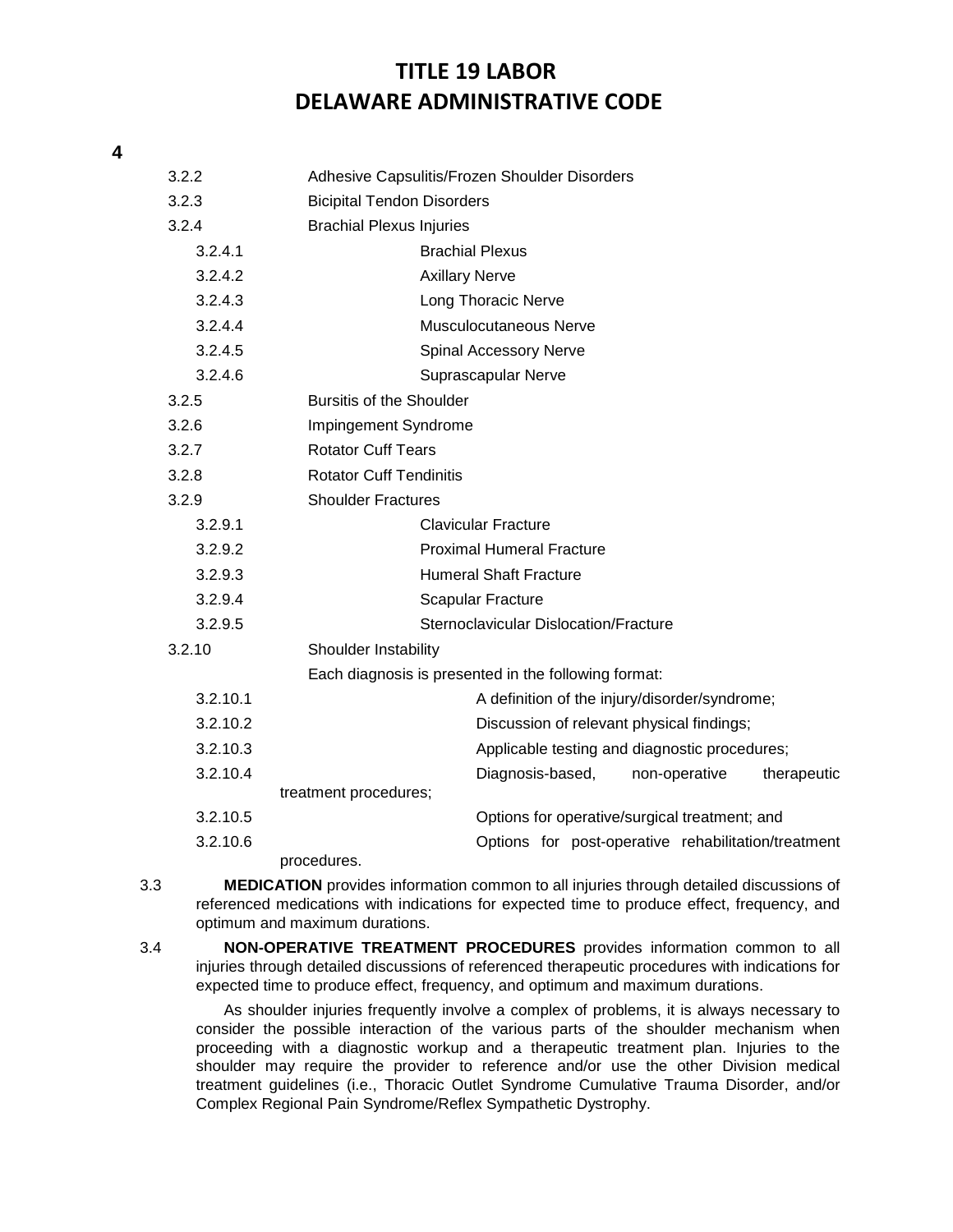### **4.0 History Taking and Physical Examination (HX & PE)**

There are two standard procedures that should be utilized when initially diagnosing workrelated shoulder instability. These procedures are generally accepted, well-established and widely used procedures that establish the foundation/basis for and dictate all other following stages of diagnostic and therapeutic procedures. When findings of clinical evaluations and those of other diagnostic procedures are not complementing each other, the objective clinical findings should have preference.

- 4.1 **HISTORY TAKING** should address at least the following for each shoulder injury diagnosis:
	- 4.1.1 Occupational relationship, and
	- 4.1.2 History of non-occupational injury and avocational pursuits need to be specifically documented.
- 4.2 **PHYSICAL FINDINGS** are specific to and addressed within each shoulder injury diagnosis noted in this section. Given the complexity of the shoulder mechanism, an evaluation for concomitant injury should be considered.

### **5.0 Specific Diagnosis, Testing and Treatment Procedures**

- 5.1 **ACROMIOCLAVICULAR JOINT SPRAINS/DISLOCATIONS** An acute acromioclavicular (AC) joint injury is frequently referred to as a shoulder separation. There are six classifications of an AC joint separation which are based upon the extent of ligament damage and bony displacement:
	- Type I Partial disruption of the AC ligament and capsule.
	- Type II Sprains consisting of a ruptured AC ligament and capsule with incomplete injury to the coracoclavicular (CC) ligament, resulting in minimal AC joint subluxation.
	- Type III Separation or complete tearing of the AC ligament and/or CC ligaments, possible deltoid trapezius fascial injury, and dislocation of the AC joint.
	- Type IV Dislocation consisting of a displaced clavicle that penetrates posteriorly through or into the trapezius muscle.
	- Type V Dislocation consisting of complete separation of the AC and CC ligaments and dislocation of the acromioclavicular joint with a large coracoclavicular interval.
	- Type VI Dislocation consisting of a displaced clavicle that penetrates inferior to the coracoid.

Types I-III are common, while Types IV-VI are not and, when found, require surgical consultation. For AC joint degeneration from repetitive motion that is found to be workrelated, see section 5.4.8, Impingement Syndrome.

### 5.1.1 **History and Initial Diagnostic Procedures (AC Joint Sprains/Dislocations):**

• Occupational Relationship - generally, workers sustain an AC joint injury when they land on the point of the shoulder, driving the acromion downward, or fall on an outstretched hand or elbow, creating a backward and outward force on the shoulder. It is important to rule out other sources of shoulder pain from an acute injury, including rotator cuff tear, fracture and nerve injury.

### 5.1.2 **Physical Findings (AC Joint Sprains/Dislocations) may include:**

5.1.2.1 Tenderness at the AC joint with, at times, contusions and/or abrasions at the joint area; prominence/asymmetry of the shoulder can be seen; and/or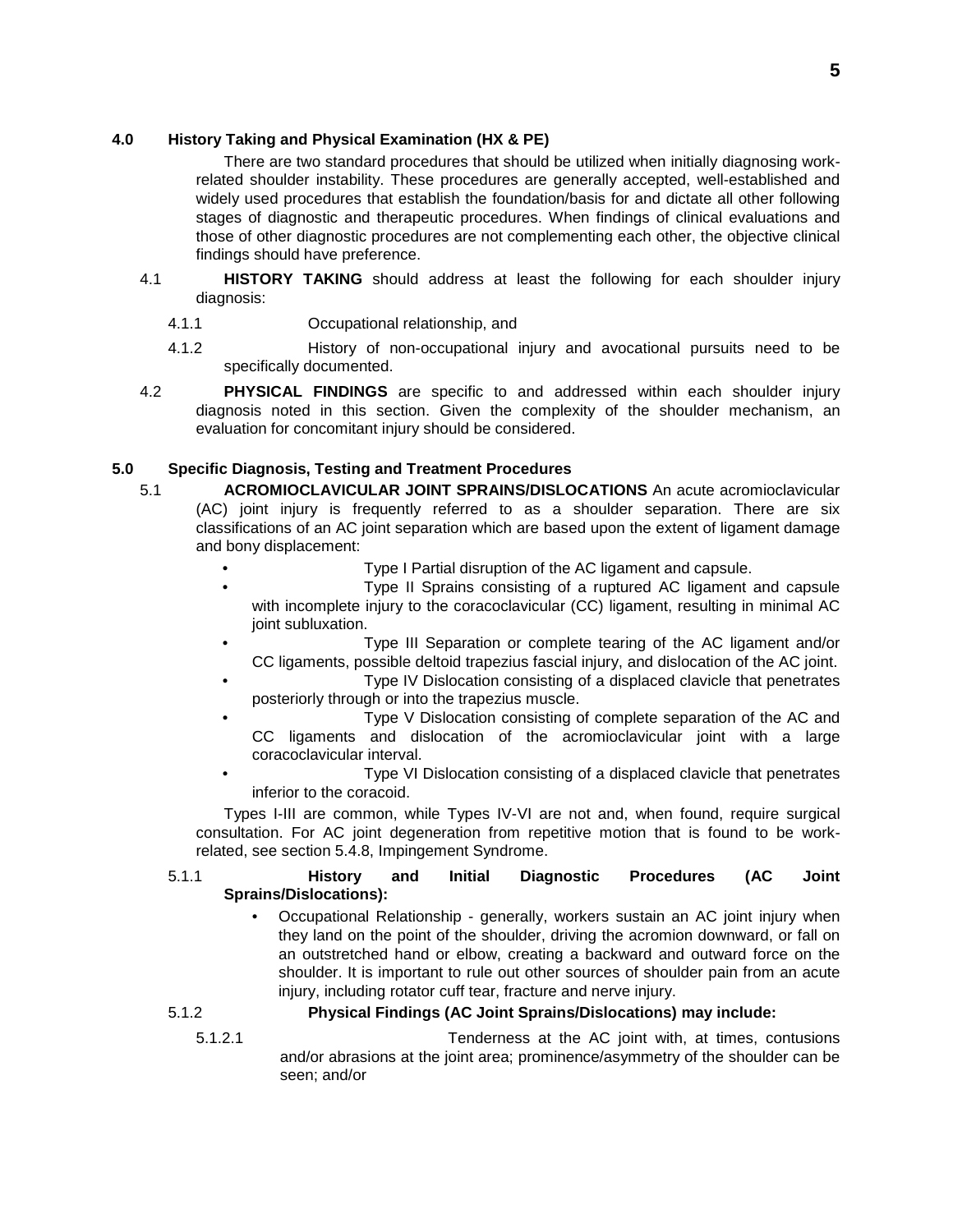- 5.1.2.2 One finds decreased shoulder motion and with palpation, the distal end of the clavicle is painful; there may be increased clavicular translation; cross-body adduction can cause exquisite pain.
- 5.1.3 **Laboratory Tests (AC Joint Sprains/Dislocations):** are not indicated unless a systemic illness or disease is suspected.

5.1.4 **Testing Procedures (AC Joint Sprains/Dislocations):**

- 5.1.4.1 Plain x-rays may include: 5.1.4.1.1 **AP** view; 5.1.4.1.2 AP radiograph of the shoulder with the beam angled 10 cephalad (Zanca view); 5.1.4.1.3 Axillary lateral views; and
	- 5.1.4.1.4 Y-view also called a StrykerStyrker notch view; 5.1.4.1.5 Stress view; side-to-side comparison with 10-15 lbs.
		- of weight in each hand.
- 5.1.4.2 Adjunctive testing, such as standard radiographic techniques (sonography, arthrography or MRI), should be considered when shoulder pain is refractory to 4-6 weeks of non-operative conservative treatment and the diagnosis is not readily identified by a good history and clinical examination.
- 5.1.5 **Non-operative Treatment Procedures (AC Joint Sprains/Dislocations):** may include:
	-
	- 5.1.5.1 Procedures outlined in this Section 5.3.5 such as thermal treatment and immobilization (up-to-6 weeks for Type I-III AC joint separations). Immobilization treatments for Type III injuries are controversial and may range from a sling to surgery.
	- 5.1.5.2 Medication, such as nonsteroidal anti-inflammatories and analgesics, would be indicated; narcotics are not normally indicated but may be needed after an acute injury. In the face of chronic acromioclavicular joint pain, a series of injections with or without cortisone, may be injected 6-8 times per year.
	- 5.1.5.3 Physical medicine interventions, as outlined in Section 5.3.5, should emphasize a progressive increase in range of motion without exacerbation of the AC joint injury. With increasing motion and pain control, a strengthening program should be instituted and return to modified/limited duty would be considered at this time. By 8-11 weeks, with restoration of full motion, return to full duty should be anticipated.

#### 5.1.6 **Operative Procedures (AC Joint Sprains/Dislocations):**

- 5.1.6.1 With a Type III AC joint injury, an appropriate orthopedic consultation should be considered initially, but must be considered when conservative care fails to increase function.
- 5.1.6.2 With a Type IV-VI AC joint injury, an orthopedic surgical consultation is recommended initially.
- 5.1.7 **Post-Operative Procedures (AC Joint Sprains/Dislocations):** should be coordinated by the orthopedic physician working with the interdisciplinary team. Keeping with the therapeutic and rehabilitation procedures found in this Section 5.3.5. Non-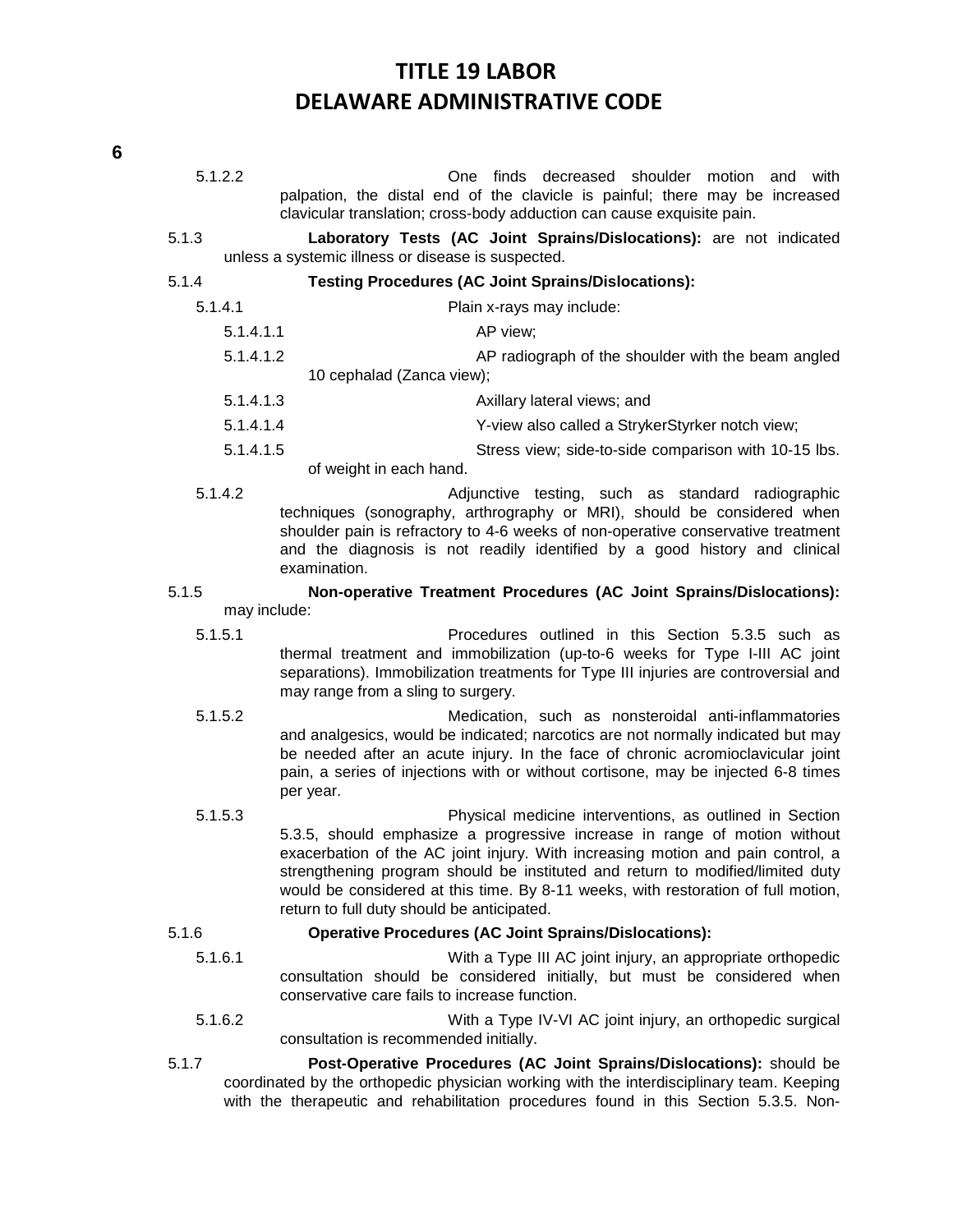operative Treatment Procedures, the patient could be immobilized for 2-3 weeks, restricted in activities, both work-related and avocational for 8-12 weeks while undergoing rehabilitation, and be expected to progress to return to full duty based upon the his/her response to rehabilitation and the demands of the job.

- 5.2 **ADHESIVE CAPSULITIS/FROZEN SHOULDER DISORDERS** Adhesive capsulitis of the shoulder, also known as frozen shoulder disorder, is a soft tissue lesion of the glenohumeral joint resulting in restrictions of passive and active range of motion. Occupational adhesive capsulitis arises secondarily to any chest or upper extremity trauma. Primary adhesive capsulitis is rarely occupational in origin. The disorder goes through stages, specifically:
	- Stage 1 Consists of acute pain with some limitation in range of motion; generally lasting 2-9 months.
	- Stage 2 Characterized by progressive stiffness, loss of range-of-motion, and muscular atrophy; it may last an additional 4-12 months beyond Stage 1.
	- Stage 3 Characterized by partial or complete resolution of symptoms and restoration of range-of-motion and strength; it usually takes an additional 6-9 months beyond Stage 2.

### 5.2.1 **History and Initial Diagnostic Procedures (Adhesive Capsulitis/Frozen Shoulder Disorder):**

- 5.2.1.1 Occupational Relationship There should be some history of work related injury. Often adhesive capsulitis is seen with impingement syndrome or other shoulder disorders; refer to appropriate subsection of this guideline.
- 5.2.1.2 Patient will usually complain of pain in the sub-deltoid region, but occasionally over the long head of the biceps or radiating down the lateral aspect of the arm to the forearm. Pain is often worse at night with difficulty sleeping on the involved side. Motion is restricted and painful.
- 5.2.2 **Physical Findings (Adhesive Capsulitis/Frozen Shoulder Disorder):** Restricted active and passive glenohumeral range of motion is the primary physical finding. It may be useful for the examiner to inject the glenohumeral joint with lidocaine and then repeat range of motion to rule out other shoulder pathology; lack of range of motion confirms the diagnosis. Postural changes and secondary trigger points along with atrophy of the deltoid and supraspinatus muscles may be seen.

### 5.2.3 **Laboratory Tests (Adhesive Capsulitis/Frozen Shoulder Disorder):** are not indicated unless systemic illness or disease is suspected.

- 5.2.4 **Testing Procedures (Adhesive Capsulitis/Frozen Shoulder Disorder):**
	- 5.2.4.1 Plain x-rays are generally not helpful except to rule out concomitant pathology.
	- 5.2.4.2 Adjunctive testing, such as standard radiographic techniques (sonography, arthrography or MRI), to rule out concomitant pathology should be considered when shoulder pain is refractory to 4-6 weeks of nonoperative conservative treatment and the diagnosis is not readily identified by a good history and clinical examination.
	- 5.2.4.3 Arthrography may be helpful in ruling out other pathology. Arthrography can also be therapeutic as steroids and/or anesthetics may be injected and a brisement or distension arthrogram can be done at the same time (refer to the next subsection on non-operative treatment procedures for further discussion).

### 5.2.5 **Non-operative Treatment (Adhesive Capsulitis/Frozen Shoulder Disorder):** address the goal to restore and maintain function and may include:

5.2.5.1 A home exercise program either alone or in conjunction with a supervised rehabilitation program is the mainstay of treatment. Additional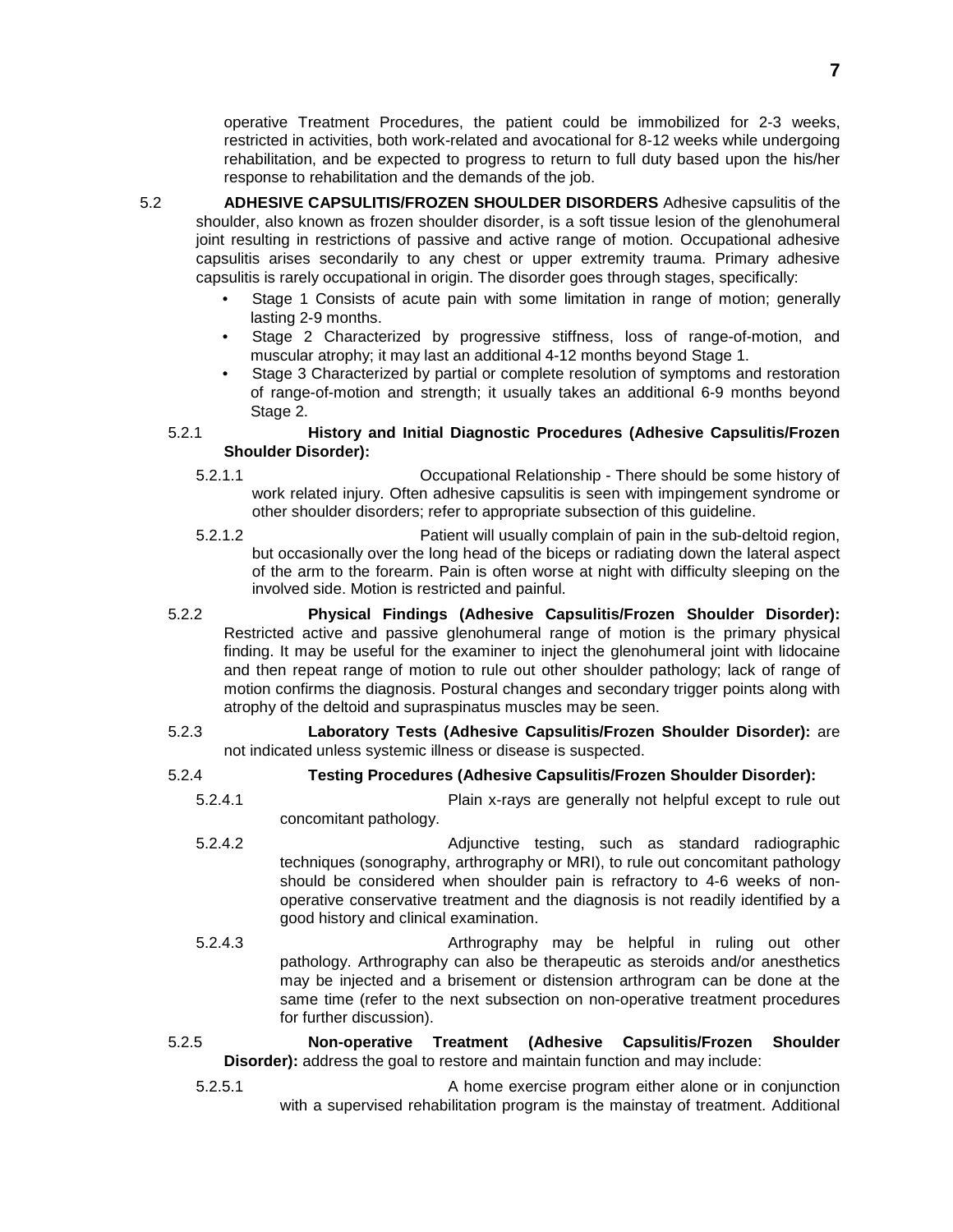interventions may include thermal treatment, ultrasound, TENS, manual therapy, and passive and active range-of-motion exercises; as the patient progresses, strengthening exercises should be included in the exercise regimen; refer to Section 5.3.5, Non-operative Treatment Procedures.

- 5.2.5.2 Medications, such as NSAIDs and analgesics, may be helpful. Rarely, the use of oral steroids is indicated to decrease acute inflammation. Narcotics narcotics can be used for short-term pain control; narcotics are indicated for post-manipulation or post-operative cases; refer to this Section 6.0, Medications.
- 5.2.5.3 Occasionally, subacromial bursal and/or glenohumeral steroid injections can decrease inflammation and allow the therapist to progress functional exercise and range of motion. Injections should be limited to two injections to any one site, given at least one month apart.
- 5.2.5.4 In cases that are refractory to conservative therapy lasting at least 3-6 months and in whom range of motion remains significantly restricted (abduction less than 90°), the following more aggressive treatment may be considered:
	- 5.2.5.4.1 Distension arthrography or "brisement" in which saline, an anesthetic and usually a steroid are forcefully injected into the shoulder joint causing disruption of the capsule. Early and aggressive physical medicine to maintain range of motion and restore strength and function should follow distension arthrography or manipulation under anesthesia; return to work with restrictions should be expected within one week of the procedure; return to full duty is expected within 4-6 weeks.
- 5.2.6 **Operative Procedures (Adhesive Capsulitis/Frozen Shoulder Disorder):** For cases failing conservative therapy of at least 3-6 months duration and which are significantly limited in range-of-motion (abduction less than 90°), the following operative procedures may be considered:
	- 5.2.6.1 Manipulation under anesthesia which may be done in combination with steroid injection(s) or distension arthrography; and
	- 5.2.6.2 In rare cases, refractory to conservative treatment and in which manipulation under anesthesia is contraindicated, an open capsular release or arthroscopy with resection of the coracohumeral and/or coracoacromial ligaments may be done; other disorders, such as impingement syndrome, may also be treated at the same time.
- 5.2.7 **Post-Operative Procedures (Adhesive Capsulitis/Frozen Shoulder Disorder):** would include an individualized rehabilitation program based upon communication between the surgeon and the therapist.
	- Early, aggressive and frequent physical medicine interventions are recommended to maintain range of motion and progress strengthening; return to work with restrictions after surgery should be discussed with the treating provider; patient should be approaching MMI within 8-12 weeks post-operative, however, coexistence of other pathology should be taken into consideration.
- 5.3 **BICIPITAL TENDON DISORDERS** Disorders may include 1) primary bicipital tendinitis which is exceedingly rare; 2) secondary bicipital tendinitis which is generally associated with rotator cuff tendinitis or impingement syndrome (see appropriate diagnosis subsections); 3) subluxation of the biceps tendon which occurs with dysfunction of the transverse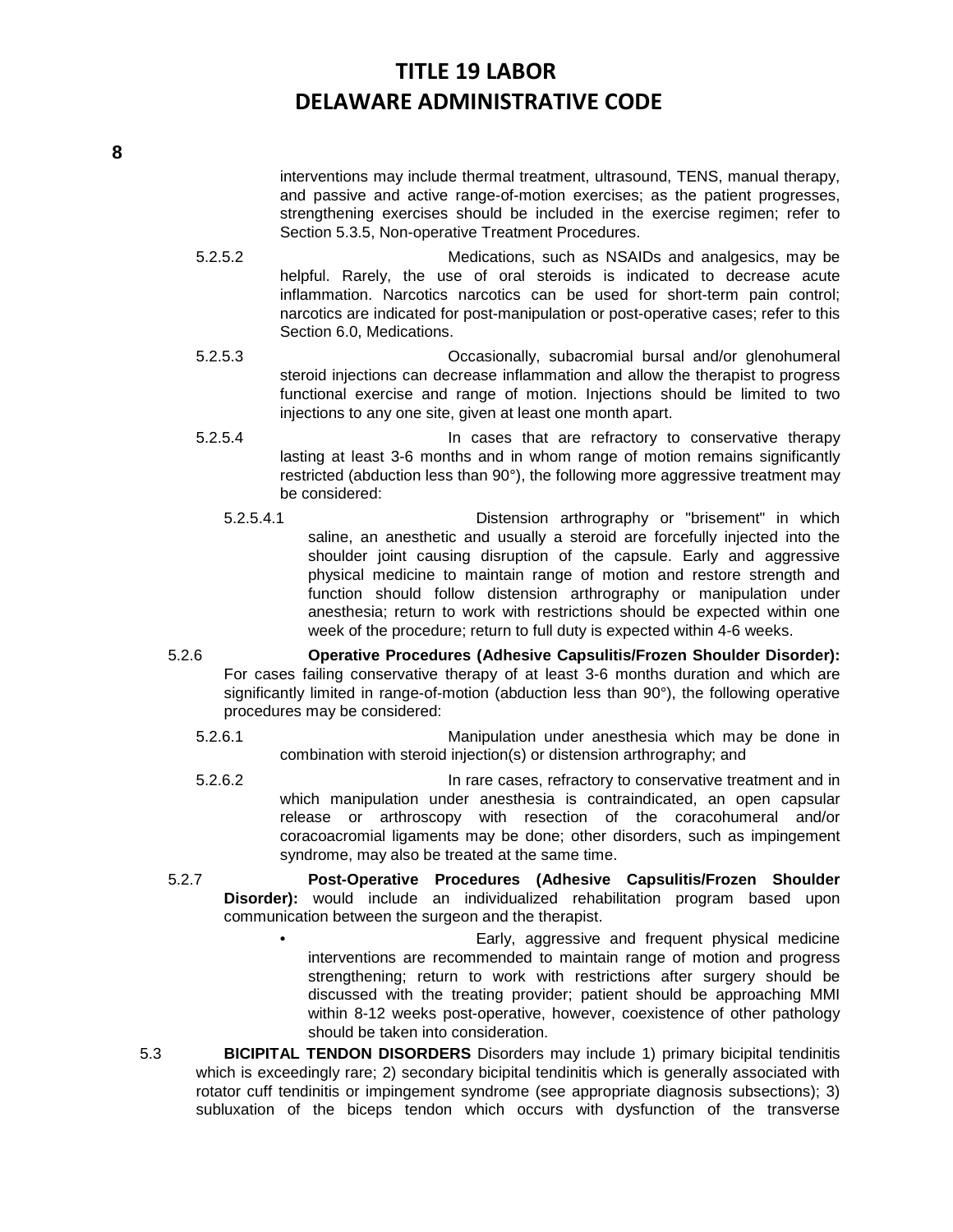intertubercular ligament and massive rotator cuff tears; and 4) acute disruption of the tendon which can result from an acute distractive force or transection of the tendon from direct trauma.

### 5.3.1 **History and Initial Diagnostic Procedures (Bicipital Tendon Disorders):**

- 5.3.1.1 Occupational Relationship bicipital tendon disorders may include symptoms of pain and/or achiness that occur after repetitive use of the shoulder and/or blunt trauma to the shoulder. Secondary bicipital tendinitis may be associated with prolonged above-the-shoulder activities, and/or repeated shoulder flexion, external rotation and abduction. Acute trauma to the biceps tendon of the shoulder girdle may also give rise to occupational injury of the biceps tendon.
- 5.3.1.2 Occupational disorders of the biceps tendon may accompany scapulothoracic dyskinesis, rotator cuff injury, AC joint separation, subdeltoid bursitis, shoulder instability or other shoulder pathology. Symptoms should be exacerbated or provoked by work that activated the biceps muscle. Symptoms may be exacerbated by other activities that are not necessarily work related.
- 5.3.1.3 Symptoms may include aching, burning and/or stabbing pain in the shoulder, usually involving the anterior medial portion of the shoulder girdle. The symptoms are exacerbated with above-the-shoulder activities and those specifically engaging the biceps (flexion at the shoulder, flexion at the elbow and supination of the forearm). Relief occurs with rest. Patients may report nocturnal symptoms which interfere with sleep during the acute stages of inflammation; pain and weakness in shoulder during activities; repeated snapping phenomenon with a subluxing tendon; immediate sharp pain and tenderness along the course of the long head of the biceps following a sudden trauma which would raise suspicions of acute disruption of the tendon; and/or with predominant pain at the shoulder referral patterns which may extend pain into the cervical or distal structures, including the arm, elbow, forearm and wrist.

#### 5.3.2 **Physical Findings (Bicipital Tendon Disorders): may include:**

- 5.3.2.1 If continuity of the tendon has been lost (biceps tendon rupture), inspection of the shoulder would reveal deformity (biceps bunching);
- 5.3.2.2 Palpation demonstrates tenderness along the course of the bicipital tendon;
- 5.3.2.3 Pain at end range of flexion and abduction as well as biceps tendon activation; and/or
- 5.3.2.4 Provocative testing may include: 5.3.2.4.1 Yergason's sign - pain with resisted supination of forearm;
	- 5.3.2.4.2 Speed's Test pain with resisted flexion of the shoulder (elbow extended and forearm supinated); or
	- 5.3.2.4.3 Ludington's Test pain with contraction of the biceps (hands are placed behind the head placing the shoulders in abduction and external rotation).
- 5.3.3 **Laboratory Tests (Bicipital Tendon Disorders):** are not indicated unless a systemic illness or disease is suspected.
- 5.3.4 **Testing Procedures (Bicipital Tendon Disorders):**
	- 5.3.4.1 Plain x-rays include: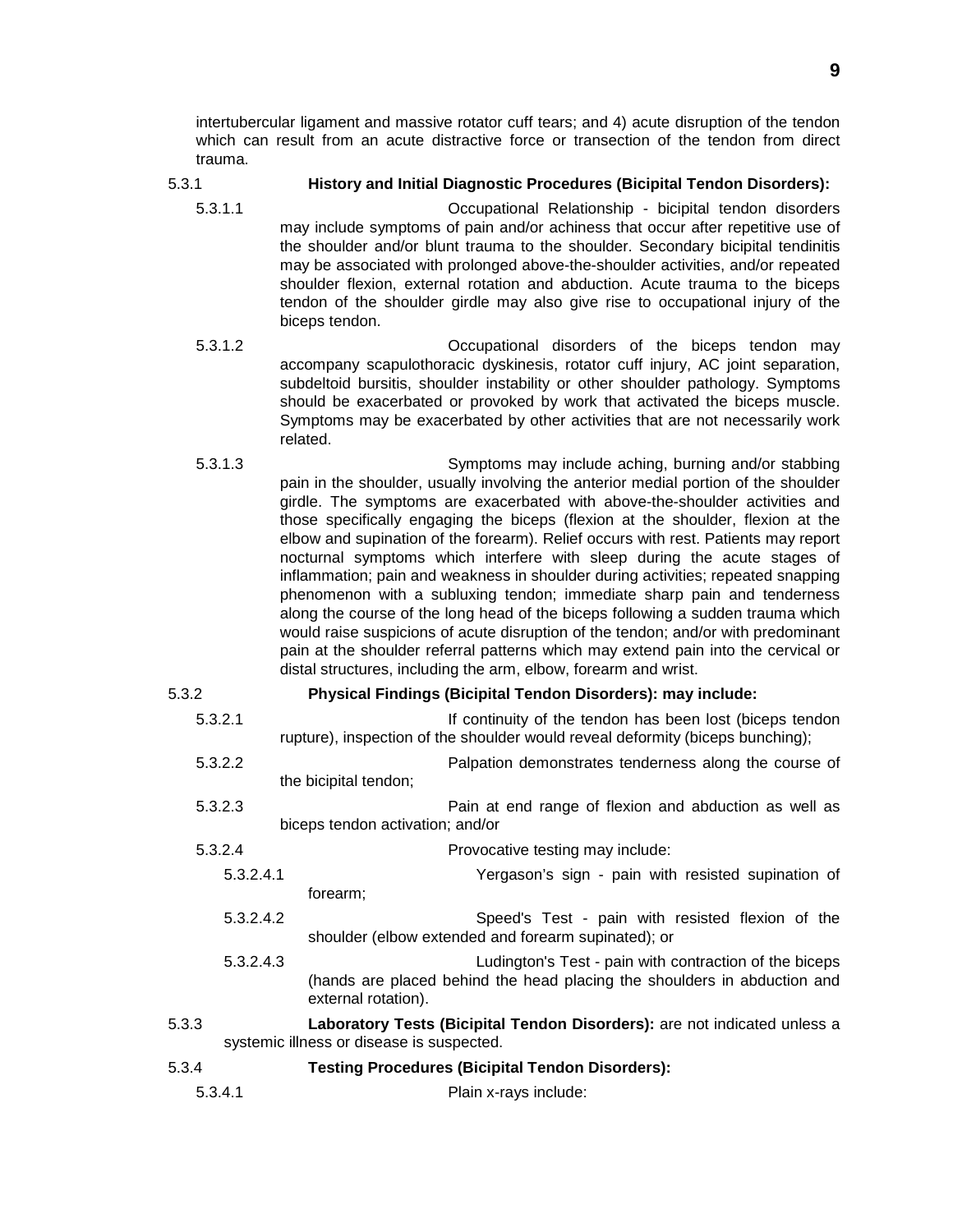- 5.3.4.1.1 Anterior/Posterior (AP) view visualizes elevation of the humeral head, indicative of absence of the rotator cuff due to a tear;
- 5.3.4.1.2 Lateral view in the plane of the scapula and/or an axillary view determine if there is anterior or posterior dislocation or the presence of a defect in the humeral head (a Hill-Sachs lesion);
- 5.3.4.1.3 **30°** caudally angulated AP view determines if there is a spur on the anterior/inferior surface of the acromion and/or the far end of the clavicle; and
- 5.3.4.1.4 Outlet view determines if there is a downwardly tipped acromion.
- 5.3.4.2 Adjunctive testing, such as sonography, MRI or arthrography, should be considered when shoulder pain is refractory to 4-6 weeks of nonoperative conservative treatment and the diagnosis is not readily identified by standard radiographic techniques. These tests may be occasionally performed immediately after an injury if tendon injury is suspected based on history and physical examination.

#### 5.3.5 **Non-operative Treatment Procedures (Bicipital Tendon Disorders):**

- 5.3.5.1 Benefit may be achieved through procedures outlined in Section 5.3.5. Non-operative Treatment Procedures, such as thermal therapy, immobilization, alteration of occupation and/or work station, manual therapy and biofeedback.
- 5.3.5.2 Medication, such as nonsteroidal anti-inflammatories and analgesics, would be indicated; narcotics are not normally indicated but may be needed in the acute phase. Refer to Section 5.3.5. Non-operative Treatment Procedures for further discussions.
- 5.3.5.3 Physical medicine and rehabilitation interventions, as outlined in Section 5.3.5. Non-operative Treatment Procedures, should emphasize a progressive increase in range of motion. With increasing motion and pain control, a strengthening program should be instituted and return to modified/limited duty would be considered at this time. By 8-11 weeks, with restoration of full motion, return to full duty should be anticipated.
- 5.3.5.4 Biceps tendon injections may be therapeutic if the patient responds positively to an injection of an anesthetic. Injection of the corticosteroids directly into the tendon should be avoided due to possible tendon breakdown and degeneration, limited to 3 injections per year at the same site, and avoided in patients under 30 years of age.

### 5.3.6 **Operative Procedures (Bicipital Tendon Disorders):**

- 5.3.6.1 Bicipital Tendinitis: Conservative care prior to potential surgery must address flexibility and strength imbalances. Surgical remedies would be considered after 12 weeks of appropriate conservative care has failed. Since impingement of the biceps tendon could cause continued irritation, an acromioplasty may be necessary, especially when the presence of an obstructing osteophyte is demonstrated on plain x-rays.
- 5.3.6.2 Subluxing Bicipital Tendon: The decision to surgically stabilize the bicipital tendon is not commonly indicated. In the vast majority of cases, optimal outcome is achieved through successful rehabilitation procedures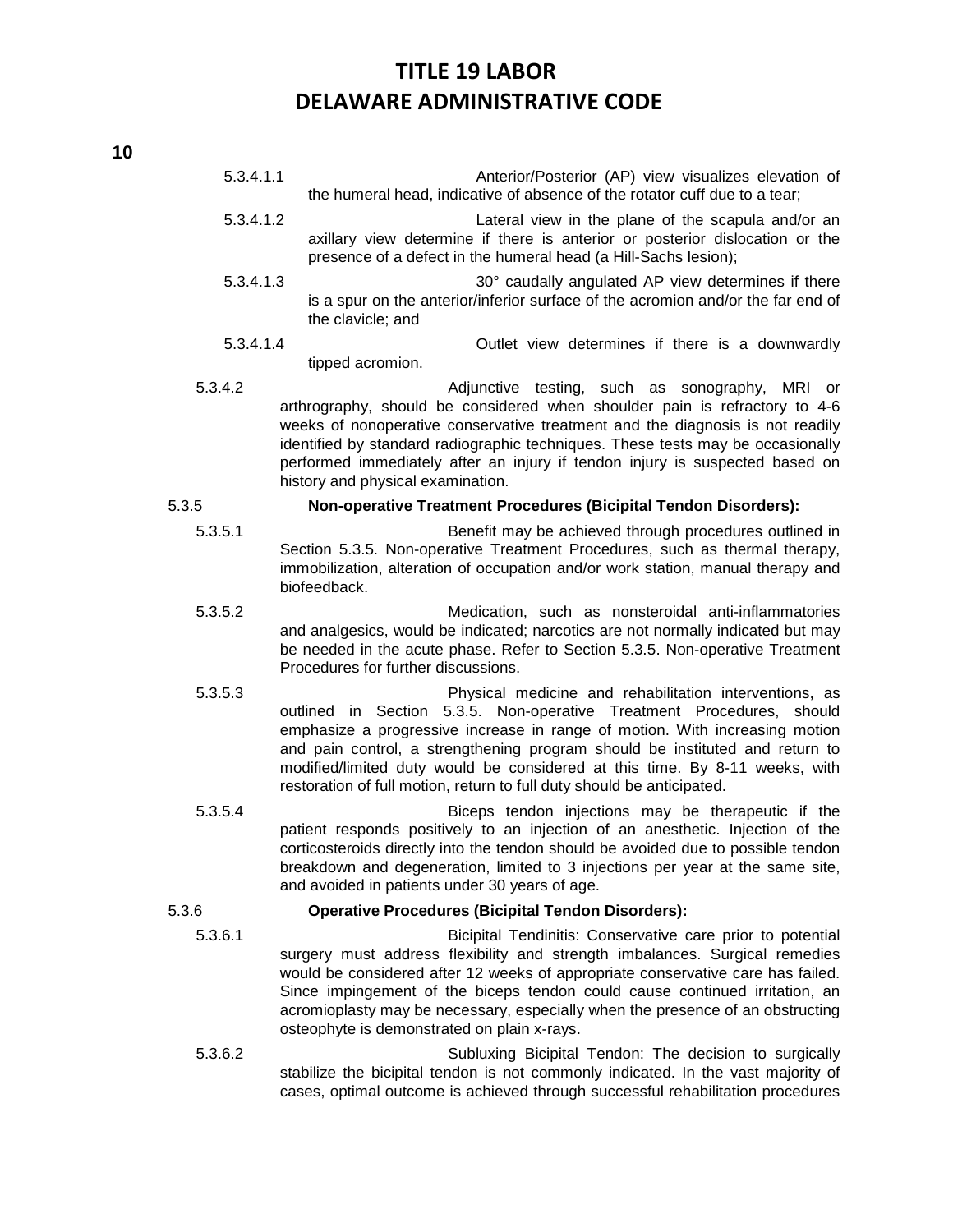and appropriate conservative measures should be maximized prior to surgical intervention.

- 5.3.6.3 Acute Disruption of the Bicipital Tendon: Surgical treatment shows variable responses. Conservative care should be the mainstay of treatment with particular attention given to the patient's age, work description and motivation. Rarely surgery is needed to address chronic mechanical symptoms which can occur from the intra articular residual biceps tendon stump or to stabilize severe biceps bunching.
- 5.3.7 **Post-Operative Procedures (Bicipital Tendon Disorders):** would include an individualized rehabilitation program either self-directed or in a supervised setting. Rehabilitation, lasting 6-12 weeks, is often necessary. Rehabilitation procedures discussed in Section 5.3.5, Non-operative Treatment Procedures should be referenced and used.

5.4 **BRACHIAL PLEXUS INJURIES** to the nerves and shoulder girdle region resulting in loss of motor and sensory function, pain and instability of the shoulder. Signs and symptoms vary with the degree of mechanism of injury. The two modes of injury are: 1) acute direct trauma, and 2) repetitive motion or overuse. Transient compression, stretch or traction (neuropraxia) causes sensory and motor signs lasting days to weeks. Damage to the axon (axonomesis) without disruption of the nerve framework may cause similar symptoms. The recovery time is delayed and depends upon axon regrowth distally from the site of injury. Laceration or disruption of the entire nerve with complete loss of framework (neuromesis) is the most severe form of nerve injury. Return of function is dependent upon regrowth of the nerve distal to the injury site.

Electromyography (EMG) is the most commonly used diagnostic modality to analyze nerve injuries. Electrophysiologic studies, such as electromyography and nerve conduction studies, are generally accepted, well-established and widely used for localizing the source of neurological symptoms. These studies should be utilized as an extension of the history and clinical examination.

Slowing of motor nerve conduction velocities due to demyelinization localizes regions of entrapment and injury. Denervation demonstrated on the electromyographic portion is indicative of motor axonal or anterior horn cell loss. Studies should be performed 3-4 weeks following injury or description of symptoms. If the symptoms have been present for longer than 3-4 weeks, studies may be performed immediately after the initial evaluation. Serial studies may be indicated if initial studies are negative and may also be useful for gauging prognosis. Limb temperature should be controlled at 30-40° centigrade. There are six relatively common nerve injuries to the shoulder girdle; each type will be addressed separately.

- 5.4.1 **Brachial Plexus**: is formed by the nerve roots of C5-C8 and T1; these nerve roots exit the cervical spine and pass through the scalene musculature; after leaving the scalene musculature, at the level of the clavicle, they form trunks, divisions and chords which ultimately form the peripheral nerves of the arm.
	- 5.4.1.1 History and Initial Diagnostic Procedures (Brachial Plexus)
		- 5.4.1.1.1 Occupational Relationship direct injury to brachial plexus results in widespread sensory and motor loss. Direct trauma, subluxation to shoulder, clavicular fractures, shoulder depression, head deviation away to the arm may result in variable brachial plexus lesions. It is important to differentiate injuries to the brachial plexus from the acquired (nonwork-related) syndrome of brachial plexus neuritis, Parsonage-Turner Syndrome and/or neuralgia demyotrophy.

5.4.1.2 Physical Findings (Brachial Plexus) may include: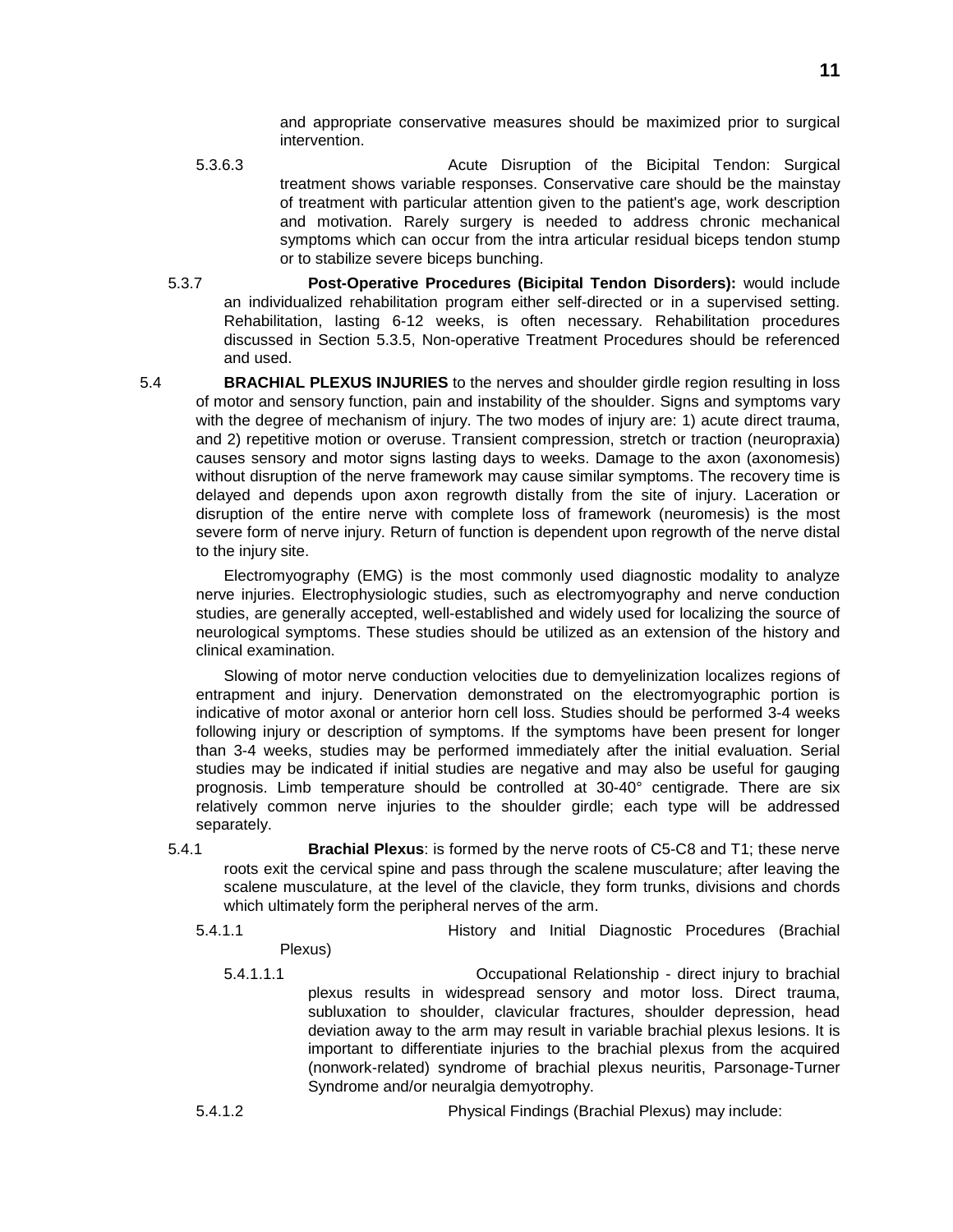| 5.4.1.1.2 | Inspection for evidence of trauma or deformity;                                                                                                                                                                                                                                                                                                                                           |  |
|-----------|-------------------------------------------------------------------------------------------------------------------------------------------------------------------------------------------------------------------------------------------------------------------------------------------------------------------------------------------------------------------------------------------|--|
| 5.4.1.1.3 | Identification of sensory loss and demonstration of<br>weakness which relates to the severity and anatomy of the injury to the<br>brachial plexus; and/or                                                                                                                                                                                                                                 |  |
| 5.4.1.1.4 | Pain with recreation of the motions during the<br>mechanism of injury.                                                                                                                                                                                                                                                                                                                    |  |
| 5.4.1.3   | Laboratory Tests (Brachial Plexus) are not indicated<br>unless a systemic illness or disease is suspected.                                                                                                                                                                                                                                                                                |  |
| 5.4.1.4   | Testing Procedures (Brachial Plexus) would include<br>EMG and Nerve Conduction Studies. If they do not localize and give sufficient<br>information, then additional information may be obtained from MRI and/or<br>myelography. These studies are employed to differentiate root avulsion from<br>severe brachial plexus injuries.                                                        |  |
| 5.4.1.5   | Non-operative Treatment Procedures (Brachial Plexus)                                                                                                                                                                                                                                                                                                                                      |  |
| 5.4.1.5.1 | In closed injuries, observation is favored; repeat<br>electro physiologic studies may be helpful to follow recovery.                                                                                                                                                                                                                                                                      |  |
| 5.4.1.5.2 | Rehabilitation can be utilized using procedures set<br>forth in this Section 5.3.5, Non-operative Treatment Procedures. However,<br>utilization of ultrasound, cold and heat should be discussed with the<br>Physician since these modalities can aggravate nerve injury.                                                                                                                 |  |
| 5.4.1.5.3 | Medications, such as analgesics, nonsteroidal anti-<br>inflammatories and anti-convulsants, are indicated; steroids may be<br>prescribed to help diminish the inflammatory response, and narcotics may be<br>indicated acutely; all medications should be prescribed as seen in this<br>Section 6.0, Medications.                                                                         |  |
| 5.4.1.6   | Operative Procedures (Brachial Plexus): In open injuries,<br>exploration may be worthwhile if there is poor progression of recovery from a<br>conservative approach; in closed injuries, if progressive weakness and loss of<br>function is documented after 4-6 months of conservative care, then exploration is<br>also warranted.                                                      |  |
| 5.4.1.7   | Post-Operative Procedures (Brachial Plexus) would<br>include an individualized rehabilitation program based upon communication<br>between the surgeon and the therapist. This program would begin with 4-6<br>weeks of rest followed by progressive increase in motion and strength.                                                                                                      |  |
| 5.4.2     | Axillary Nerve: is derived from the 5th and 6th cervical roots; it passes<br>around the shoulder and supplies motor branches to the teres minor and the three heads<br>of the deltoid; it gives sensation to the top of the shoulder at the level of the deltoid.                                                                                                                         |  |
| 5.4.2.1   | History and Initial Diagnostic Procedures (Axillary<br>Nerve):                                                                                                                                                                                                                                                                                                                            |  |
|           | Occupational Relationship - direct injury and penetrating<br>wounds to the shoulder and upward pressure on the axilla can cause injury to the<br>axillary nerve; abnormalities of the nerve can also be seen with fractures of the<br>surgical neck of the humerus and dislocation of the shoulder; finally, axillary<br>nerve injury can be seen with shoulder surgery in and of itself. |  |
| 5.4.2.2   | Physical Findings (Axillary Nerve) may include:                                                                                                                                                                                                                                                                                                                                           |  |
| 5.4.2.2.1 | Weakness and atrophy of the deltoid muscle;                                                                                                                                                                                                                                                                                                                                               |  |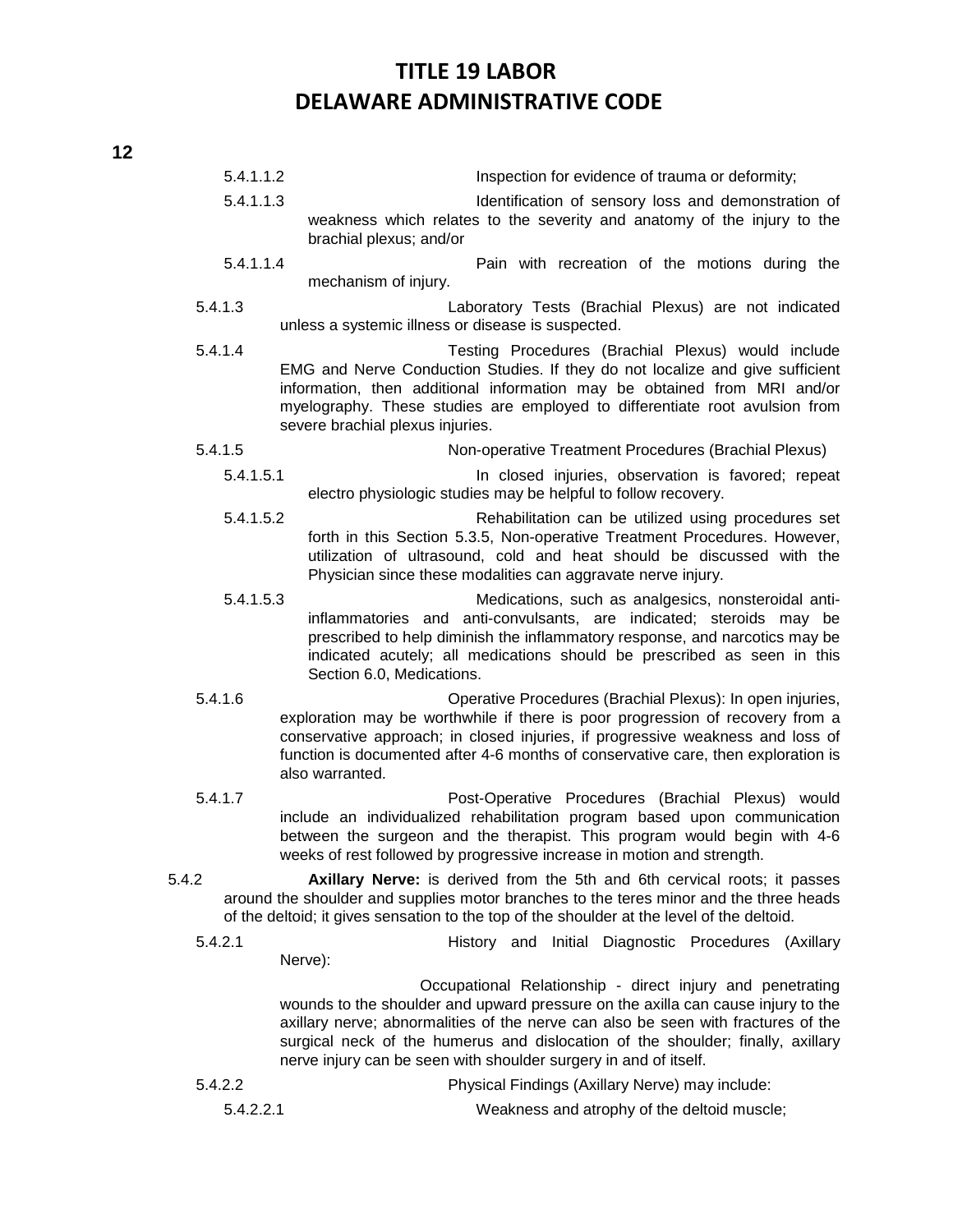| 5.4.2.2.2 |                               | Strength is lost in abduction, flexion and extension of                                                                                                                                                                                                                   |
|-----------|-------------------------------|---------------------------------------------------------------------------------------------------------------------------------------------------------------------------------------------------------------------------------------------------------------------------|
|           | the shoulder; and/or          |                                                                                                                                                                                                                                                                           |
| 5.4.2.2.3 |                               | Sensory loss can be seen over the upper arm.                                                                                                                                                                                                                              |
| 5.4.2.3   |                               | Laboratory Tests (Axillary Nerve) are not indicated<br>unless a systemic illness or disease is suspected.                                                                                                                                                                 |
| 5.4.2.4   | and Nerve Conduction Studies. | Testing Procedures (Axillary Nerve) would include EMG                                                                                                                                                                                                                     |
| 5.4.2.5   |                               | Nonoperative Treatment Procedures (Axillary Nerve)                                                                                                                                                                                                                        |
| 5.4.2.5.1 |                               | Rehabilitation can be utilized using procedures<br>set forth in this Section 5.3.5. Non-operative Treatment Procedures.<br>Utilization of ultrasound, cold and heat should be discussed with the<br>Physician since these modalities can aggravate the nerve injury.      |
| 5.4.2.5.2 | Section 6.0. Medications.     | Medications such as analgesics, nonsteroidal<br>anti-inflammatories and anti-convulsants are indicated and narcotics may be<br>indicated acutely; all medications should be prescribed as seen in this                                                                    |
| 5.4.2.6   |                               | Operative Procedures (Axillary Nerve) are usually not<br>necessary, since most injuries to the axillary nerve are due to stretch and/or<br>traction. One may consider surgery after 4-6 months with EMG/NCV<br>documentation of ongoing denervation and loss of function. |
| - -       |                               |                                                                                                                                                                                                                                                                           |

- 5.4.2.7 Post-Operative Procedures (Axillary Nerve) would include an individualized rehabilitation program based upon communication between the surgeon and the therapist. This program would begin with 4-6 weeks of rest followed by progressive increase in motion and strength.
- 5.4.3 **Long Thoracic Nerve**: is formed by the cervical fifth, sixth, and seventh roots; it crosses the border of the first rib and descends along the posterior surface of the thoracic wall to the serratus anterior.
	- 5.4.3.1 History and Initial Diagnostic Procedures (Long Thoracic Nerve)
		- 5.4.3.1.1 Occupational Relationship injury can occur by direct trauma to the posterior triangle of the neck or trauma may be the result of chronically repeated or forceful shoulder depression. Repeated forward motion of the arms as well as stretch or compression of the nerve with the arms abducted can lead to long thoracic nerve dysfunction.
	- 5.4.3.2 Physical Findings (Long Thoracic Nerve) may include:
		- 5.4.3.2.1 Dull ache in the region of the shoulder without sensory loss;
			- 5.4.3.2.2 Scapular deformity and/or winging may be described by patient or family; and/or
			- 5.4.3.2.3 Serratus Anterior (scapular winging) may be demonstrated by asking the patient to extend and lean on his arms, such as against a wall and/or the examiner resisting protraction.
	- 5.4.3.3 Laboratory Tests (Long Thoracic Nerve) are not indicated unless a systemic illness or disease is suspected
	- 5.4.3.4 Testing Procedures (Long Thoracic Nerve) EMG and Nerve Conduction Studies are used to define the anatomy and severity of the injury; side-to-side comparisons of the nerve can be helpful to confirm the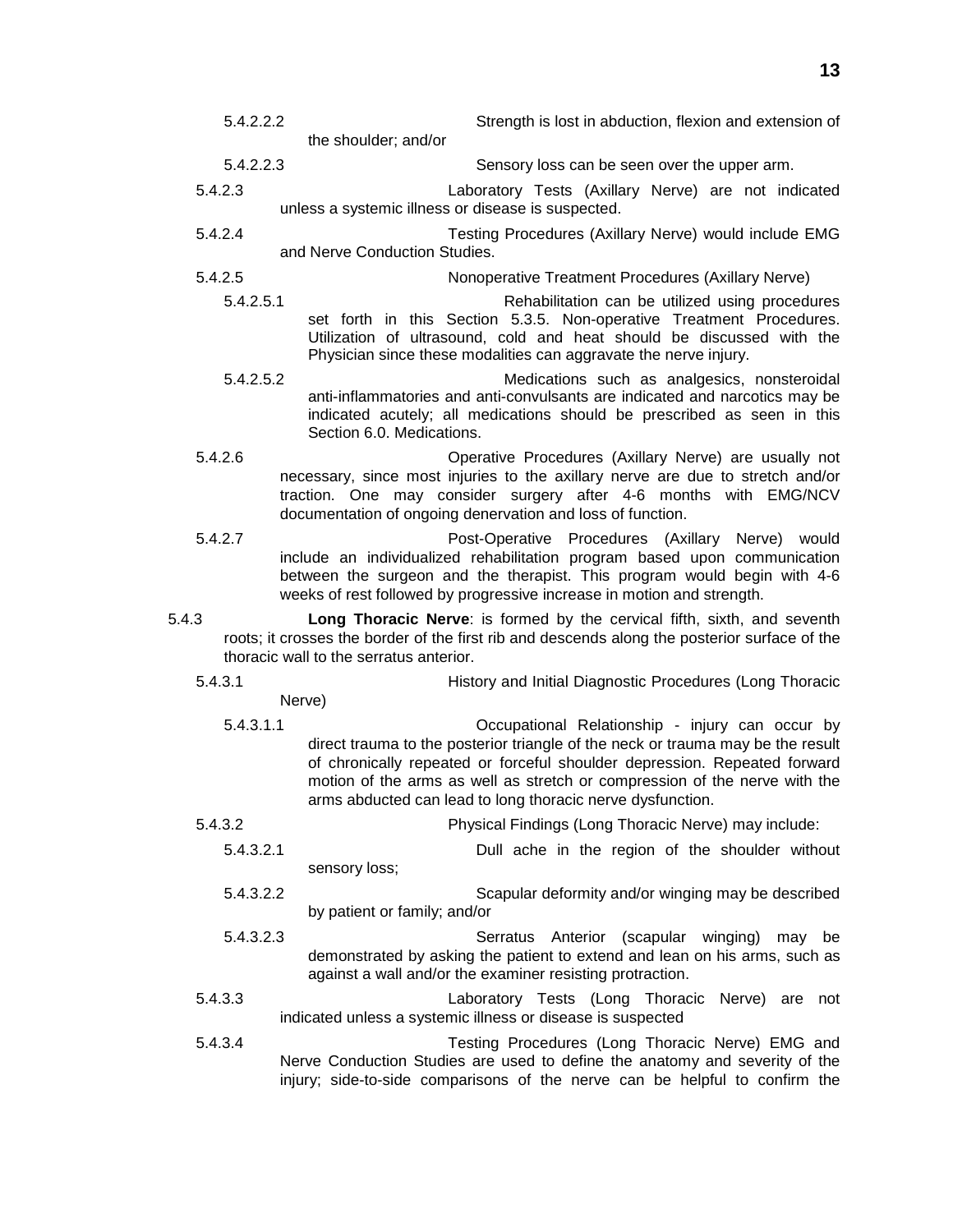diagnosis; studies may also exclude more widespread brachial plexus involvement.

- 5.4.3.5 Non-operative Treatment (Long Thoracic Nerve)
	- 5.4.3.5.1 Rehabilitation can be utilized using procedures set forth in Section 5.3.5 Non-operative Treatment Procedures. Utilization of ultrasound, cold, and heat should be discussed with the Physician since these modalities can aggravate nerve injury.
	- 5.4.3.5.2 Medications, such as analgesics, nonsteroidal antiinflammatories and anti-convulsants, are indicated and narcotics may be indicated acutely; all medications should be prescribed as seen in this Section 6.0 Medications.
- 5.4.3.6 Operative Procedures (Long Thoracic Nerve) such as scapular fixation, may be recommended but only in the most severe cases where there is documented significant loss of function.
- 5.4.3.7 Post-Operative Procedures (Long Thoracic Nerve) should include an individualized rehabilitation program based upon communication between the surgeon and the therapist. This program would begin with 8-10 weeks of rest followed by progressive increase in motion and strength.
- 5.4.4 **Musculocutaneous Nerve:** is derived from the fifth and sixth cervical roots; it innervates the coracobrachialis, biceps and brachioradialis muscles and also provides sensation to the lateral aspect of the forearm; trauma (including surgery) or penetrating wound to the brachial plexus, coracobrachialis, and shoulder often can cause nerve injury.
	- 5.4.4.1 History and Initial Diagnostic Procedures (Musculocutaneous Nerve)
		- 5.4.4.1.1 Occupational Relationship most commonly a stretch/traction injury due to forceful extension of the elbow induces nerve dysfunction; trauma can be seen to the sensory component (lateral antebrachial cutaneous nerve) which delineates loss of sensation to the forearm.
	- 5.4.4.2 Physical Findings (Musculocutaneous Nerve) may include:
		- Pain in the arm;
		- Weakness and atrophy in the biceps and brachialis; and/or
		- Sensory loss over the lateral aspect of the forearm; however, is not always seen.
	- 5.4.4.3 Laboratory Tests (Musculocutaneous Nerve) are not indicated unless a systemic illness or disease is suspected.
	- 5.4.4.4 Testing Procedures (Musculocutaneous Nerve) include EMG and nerve conduction studies; side-to-side comparisons of the motor and sensory components of the nerve may be useful since standard norms are not always reliable.
	- 5.4.4.5 Non-operative Treatment Procedures (Musculocutaneous Nerve)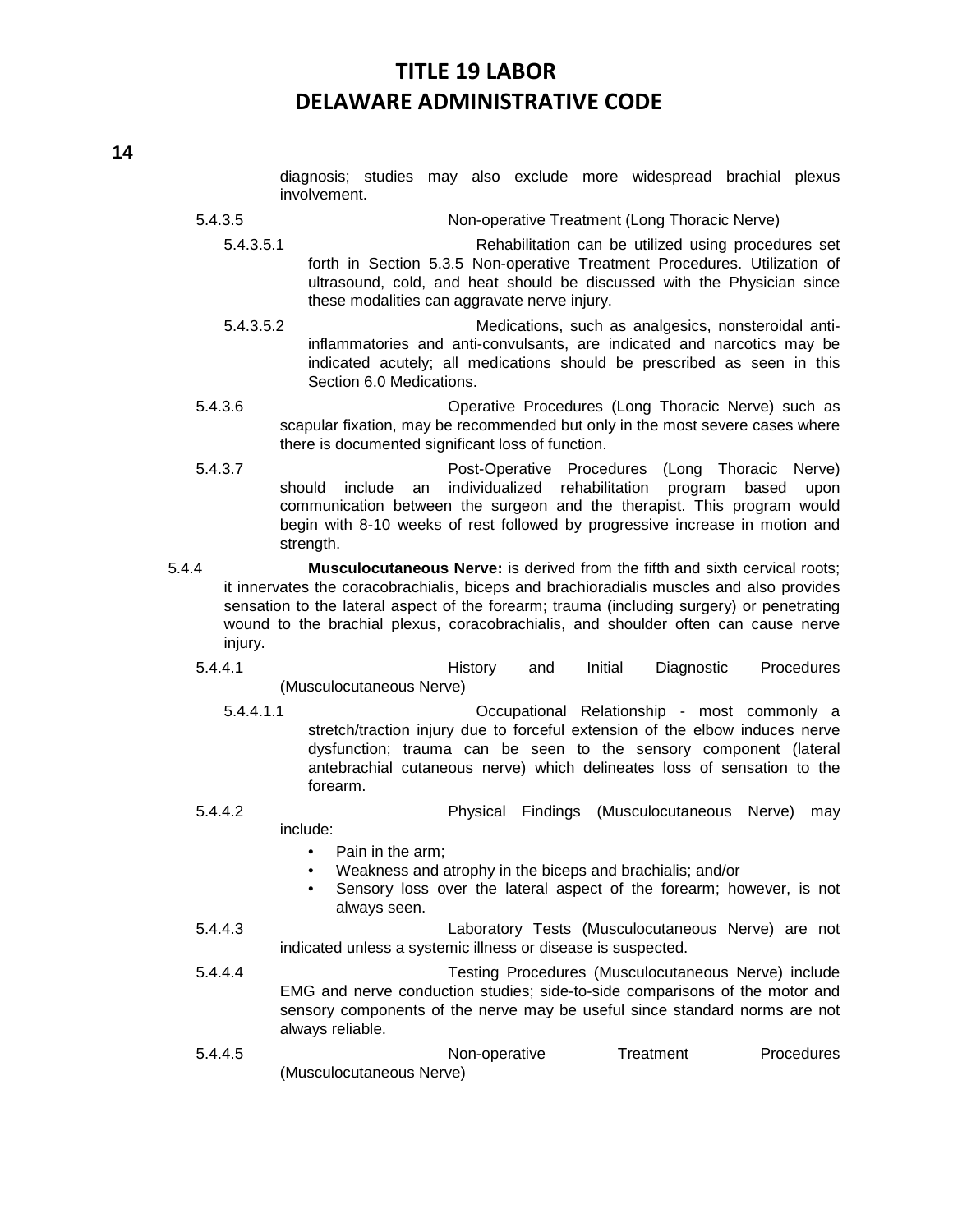- 5.4.4.5.1 Rehabilitation can be utilized using procedures set forth in this Section 5.3.5. Non-operative Treatment Procedures. Utilization of ultrasound, cold, and heat should be discussed with the Physician, since these modalities can aggravate nerve injury.
- 5.4.4.5.2 Medications, such as analgesics, nonsteroidal antiinflammatories and anticonvulsants, are indicated and narcotics may be indicated; all medications should be prescribed as seen in this Section 6.5 Medications.
- 5.4.4.6 Operative Procedures (Musculocutaneous Nerve) are usually not necessary unless there has been increasing loss of function over 4-6 months and/or a laceration to the nerve has been identified.
- 5.4.4.7 Post-Operative Procedures (Musculocutaneous Nerve) would include an individualized rehabilitation program based upon communication between the surgeon and the therapist. This program would begin with 8-10 weeks of rest followed by progressive increase in motion and strength.
- 5.4.5 **Spinal Accessory Nerve:** is the eleventh cranial nerve; the nerve innervates the ipsilateral sternocleidomastoid and trapezius muscles which are extremely important for scapular control and ultimately shoulder function.
	- 5.4.5.1 History and Initial Diagnostic Procedures (Spinal Accessory Nerve)
		- 5.4.5.1.1 Occupational Relationship direct trauma to the posterior neck, forceful compression of the shoulder downward and/or deviation of the head away from the traumatized shoulder can lead to injury to this nerve; surgical resection of the posterior neck can disrupt the nerve.
	- 5.4.5.2 Physical Findings (Spinal Accessory Nerve) may include:
		- Pain in the shoulder:
		- Weakness or paralysis of the trapezius which is seen as winging with the arms out to the side (abduction); and/or
			- Drooping of the shoulder.
	- 5.4.5.3 Laboratory Tests (Spinal Accessory Nerve) are not indicated unless a systemic illness or disease is suspected.
	- 5.4.5.4 Testing Procedures (Spinal Accessory Nerve) include EMG and Nerve Conduction Studies are used to define the anatomy and severity of the injury; side-to-side comparisons of the nerve can be helpful to confirm the diagnosis; radiographic procedures may be necessary to exclude lesion at the base of the brain or upper cervical spine.
	- 5.4.5.5 Non-operative Treatment Procedures (Spinal Accessory Nerve)
		- 5.4.5.5.1 Rehabilitation can be utilized using procedures set forth in Section 5.3.5. Non-operative Treatment Procedures. Utilization of ultrasound, cold, and heat should be discussed with the Physician, since these modalities can aggravate nerve injury.
		- 5.4.5.5.2 Medications, such as analgesics, nonsteroidal antiinflammatories and anticonvulsants, are indicated and narcotics may be indicated acutely; all medications should be prescribed as seen in Section 6.5 Medications.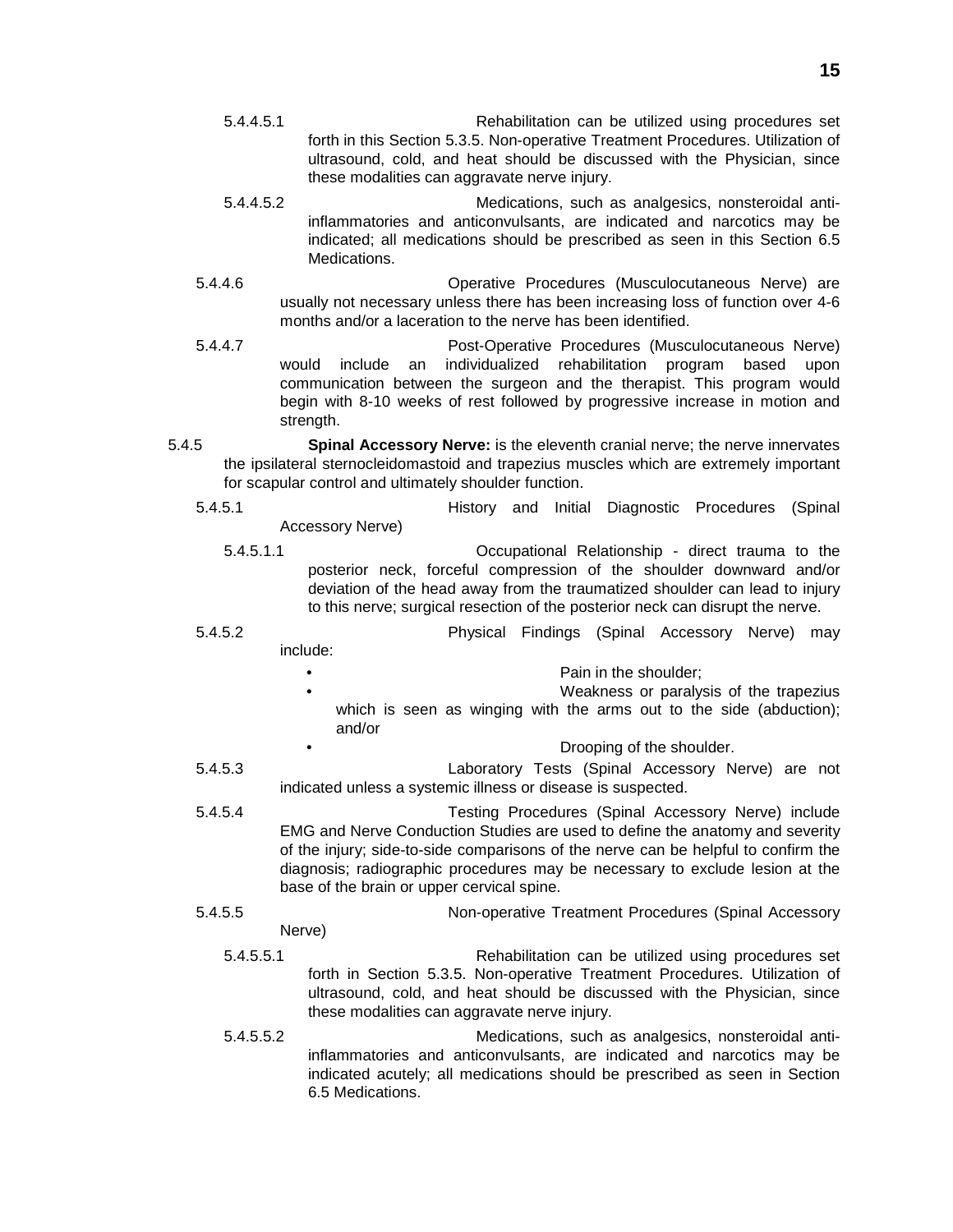**16**

5.4.5.6 Operative Procedures (Spinal Accessory Nerve) are usually not necessary unless increased loss of function over 4-6 months has been documented and/or a laceration to the nerve has been identified. 5.4.5.7 Post-Operative Procedures (Spinal Accessory Nerve) would include an individualized rehabilitation program based upon communications between the surgeon and the therapist. This program would begin with 8-10 weeks of rest followed by progressive increase in motion and strength. 5.4.6 **Suprascapular Nerve:** is derived from the fifth and sixth cervical root, superior trunk of the brachial plexus, and it innervates the supraspinatus and infraspinatus muscles of the rotator cuff. 5.4.6.1 History and Initial Diagnostic Procedures (Suprascapular Nerve) 5.4.6.1.1 Occupational Relationship - supraclavicular trauma, stretch, and friction through the suprascapular notch or against the transverse ligament at the notch can cause injury to the nerve; repetitive use of the arm has been shown on occasion to cause traction to the nerve. 5.4.6.2 Physical Findings (Suprascapular Nerve) may include: Pain at the shoulder: • Wasting at the supraspinatus and/or infraspinatus muscles with weakness; and/or • Tinel's can help to elicit a provocative pain response. 5.4.6.3 Laboratory Tests (Suprascapular Nerve) are not indicated unless a systemic illness or disease is suspected. 5.4.6.4 Testing Procedures (Suprascapular Nerve) include EMG and nerve conduction studies; side-to-side comparisons may be useful since standard norms are not always reliable. If one suspects a mass lesion at the suprascapular notch, then an MRI may be indicated. 5.4.6.5 Non-operative Treatment Procedures (Suprascapular Nerve) 5.4.6.5.1 Rehabilitation can be utilized using procedures set forth in Section 5.3.5. Non-operative Treatment Procedures. Utilization of ultrasound, cold, and heat should be discussed with the Physician, since these modalities can aggravate nerve injury. 5.4.6.5.2 Medications, such as analgesics, nonsteroidal antiinflammatories and anti-convulsants, are indicated and narcotics may be indicated acutely; all medications should be prescribed as seen in this Section 6.5 Medications. 5.4.6.6 Operative Treatment Procedures (Suprascapular Nerve) involving surgical release at the suprascapular notch or spinoglenoid region is warranted depending upon the results of the electrophysiologic studies and/or absence of improvement with conservative management. 5.4.6.7 Post-Operative Procedures (Suprascapular Nerve) would include an individualized rehabilitation program based upon communication between the surgeon and the therapist. This program would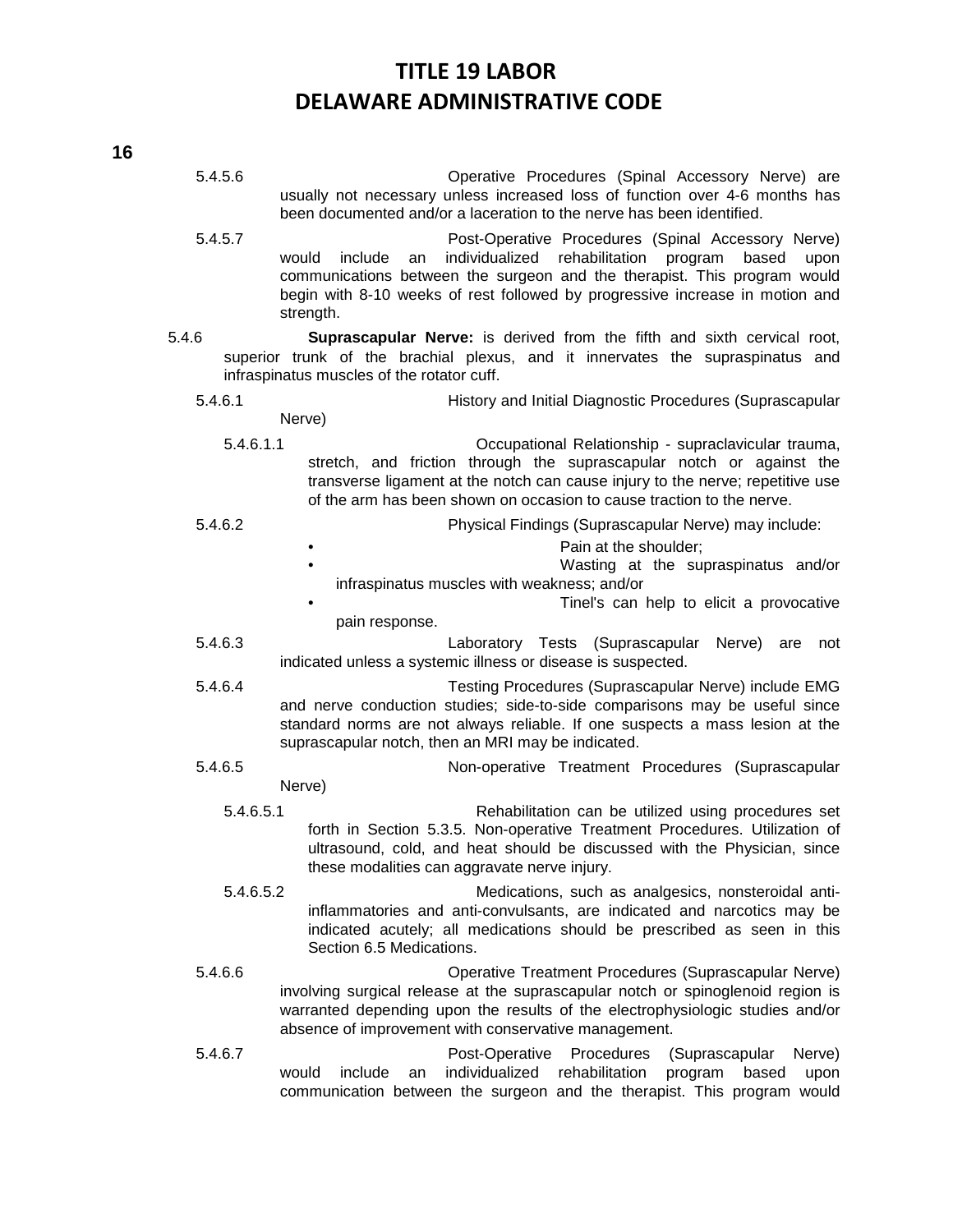begin with 8-10 weeks of rest followed by progressive increase in motion and strength.

- 5.5 **BURSITIS OF THE SHOULDER** Acute or chronic inflammation of the bursa (a potential fluid filled sac) that may be caused by trauma, chronic overuse, inflammatory arthritis, and acute or chronic infection that generally presents with localized pain and tenderness of the shoulder.
	- 5.5.1 **History and Initial Diagnostic Procedures (Bursitis of the Shoulder):**
		- Occupational Relationship onset of symptoms, date, mechanism of onset, and occupational history and current requirements should be correlated with the intensity, character, duration and frequency of associated pain and discomfort.
		- History may include nocturnal pain, pain with over-the-shoulder activities, feeling of shoulder weakness, prior treatment for presenting complaint(s), specific limitations of movement and pertinent familial history.
	- 5.5.2 **Physical Findings (Bursitis of the Shoulder):** may include:
		- Palpation elicits localized tenderness over the particular bursa or inflamed tendon; loss of motion during activity;
			- Painful arc may be seen between 40-120° and/or
		- Bursitis may be associated with other shoulder injury diagnoses such as impingement, rotator cuff instability, tendonitis, etc.; refer to applicable diagnosis subsections for additional guidelines.
	- 5.5.3 **Laboratory Tests (Bursitis of the Shoulder):** may be used to rule out systemic illness or disease when proper clinical presentation indicates the necessity for such testing. Testing could include sedimentation rate, rheumatoid profile, complete blood count (CBC) with differential, serum uric acid level, routine screening of other medical disorders may be necessary, as well as bursal aspiration with fluid analysis.

### 5.5.4 **Testing Procedures (Bursitis of the Shoulder):**

- 5.5.4.1 Plain x-rays include:
	- 5.5.4.1.1 AP view visualizes elevation of the humeral head, indicative of absence of the

rotator cuff due to a tear;

5.5.4.1.2 Lateral view in the plane of the scapula or an axillary view determines if there is

> anterior or posterior dislocation or the presence of a defect in the humeral head (a

> > Hill-Sachs lesion);

5.5.4.1.3 **30° caudally angulated AP view determines if there** is a spur on the anterior/

> interior surface of the acromion and/or the far end of the clavicle; and

- 5.5.4.1.4 Outlet view determines if there is a downwardly tipped acromion.
- 5.5.4.2 Adjunctive testing, such as standard radiographic techniques (sonography, arthrography or MRI), should be considered when shoulder pain is refractory to 4-6 weeks of non-operative conservative treatment and the diagnosis is not readily identified by a good history and clinical examination.
- 5.5.5 **Non-operative Treatment Procedures (Bursitis of the Shoulder):**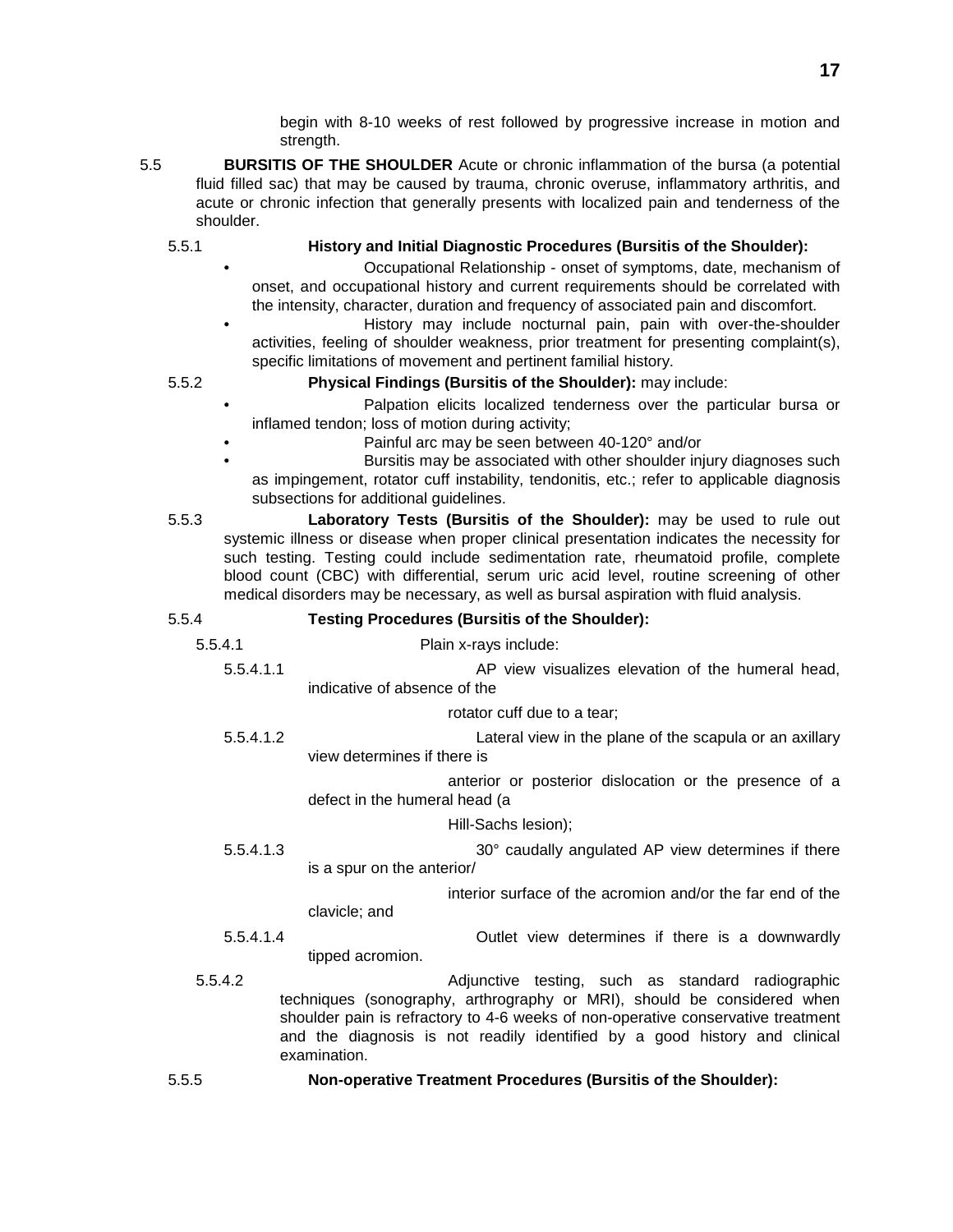- 5.5.5.1 Benefits may be achieved through procedures outlined in Section 5.3.5. Non-operative Treatment Procedures, such as immobilization, therapeutic exercise, alteration of occupation and work station, thermal therapy, TENS unit, and ultrasound.
- 5.5.5.2 May return to work without overhead activities and lifting with involved arm until cleared by physician for those and heavier activities.
- 5.5.5.3 Additional modalities/treatment procedures may include biofeedback; physical medicine and rehabilitation including instruction in therapeutic exercise, proper work technique and manual therapy; vocational rehabilitation, vocational assessment and interdisciplinary team approach.
- 5.5.5.4 Medications such as nonsteroidal anti-inflammatories and analgesics. Subacromial space injection may be therapeutic but should be limited to 3 injections per year in the same location. Injection of the corticosteroids directly into the tendons should be avoided due to possible tendon breakdown and degeneration. There are rare occasions where intratendinous injections may be cautiously considered if calcific tendonitis is present.

Rarely are injections used in patients under 30 years of age.

- 5.5.6 **Operative Procedures (Bursitis of the Shoulder):** are not commonly indicated for pure bursitis; refer to other appropriate diagnoses in Section 5.0. Specific Diagnosis, Testing and Treatment Procedures.
- 5.6 **IMPINGEMENT SYNDROME** A collection of symptoms, not a pathologic diagnosis. The symptoms result from the encroachment of the acromion, coracoacromial ligament, coracoid process, and/or the AC joint of the rotator cuff mechanism that passes beneath them as the shoulder is moved. The cuff mechanism is intimately related to the coracoacromial arch. Separated only by the thin lubricating surfaces of the bursa, compression and friction can be minimized by several factors, such as
	- Shape of the coracoacromial arch that allows passage of the subjacent rotator cuff;
	- Normal undersurface of the AC Joint;
	- Normal bursa;
	- Normal capsular laxity; and
		- Coordinated scapulothoracic function.

The impingement syndrome may be associated with AC joint arthritis, both partial- and full-thickness rotator cuff tears, adhesive capsulitis/frozen shoulder and bursitis. Normal function of the rotator cuff mechanism and biceps tendon assist to diminish impingement syndrome.

5.6.1 **History and Initial Diagnostic Procedures (Impingement Syndrome):**

- 5.6.1.1 Occupational Relationship established repetitive overuse of the upper extremity; many times this is seen with constant overhead motion.
- 5.6.1.2 History may include:

5.6.1.2.1 Delayed presentation; since the syndrome is usually not an acute problem;

> patients will access care if their symptoms have not resolved with rest, time and

> > "trying to work it out";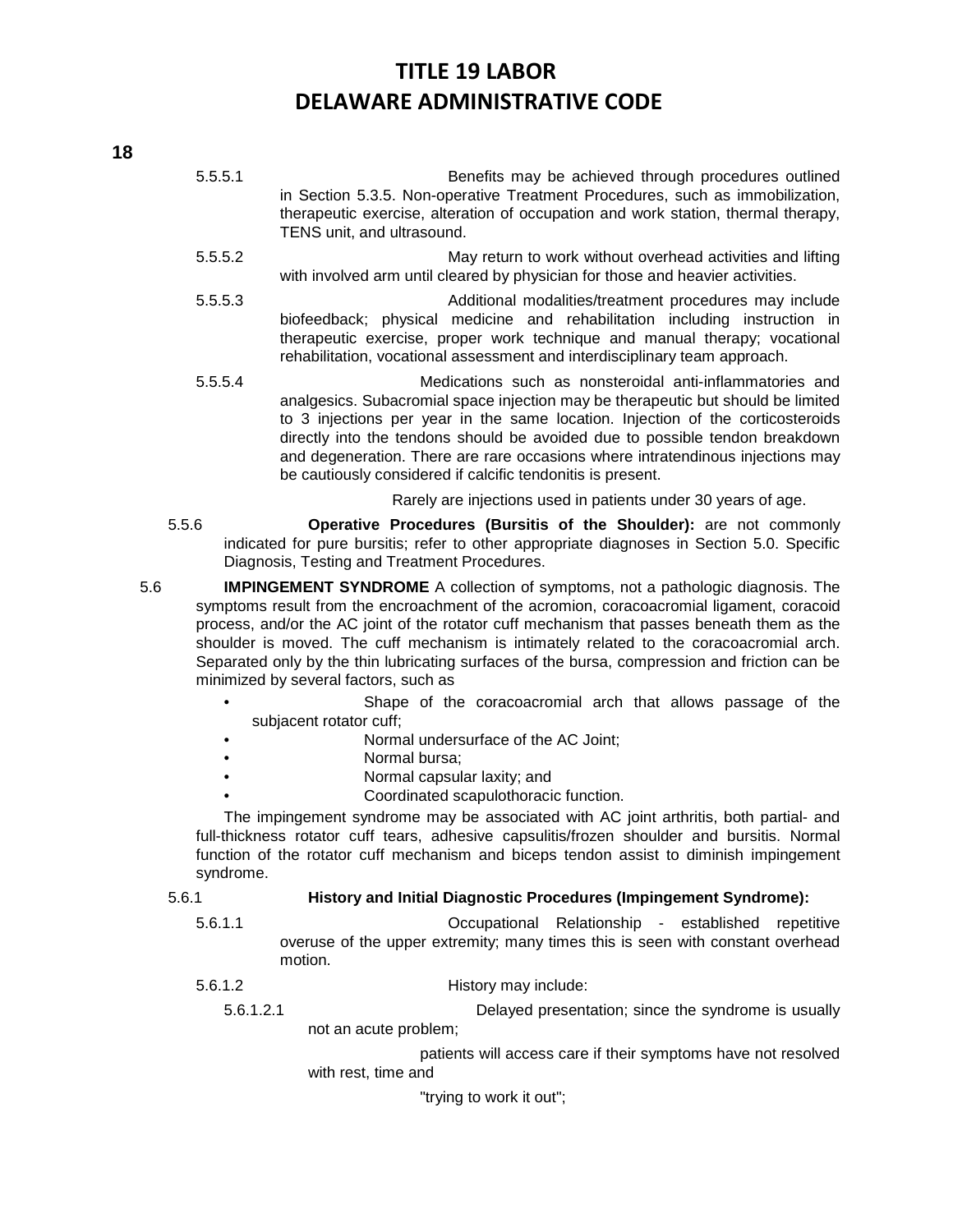| 5.6.1.2.2                                          |         | Complaints of functional losses due to pain,<br>stiffness, weakness and catching                                                         |  |  |  |
|----------------------------------------------------|---------|------------------------------------------------------------------------------------------------------------------------------------------|--|--|--|
|                                                    |         | when the arm is flexed and internally rotated; and                                                                                       |  |  |  |
| 5.6.1.2.3                                          |         | Poor sleep is common and pain is often felt down                                                                                         |  |  |  |
|                                                    |         | the lateral aspect of the upper                                                                                                          |  |  |  |
|                                                    |         | arm near the deltoid insertion or over the anterior proximal                                                                             |  |  |  |
| 5.6.2                                              |         | humerus.<br>Physical Findings (Impingement Syndrome): may include:                                                                       |  |  |  |
|                                                    | 5.6.2.1 | Inspection of the shoulder may reveal deltoid and rotator                                                                                |  |  |  |
|                                                    |         | cuff atrophy;                                                                                                                            |  |  |  |
|                                                    | 5.6.2.2 | Range of motion is limited particularly in internal rotation<br>and in cross-body adduction;                                             |  |  |  |
|                                                    | 5.6.2.3 | Passive motion through the 60-90° arc of flexion may be                                                                                  |  |  |  |
|                                                    |         | accompanied by pain and crepitus; this is accentuated as the shoulder is moved<br>in-and-out of internal rotation;                       |  |  |  |
|                                                    | 5.6.2.4 | Active elevation of the shoulder is usually more<br>uncomfortable than passive elevation;                                                |  |  |  |
|                                                    | 5.6.2.5 | Pain on maximum active forward flexion is frequently<br>seen with impingement syndrome, but is not specific for diagnosis;               |  |  |  |
|                                                    | 5.6.2.6 | Strength testing may reveal weakness of flexion and                                                                                      |  |  |  |
|                                                    |         | external rotation in the scapular plane; this weakness may be the result of<br>disuse, tendon damage, or poor scapulothoracic mechanics; |  |  |  |
|                                                    | 5.6.2.7 | Pain on resisted abduction or external rotation may also                                                                                 |  |  |  |
|                                                    |         | indicate that The integrity of the rotator cuff tendons may be compromised;<br>and/or                                                    |  |  |  |
|                                                    | 5.6.2.8 | Weakness of the posterior scapular stabilizers can also<br>be seen as a contributing factor to impingement syndrome by altering the      |  |  |  |
|                                                    |         | mechanics of the glenohumeral joint.                                                                                                     |  |  |  |
| 5.6.3<br>systemic illness or disease is suspected. |         | Laboratory Tests (Impingement Syndrome): are not indicated unless a                                                                      |  |  |  |
| 5.6.4                                              |         | <b>Testing Procedures (Impingement Syndrome):</b>                                                                                        |  |  |  |
|                                                    | 5.6.4.1 | Plain x-rays include:                                                                                                                    |  |  |  |
| 5.6.4.1.1                                          |         | AP view visualizes elevation of the humeral head,<br>indicative of rotator cuff fiber                                                    |  |  |  |
| 5.6.4.1.2                                          |         | failure with diminished space at the subacromial area;                                                                                   |  |  |  |
|                                                    |         | Lateral view in the plane of the scapula or an axillary<br>view can help to determine                                                    |  |  |  |
| 5.6.4.1.3                                          |         | aspects of instability which can give symptoms similar to<br>impingement syndrome;                                                       |  |  |  |
|                                                    |         | 30° caudally angulated AP view can assess for a<br>spur on the anterior/inferior                                                         |  |  |  |
|                                                    |         | surface of the acromion and/or the distal end of the clavicle<br>which can lead to                                                       |  |  |  |
|                                                    |         | encroachment on the rotator cuff mechanism with motion;<br>and                                                                           |  |  |  |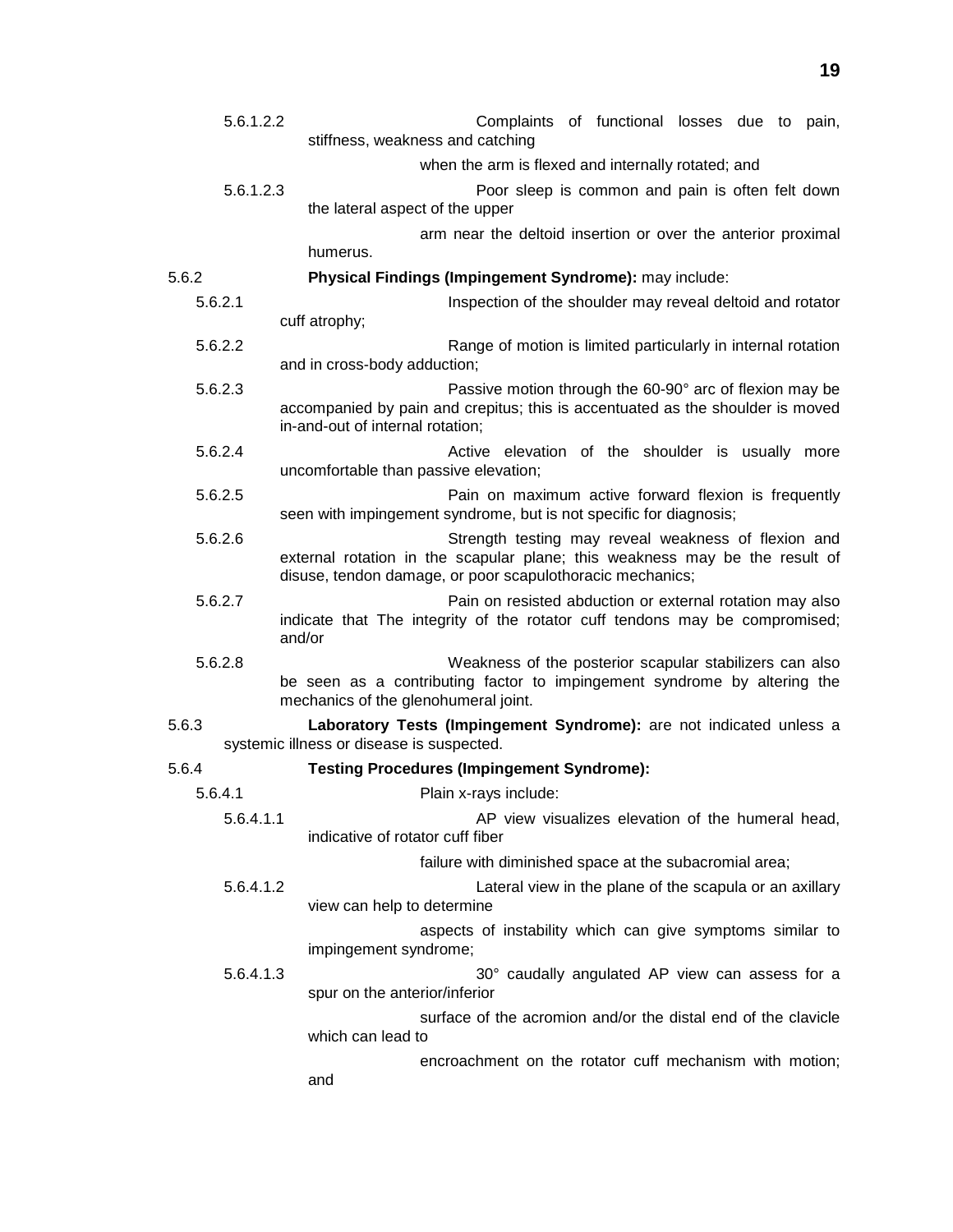5.6.4.1.4 Outlet view determines if there is a downwardly tipped acromion.

5.6.4.2 Adjunctive testing, such as standard radiographic techniques (sonography, arthrography or MRI), should be considered when shoulder pain is refractory to 4-6 weeks of non-operative conservative treatment and the diagnosis is not readily identified by a good history and clinical examination.

#### 5.6.5 **Non-operative Treatment Procedures (Impingement Syndrome)** may include:

- 5.6.5.1 Medications, such as nonsteroidal anti-inflammatories and analgesics, should be prescribed as seen in Section 6.5 Medications. Subacromial space injection may be therapeutic. Injections of corticosteroids into the subacromial space should be limited to 3 injections per year at the same site, and rarely used in patients less than 30 years.
- 5.6.5.2 In order to have the most favorable outcome from a conservative approach, an aggressive attempt should be made to define the contributing factors which are driving the syndrome, such as shoulder stiffness, humeral head depressor weakness (rotator cuff fiber failure), and subacromial crowding AC Joint arthritis.
- 5.6.5.3 Procedures outlined in Section 5.3.5. Non-operative Treatment Procedures should be considered, such as relative rest, immobilization, thermal treatment, ultrasound, therapeutic exercise and physical medicine and rehabilitation.
- 5.6.6 **Operative Procedures (Impingement Syndrome):** should restore functional anatomy by reducing the potential for repeated impingement; procedures might include distal clavicular resection, coracoacromial ligament release, and/or acromioplasty.
- 5.6.7 **Post-Operative Procedures (Impingement Syndrome):** would include an individualized rehabilitation program based upon communication between the surgeon and the therapist.
	- 5.6.7.1 Individualized rehabilitation programs might include:
		- 5.6.7.1.1 Sling or abduction splint;
		- 5.6.7.1.2 Gentle pendulum exercise, passive glenohumeral range of motion and aggressive

posterior scapular stabilizing training can be instituted;

- 5.6.7.1.3 At 4 weeks post-operative, begin isometrics and ADL involvement; and/or
- 5.6.7.1.4 Depending upon the patient's functional response, at 4 weeks post-operative

consider beginning light resistive exercise; concomitantly, return to a light

modified duty may be plausible given the ability to accommodate "no repetitive

overhead activities."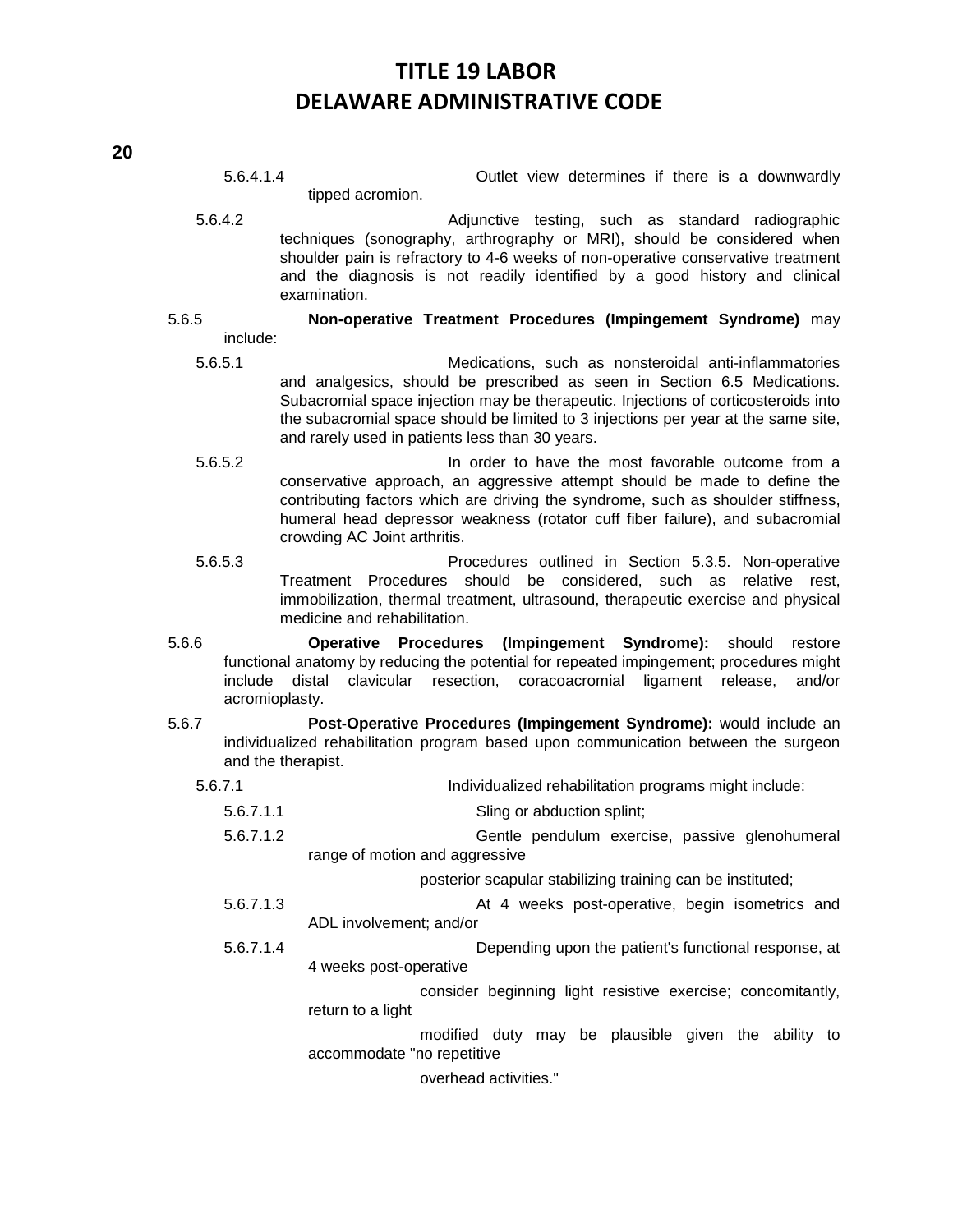**21**

- 5.6.7.2 Progressive resistive exercise from 2 months with gradual returning to full activity at 5-7 months; all active non-operative procedures listed in this Section 5.3.5. Non-operative Treatment Procedures should be considered.
- 5.6.7.3 Work restrictions should be evaluated every 4-6 weeks during post-operative recovery and rehabilitation with appropriate written communications to both the patient and the employer. Should progress plateau, the provider should reevaluate the patient's condition and make appropriate adjustments to the treatment plan.
- 5.7 **ROTATOR CUFF TEAR** Partial- or full-thickness tears of the rotator cuff tendons, most often the supraspinatus can be caused by vascular, traumatic or degenerative factors or a combination. Further tear classification includes: a small tear is less than 1cm; medium tear is 1-3cm; large tear is 3-5cm; and massive tear is greater than 5cm, usually with retraction.

#### 5.7.1 **History and Initial Diagnostic Procedures (Rotator Cuff Tear):**

- 5.7.1.1 Occupational Relationship established with sudden trauma to the shoulder or chronic over-use with repetitive overhead motion with internal or external rotation.
- 5.7.1.2 History may include:
	- 5.7.1.2.1 Partial-thickness cuff tears usually occur in age groups older than 30. Full-

thickness tears can occur in younger age groups.

- 5.7.1.2.2 Complaints of pain along anterior, lateral or posterior glenohumeral joint.
- 5.7.2 **Physical Findings (Rotator Cuff Tear)** may include:
	- - 5.7.2.1 Partial-Thickness Tear 5.7.2.1.1 There will be pain at the end of range of motion with full passive range-of-motion for abduction, elevation, external rotation; internal rotation is
			- attainable;
			- 5.7.2.1.2 Active range of motion will be limited and painful for abduction and external

rotation, as well as internal rotation and forward flexion;

- 5.7.2.1.3 A painful arc may be present with active elevation;
- 5.7.2.1.4 Pain will be positive for resisted tests (abduction, flexion, external rotation, internal
	- rotation, abduction/internal rotation at 90°, and abduction/external rotation at 45°;

#### and/or

5.7.2.1.5 If there are positive impingement signs, see this Section 5.4.8, Impingement

#### Syndrome.

- 5.7.2.2 Full-Thickness Tears
	- 5.7.2.2.1 Passive and resisted findings are similar to those for partial-thickness tears; and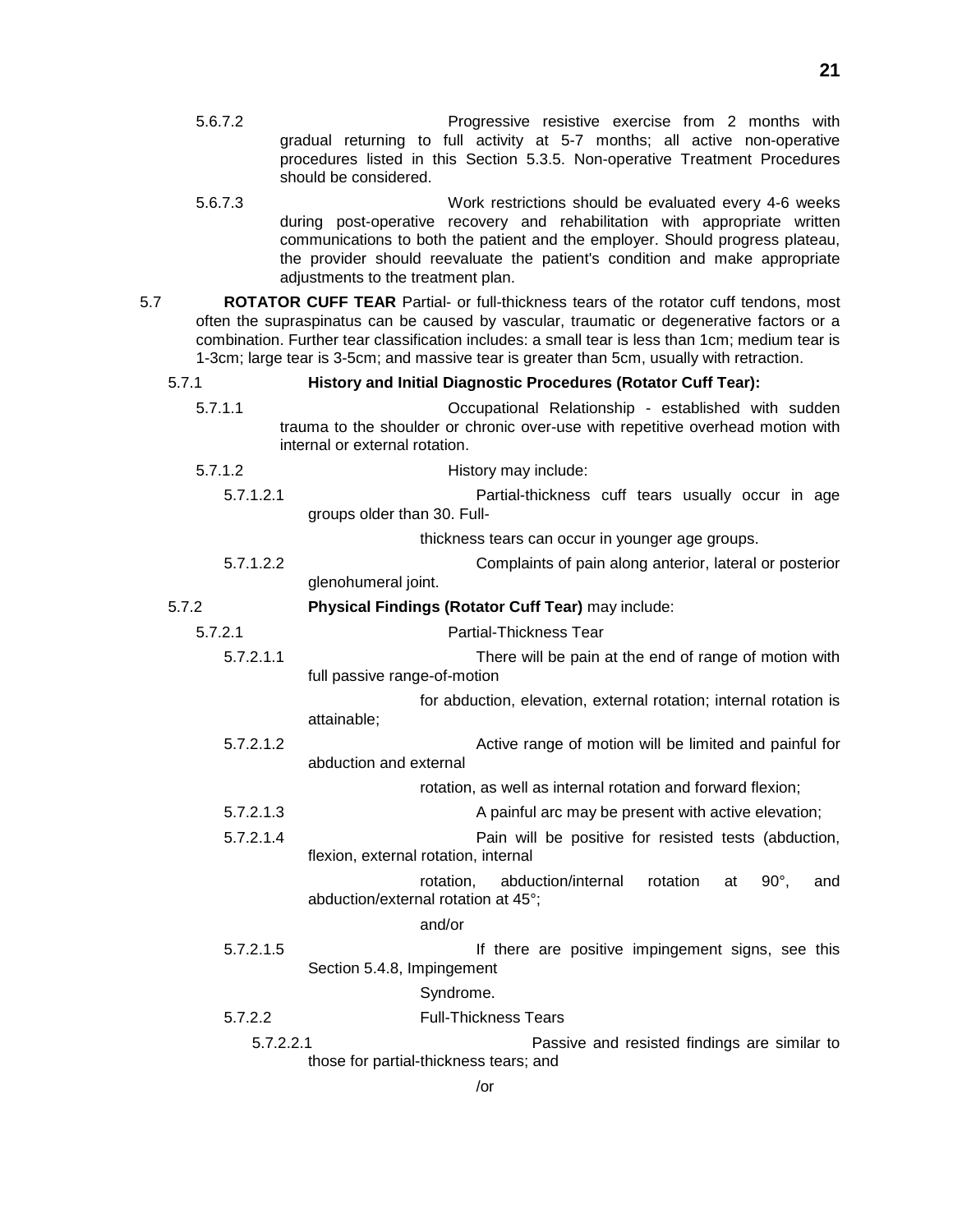| 5.7.2.2.2 | Active elevation will be severely limited with                                                                                                                                                                                                                                                                                                                                                                                   |
|-----------|----------------------------------------------------------------------------------------------------------------------------------------------------------------------------------------------------------------------------------------------------------------------------------------------------------------------------------------------------------------------------------------------------------------------------------|
|           | substitution of scapular rotation being                                                                                                                                                                                                                                                                                                                                                                                          |
|           | evident.                                                                                                                                                                                                                                                                                                                                                                                                                         |
| 5.7.3     | Laboratory Tests (Rotator Cuff Tear): are not indicated unless a systemic<br>illness or disease is suspected.                                                                                                                                                                                                                                                                                                                    |
| 5.7.4     | <b>Testing Procedures (Rotator Cuff Tear):</b>                                                                                                                                                                                                                                                                                                                                                                                   |
| 5.7.4.1   | Plain x-rays include:                                                                                                                                                                                                                                                                                                                                                                                                            |
| 5.7.4.1.1 | AP view visualizes elevation of the humeral head,<br>indicative of absence of the                                                                                                                                                                                                                                                                                                                                                |
|           | rotator cuff due to a tear;                                                                                                                                                                                                                                                                                                                                                                                                      |
| 5.7.4.1.2 | Lateral view in the plane of the scapula and/or an<br>axillary view determines if there                                                                                                                                                                                                                                                                                                                                          |
|           | is anterior or posterior dislocation or the presence of a defect<br>in the humeral head                                                                                                                                                                                                                                                                                                                                          |
|           | (a Hill-Sachs lesion);                                                                                                                                                                                                                                                                                                                                                                                                           |
| 5.7.4.1.3 | 30° caudally angulated AP view determines if there<br>is a spur on the anterior                                                                                                                                                                                                                                                                                                                                                  |
|           | inferior surface of the acromion and/or the far end of the<br>clavicle; and                                                                                                                                                                                                                                                                                                                                                      |
| 5.7.4.1.4 | Outlet view determines if there is a downwardly<br>tipped acromion.                                                                                                                                                                                                                                                                                                                                                              |
| 5.7.4.2   | Adjunctive testing should be considered when shoulder<br>pain is refractory to 4-6 weeks of non-operative conservative treatment and the<br>diagnosis is not readily identified by standard radiographic techniques, then<br>sonography, arthrography or MRI may be indicated. These tests may be<br>occasionally performed immediately after an injury if rotator cuff tear is suspected<br>based on history and physical exam. |
| 5.7.5     | Non-operative Treatment Procedures (Rotator Cuff Tear):                                                                                                                                                                                                                                                                                                                                                                          |

- 5.7.5.1 Medications, such as nonsteroidal anti-inflammatories and analgesics, would be indicated; acute rotator cuff tear could indicate the need for limited narcotics use.
- 5.7.5.2 Relative rest and procedures outlined in Section 5.3.5. Non-operative Treatment Procedures, such as immobilization, therapeutic exercise, alteration of occupation/work station, thermal treatment, TENS unit, therapeutic ultrasound, return-to-work, biofeedback and physical medicine and rehabilitation. If no increase in function for a partial- or full-thickness tear is observed after 6-8 weeks, a surgical consultation is indicated. Early surgical intervention produces better surgical outcome due to healthier tissues and often less limitation of movement prior to and after surgery.

5.7.6 **Operative Procedures (Rotator Cuff Tear):** options would include arthroscopic repair or an open debridement and repair. Goals of surgical intervention are to restore functional anatomy by reestablishing continuity of the rotator cuff, and to reduce the potential for repeated impingement by the performance of procedures such as distal clavicular resection, coracoacromial ligament release, and/or anterior acromioplasty (subacromial decompression).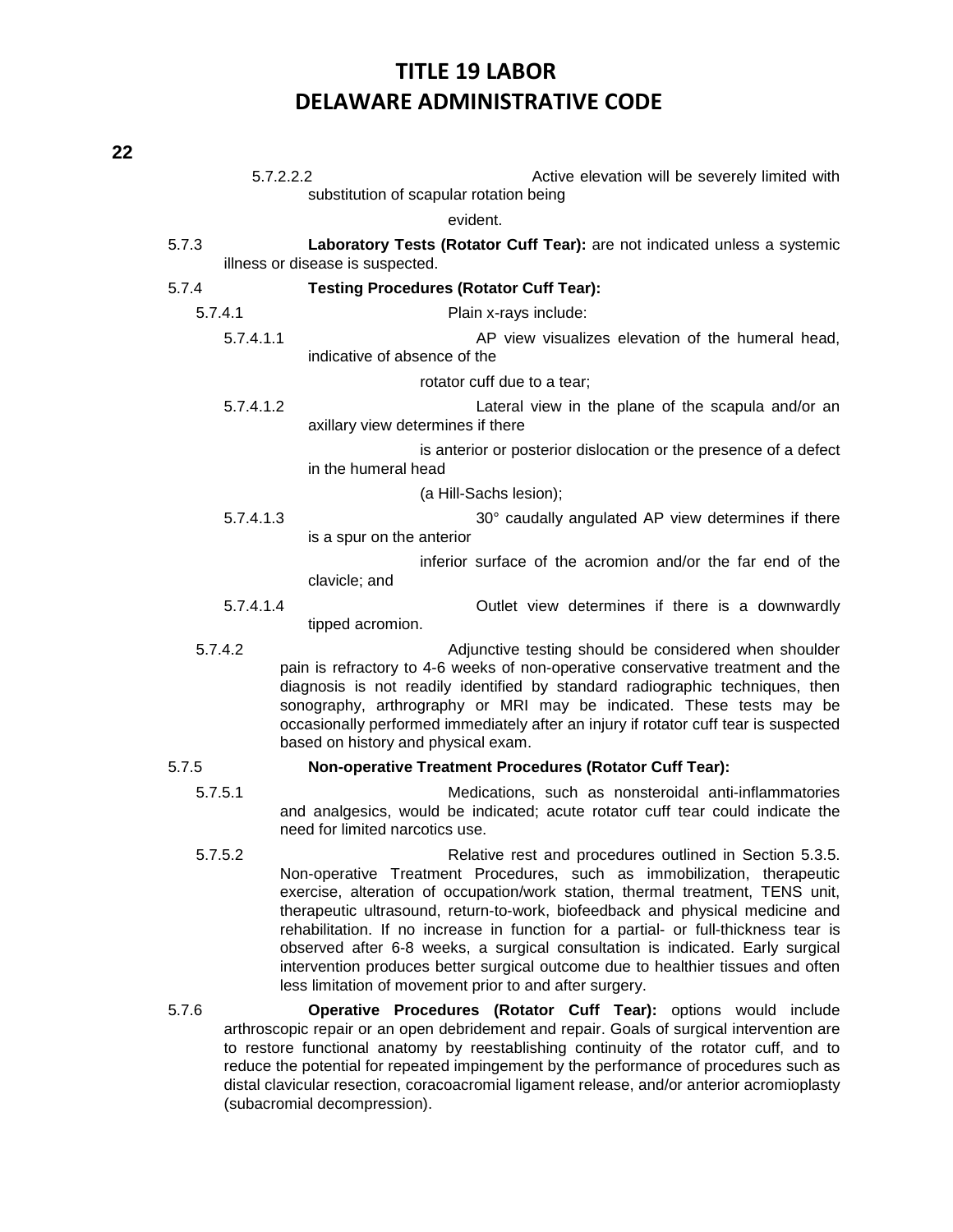- 5.7.7 **Post-Operative Procedures (Rotator Cuff Tear):** would include an individualized rehabilitation program either home based or in conjunction with supervised therapy.
	- 5.7.7.1 Individualized rehabilitation program might include:
		- Sling or abduction splint;
		- Gentle pendulum exercise, passive glenohumeral range of motion in flexion and external rotation to prevent adhesions and maintain mobilization with or without the assistance of a pulley;
		- At 4 to 6 weeks post-operative begin isometrics and ADL involvement;
		- Active assisted range-of-motion in supine with progression to sitting;
		- At 6-8 weeks, depending on quality of tissue, begin light resistive exercise;
		- Pool exercise, manual resistive exercise to 90°, scapula mobilization exercise with glenohumeral stabilization; and
			- Scapular plane exercise.
	- 5.7.7.2 Progressive resistive exercise from 3-6 months, with gradual returning to full activity at 6-9 months. All active non-operative procedures listed in this Section 5.3.5. Non-operative Treatment Procedures should be considered.
	- 5.7.7.3 Work restrictions should be evaluated every 4-6 weeks during post-operative recovery and rehabilitation with appropriate written communications to both the patient and employer. Should progress plateau, the provider should reevaluate the patient's condition and make appropriate adjustments to the treatment plan.
- 5.8 **ROTATOR CUFF TENDINITIS** Inflammation of one or more of the four musculotendinous structures which arise from the scapula and insert on the lesser or greater tuberosity of the humerus. These structures include one internal rotator (subscapularis), and two external rotators (infraspinatus and teres minor), and the supraspinatus which assists in abduction.

### 5.8.1 **History and Initial Diagnostic Procedures (Rotator Cuff Tendinitis):**

- Occupational Relationship may include symptoms of pain and/or achiness that occur after repetitive use of the shoulder and/or blunt trauma to the shoulder.
- 5.8.2 **Physical Findings (Rotator Cuff Tendinitis)** may include: 5.8.2.1 Pain with palpation to the shoulder with active or passive abduction and external rotation of the shoulder (painful arc); 5.8.2.2 Pain with impingement signs; and/or
	-
	- 5.8.2.3 Pain with specific activation of the involved muscles.
- 5.8.3 **Laboratory Tests (Rotator Cuff Tendinitis):** are not indicated unless a systemic illness or disease is suspected.
- 5.8.4 **Testing Procedures (Rotator Cuff Tendinitis)** may include:
	- 5.8.4.1 Plain x-ray films including AP lateral, axillary, 30° caudally angulated AP, and Outlet view.
	- 5.8.4.2 If shoulder pain is refractory to 4-6 weeks of nonoperative care and the diagnosis is not readily identified by standard radiographic techniques, then adjunctive testing, such as MRI, sonography or arthrography, may be indicated.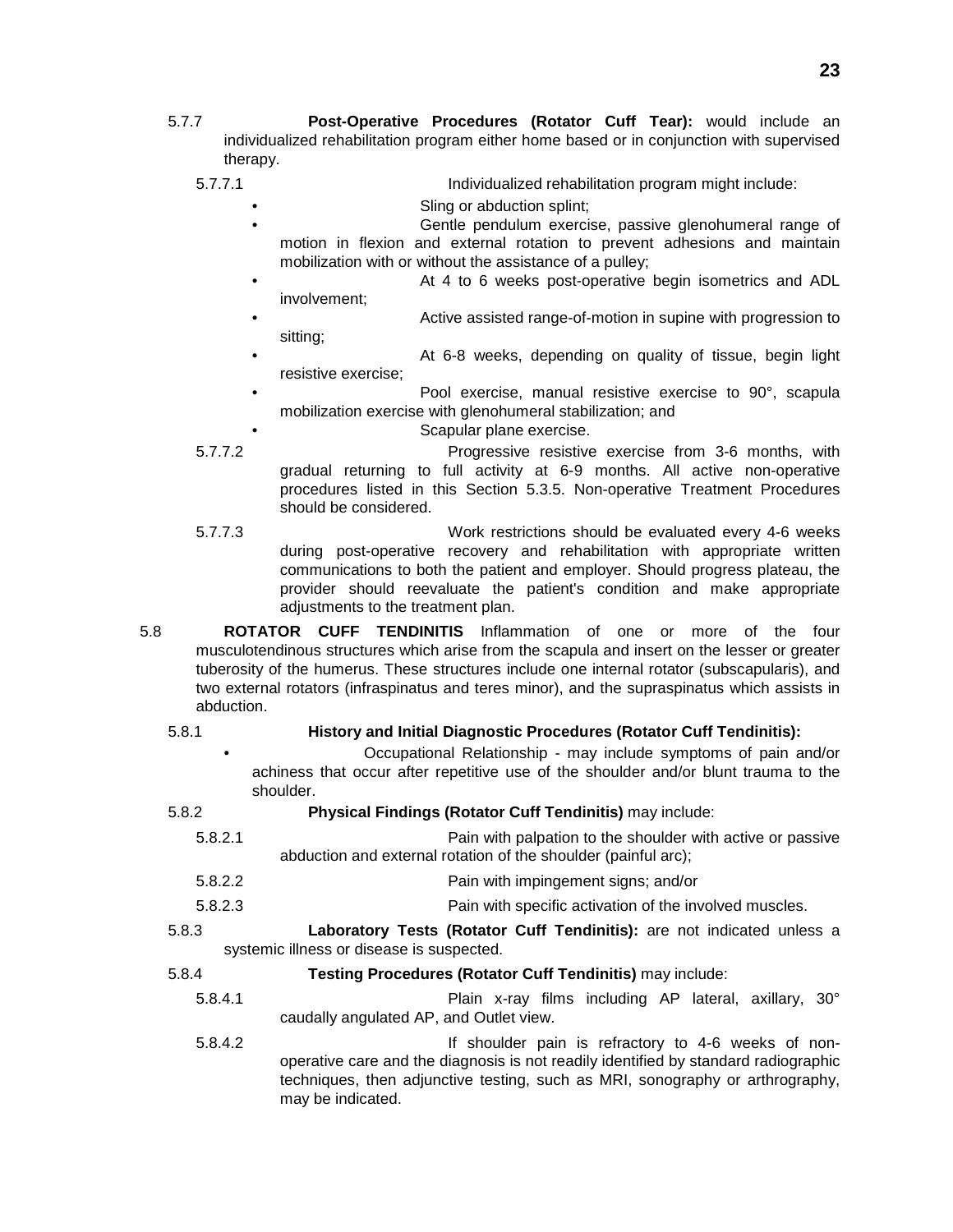5.8.4.3 Subacromial space injection can be used as a diagnostic procedure by injecting an anesthesia, such as sensorcaine or xylocaine solutions, into the space. If the pain is alleviated with the injection the diagnosis is confirmed.

### 5.8.5 **Non-operative Treatment Procedures (Rotator Cuff Tendinitis)** may include:

- 5.8.5.1 Medications, such as nonsteroidal anti-inflammatories and analgesics: Subacromial space injection may be therapeutic. Injections of corticosteroids into the subacromial space should be limited to 3 injections per year, rarely used in patients less than 30 years, and generally not injected into the tendon. Autologous blood product injections into areas of tendinopathy are an evolving treatment and may rarely be considered.
- 5.8.5.2 Procedures outlined in Section 5.3.5. Non-operative Treatment Procedures such as relative rest, immobilization, thermal treatment, ultrasound, therapeutic exercise, physical medicine and rehabilitation.
- 5.8.6 Operative Procedures (Rotator Cuff Tendinitis): are indicated after failure of conservative care. Surgical treatment and post operative care are similar to the surgical treatment of shoulder bursitis and impingement syndrome. See Sections 5.4.7 and 5.4.8.
- 5.9 **SHOULDER FRACTURES** There are five common types of shoulder fractures; each type will be addressed separately and in the order of most frequent occurrence.

#### 5.9.1 **Clavicular Fracture:**

5.9.1.1 History and Initial Diagnostic Procedures (Clavicular Fracture)

• Occupational Relationship - can result from direct blows or axial loads applied to the upper limb; commonly associated injuries include rib fractures, long-bone fractures of the ipsilateral limb and scapulothoracic dislocations.

| 5.9.1.2 | Physical Findings (Clavicular Fracture) may include: |
|---------|------------------------------------------------------|
|         |                                                      |

- 5.9.1.2.1 Pain in the clavicle;
- 5.9.1.2.2 Abrasions on the chest wall, clavicle and shoulder
- can be seen; 5.9.1.2.3 Deformities can be seen in the above regions; and/or
- 5.9.1.2.4 Pain with palpation and motion at the shoulder joint area.
- 5.9.1.3 Laboratory Tests (Clavicular Fracture) are not indicated unless a systemic illness or disease is suspected.
- 5.9.1.4 Testing Procedures (Clavicular Fracture) could include routine chest x-rays. Alternatively x-rays centered on the clavicle, both straight AP and 20 degree cephalad AP views, would be indicated. Serial x-rays should be performed to document healing.
- 5.9.1.5 Non-operative Treatment Procedures (Clavicular Fracture)
	- 5.9.1.5.1 Most are adequately managed by closed techniques and do not require surgery. The arm is immobilized in a sling (figure-8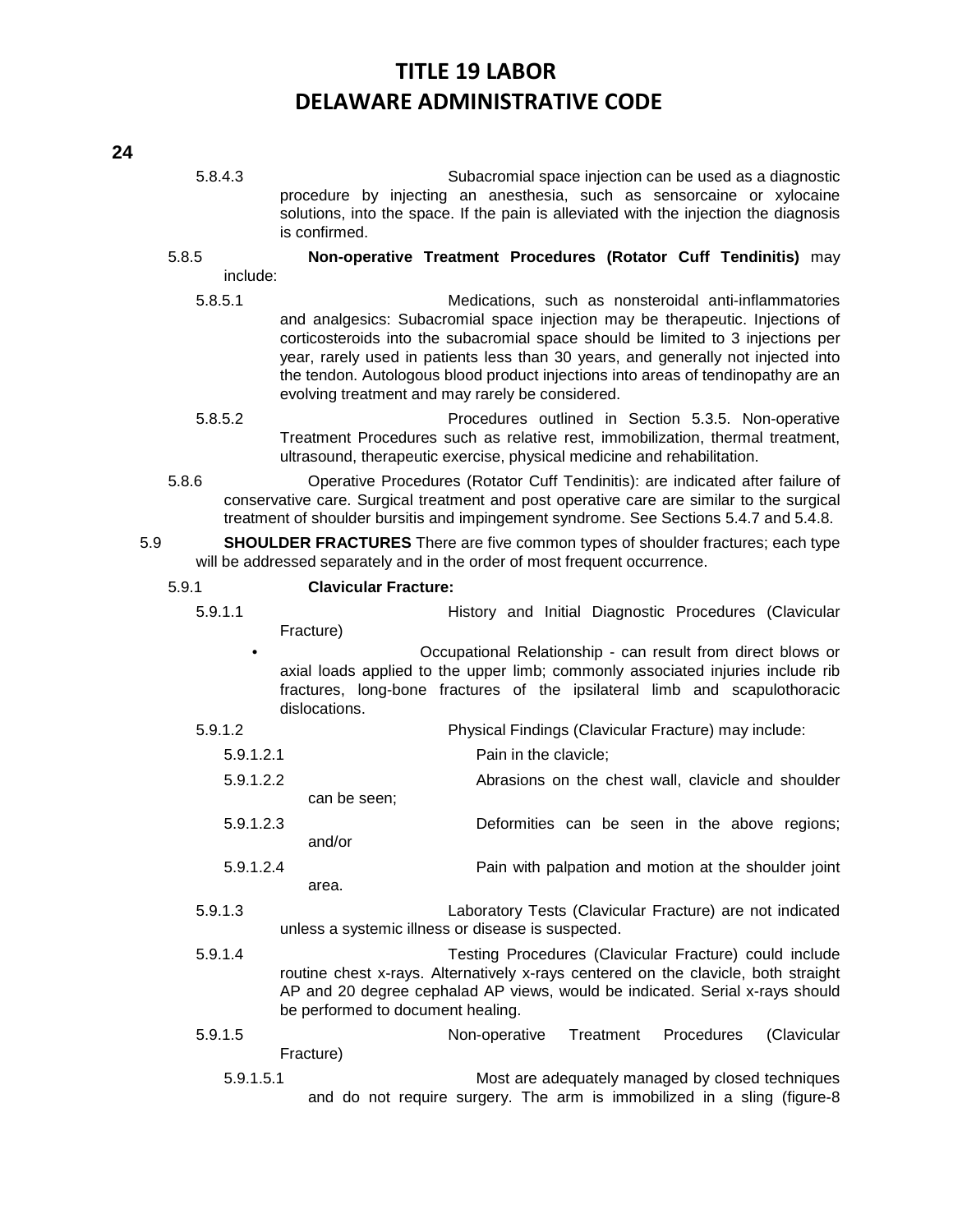bracing shows limited success and should be used rarely). Shoulder rehabilitation is begun with pendulum exercises 10-14 days after injury. Subsequently, with pain control, the therapy program can be progressed with therapeutic approaches as seen in this Section 5.3.5. Non-operative Treatment Procedures.

- 5.9.1.5.2 Medication, such as analgesics and nonsteroidal anti-inflammatories, would be indicated; narcotics may be indicated acutely for fracture and should be prescribed as indicated use is indicated in Section 6.5 Medications.
- 5.9.1.6 Operative Procedures (Clavicular Fracture) would be indicated for open fractures, significantly displaced fractures, vascular or neural injuries requiring repair, bilateral fractures, ipsilateral scapular or glenoid neck fractures, scapulothoracic dislocations, flail chest and nonunion displaced-closed fractures that show no evidence of union after 4-6 months. Also a Type II fracture/dislocation at the AC joint where the distal clavicular fragment remains with the acromion and the coracoid, and the large proximal fragment is displaced upwards.
- 5.9.1.7 Post-Operative Procedures (Clavicular Fracture) would include an individualized rehabilitation program. This program would begin with 2-4 weeks of rest with a shoulder immobilizer or sling while encouraging isometric deltoid strengthening; pendulum exercises with progression to assisted forward flexion and external rotation would follow; strengthening exercises should be started at 10-12 weeks as seen in Section 5.3.5. Non-operative Treatment Procedures.

### 5.9.2 **Proximal Humeral Fractures:**

- 5.9.2.1 History and Initial Diagnostic Procedures (Proximal
	- Humeral Fractures)
	- 5.9.2.1.1 Occupational Relationship may be caused by a fall onto an abducted arm; may also be caused by high-energy (velocity or crush) trauma with an abducted or non-abducted arm; associated injuries are common, such as glenohumeral dislocation, stretch injuries to the axillary, musculocutaneous, and radial nerves; axillary artery injuries with high energy accident.

5.9.2.1.2 Physical Findings (Proximal Humeral Fractures) may include:

- 5.9.2.1.2.1 Pain in the upper arm;
- 5.9.2.1.2.2 Swelling and bruising in the upper arm, shoulder and chest wall;
- 5.9.2.1.2.3 Abrasions about the shoulder; and/or
- 5.9.2.1.2.4 Pain with any attempted passive or active shoulder motion.
- 5.9.2.1.3 Laboratory Tests (Proximal Humeral Fractures) are not indicated unless a systemic illness or disease is suspected.
- 5.9.2.1.4 Testing Procedures (Proximal Humeral Fracture)
	- 5.9.2.1.4.1 X-ray trauma series (3 views) are needed; AP view, axillary view and a lateral

view in the plane of the scapula. Additionally, AP view may be done in externally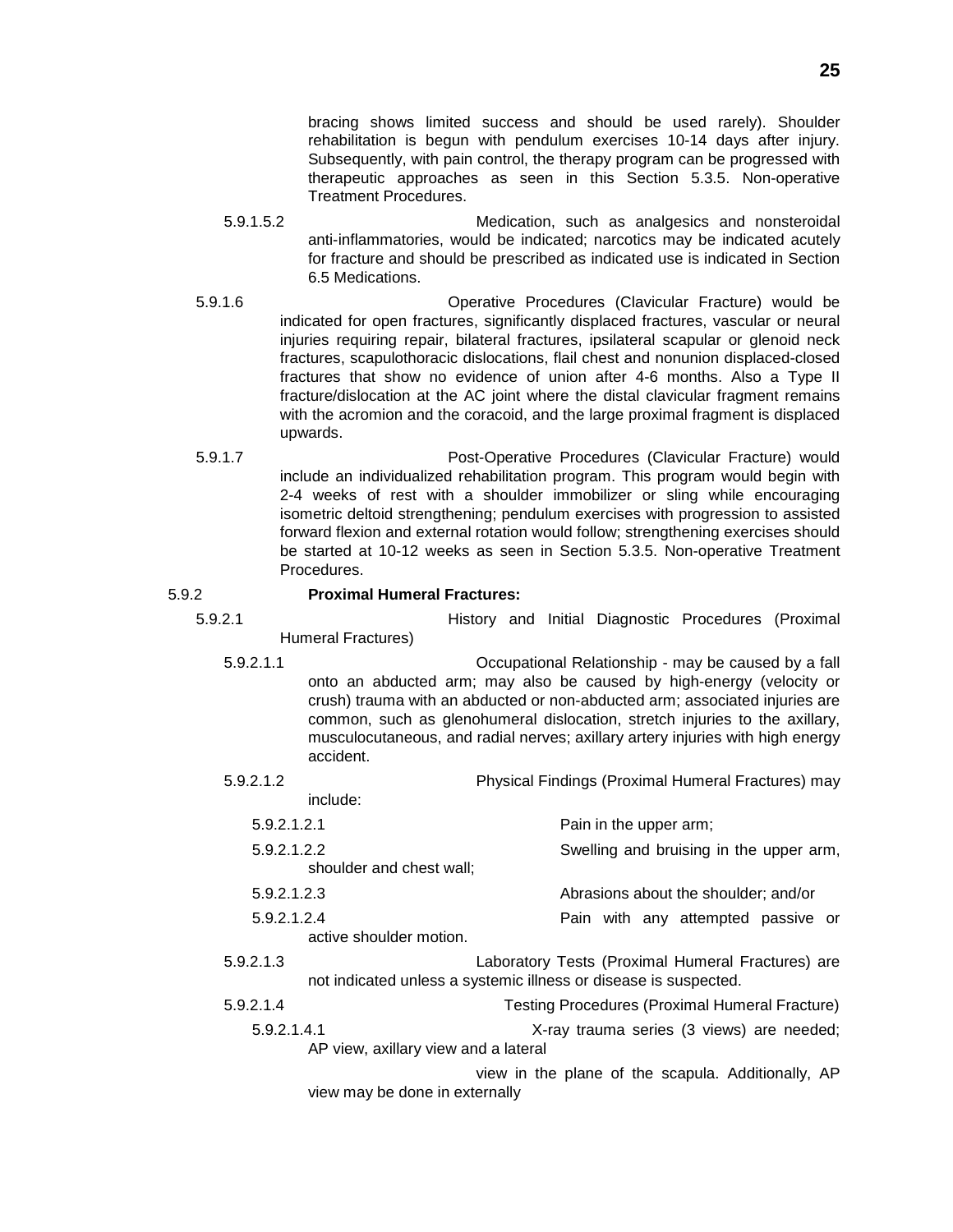|             |                                             | rotation and also internal rotation                     |
|-------------|---------------------------------------------|---------------------------------------------------------|
| 5.9.2.1.4.2 |                                             | Vascular studies are obtained emergently if             |
|             | the radial and brachial pulses are          |                                                         |
|             |                                             | absent.                                                 |
| 5.9.2.1.4.3 |                                             | Diagnostic testing including CT Scan or MRI             |
|             | to further evaluate the fracture and        |                                                         |
|             |                                             | surrounding<br>structures<br>appropriate<br>may<br>be   |
|             | depending on the fracture                   |                                                         |
|             |                                             | configuration and need for pre-operative planning.      |
| 5.9.2.1.5   |                                             | Non-operative Treatment Procedures (Proximal            |
|             | Humeral Fractures)                          |                                                         |
| 5.9.2.1.5.1 |                                             | Impacted or minimally displaced fractures of            |
|             | the humeral neck or greater                 |                                                         |
|             |                                             | tuberosity are generally managed non-operatively.       |
| 5.9.2.1.5.2 |                                             | Isolated and minimally displaced (less than             |
|             | 1cm) fractures are treated non              |                                                         |
|             |                                             | operatively.                                            |
| 5.9.2.1.5.3 |                                             | Anterior or posterior dislocation associated            |
|             | with minimally displaced fractures can      |                                                         |
|             |                                             | usually be reduced by closed means, but an              |
|             | anesthetic is needed.                       |                                                         |
| 5.9.2.1.5.4 |                                             | Immobilization is provided with a sling, to             |
|             | support the elbow, and/or an abduction      |                                                         |
|             |                                             | appropriate<br>immobilizer if<br>for<br>fracture<br>the |
|             | configuration.                              |                                                         |
| 5.9.2.1.5.5 |                                             | Immobilization is continued for 4-6 weeks               |
| 5.9.2.1.5.6 |                                             | Shoulder<br>rehabilitation<br>begun<br>with<br>is       |
|             | pendulum exercises 10-14 days after injury. |                                                         |
|             |                                             | Subsequently, with pain control, the therapy            |
|             | program can be progressed with              |                                                         |
|             | Non-operative Treatment                     | therapeutic approaches as seen in Section 5.3.5.        |
|             |                                             | Procedures.                                             |
| 5.9.2.1.6   |                                             | Operative Procedures (Proximal Humeral Fractures)       |
| 5.9.2.1.6.1 |                                             | Indications for operative treatment would               |
|             | include:                                    |                                                         |
|             | 5.9.2.1.6.1.1                               | Unstable<br>surgical<br>neck                            |
|             |                                             | fractures (no contact between the fracture              |
|             |                                             | fragments).                                             |
|             | 5.9.2.1.6.1.2                               | Partially unstable fractures                            |
|             |                                             | (only partial contact) with associated same             |
|             |                                             |                                                         |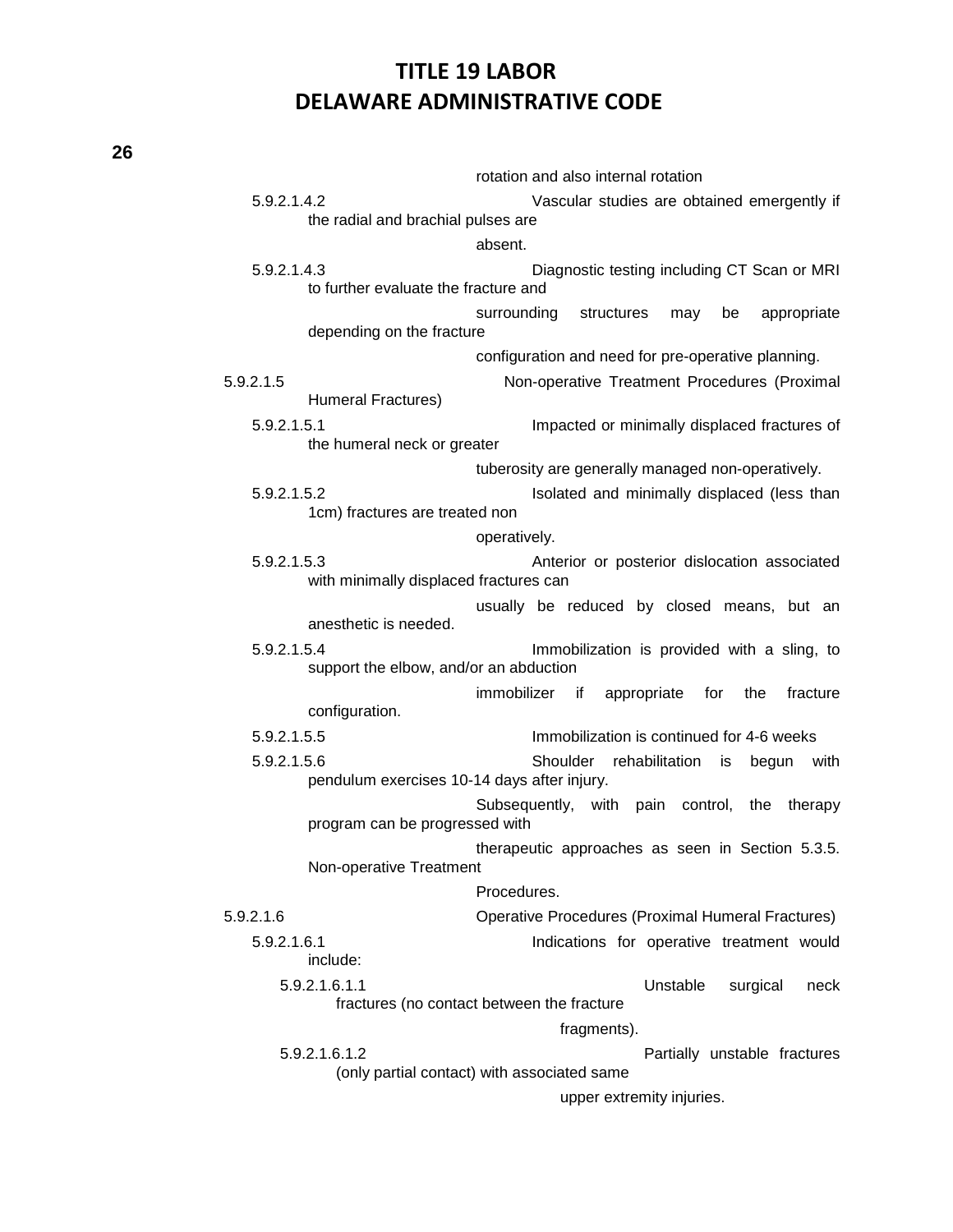|             | 5.9.2.1.6.1.3                               | Displaced 3- and 4-part                                                                                                                                                                                                                       |
|-------------|---------------------------------------------|-----------------------------------------------------------------------------------------------------------------------------------------------------------------------------------------------------------------------------------------------|
|             |                                             | fractures may be managed by internal fixation or                                                                                                                                                                                              |
|             |                                             | hemiarthroplasty<br>prosthetic<br>and<br>a                                                                                                                                                                                                    |
|             | reattachment of the tuberosities.           |                                                                                                                                                                                                                                               |
| 5.9.2.1.7   |                                             | Post-Operative Procedures<br>(Proximal<br>Humeral<br>Fractures) would include an individualized rehabilitation program.                                                                                                                       |
| 5.9.2.1.7.1 |                                             | See this Section 5.4.11, Shoulder Fracture,                                                                                                                                                                                                   |
|             | Non-operative Treatment Procedures.         |                                                                                                                                                                                                                                               |
| 5.9.3       | <b>Humeral Shaft Fractures:</b>             |                                                                                                                                                                                                                                               |
| 5.9.3.1     |                                             | History and Initial Diagnostic Procedures (Humeral Shaft                                                                                                                                                                                      |
|             | Fractures)                                  |                                                                                                                                                                                                                                               |
|             | cause a comminuted humeral shaft fracture.  | Occupational Relationship - a direct blow can fracture the<br>humeral shaft at the junction of its middle and distal thirds; twisting injuries to the<br>arm will cause a spiral humeral shaft fracture; high energy (velocity or crush) will |
| 5.9.3.2     |                                             | Physical Findings (Humeral Shaft Fractures)<br>may                                                                                                                                                                                            |
|             | include:                                    |                                                                                                                                                                                                                                               |
| 5.9.3.2.1   |                                             | Deformity of the arm;                                                                                                                                                                                                                         |
| 5.9.3.2.2   |                                             | Bruising and swelling; and/or                                                                                                                                                                                                                 |
| 5.9.3.2.3   |                                             | Possible sensory and/or motor dysfunction of the                                                                                                                                                                                              |
|             | radial nerve.                               |                                                                                                                                                                                                                                               |
| 5.9.3.3     |                                             | Laboratory Tests (Humeral Shaft Fractures) are not<br>indicated unless a systemic illness or disease is suspected.                                                                                                                            |
| 5.9.3.4     |                                             | <b>Testing Procedures (Humeral Shaft Fractures)</b>                                                                                                                                                                                           |
| 5.9.3.4.1   | entire humeral shaft.                       | Plain x-rays including AP view and lateral of the                                                                                                                                                                                             |
| 5.9.3.4.2   |                                             | Vascular studies if the radial pulse is absent.                                                                                                                                                                                               |
| 5.9.3.4.3   | fracture resulted from a crush injury.      | Compartment<br>pressure measurements<br>the<br>⊤ if<br>surrounding muscles are swollen, tense and painful and particularly if the                                                                                                             |
| 5.9.3.5     |                                             | Non-operative Treatment Procedures (Humeral Shaft                                                                                                                                                                                             |
|             | Fractures)                                  |                                                                                                                                                                                                                                               |
| 5.9.3.5.1   |                                             | Most isolated humeral shaft fractures can be                                                                                                                                                                                                  |
|             | managed non-operatively.                    |                                                                                                                                                                                                                                               |
| 5.9.3.5.2   |                                             | A coaptation splint may be applied. The splint is<br>started in the axilla, extended around the elbow and brought up to the level of<br>the acromion. It is held in place with large elastic bandages.                                        |
| 5.9.3.5.3   | may be used to allow for full elbow motion. | At 2-3 weeks after injury, a humeral fracture orthosis                                                                                                                                                                                        |
| 5.9.3.6     |                                             | <b>Operative Treatment (Humeral Shaft Fractures)</b>                                                                                                                                                                                          |
| 5.9.3.6.1   |                                             | Indications for operative care would include:                                                                                                                                                                                                 |
|             |                                             | Open fracture;<br>Associated forearm or elbow fracture (i.e., the                                                                                                                                                                             |
|             | floating elbow injury);                     | Burned upper extremity;                                                                                                                                                                                                                       |
|             |                                             | Associated paraplegia;<br>Multiple injuries (polytrauma);                                                                                                                                                                                     |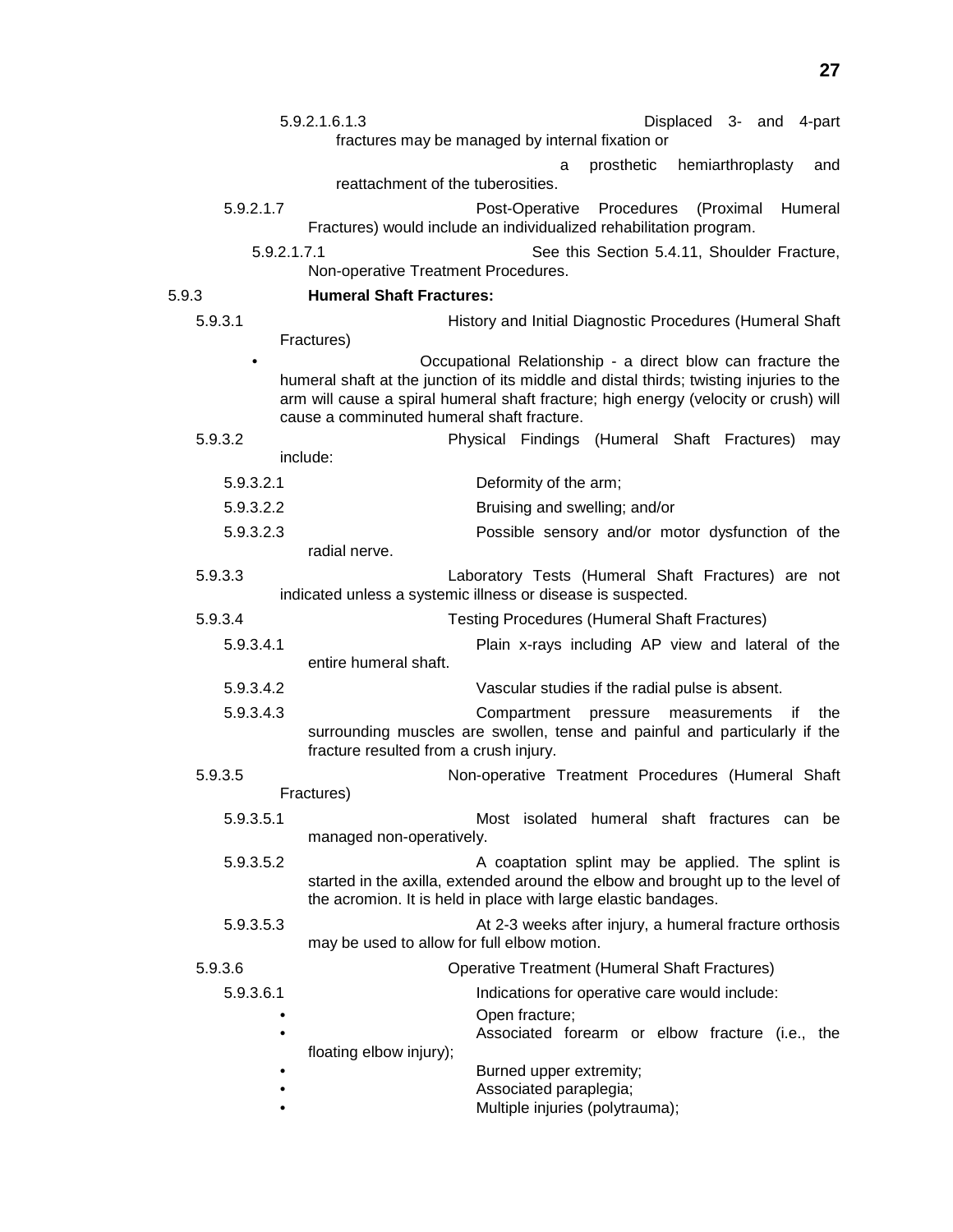## A radial nerve palsy which came on after closed reduction; and/or Pathologic fracture related to an occupational injury. Some instable or significantly displaced fractures 5.9.3.6.2 Accepted methods of internal fixation include: 5.9.3.6.2.1 A broad plate and screws; and/or 5.9.3.6.2.2 Intramedullary rodding with or without crosslocking screws. 5.9.3.7 Post-Operative Procedures (Humeral Shaft Fractures) would include an individualized rehabilitation program. Following rigid internal fixation, therapy may be started to obtain passive and later active shoulder motion using appropriate therapeutic approaches as seen in Section 5.3.5. Nonoperative Treatment Procedures. Active elbow and wrist motion may be started immediately. 5.9.4 **Scapular Fractures:** 5.9.4.1 History and Initial Diagnostic Procedures (Scapular Fractures)

• Occupational Relationship - these are the least common of the fractures about the shoulder and include acromial, glenoid, glenoid neck and scapular body fractures. With the exception of anterior glenoid lip fractures caused by an anterior shoulder dislocation, all other scapular fractures are due to a high energy injury.

- 5.9.4.2 Physical Findings (Scapular Fractures) may include: 5.9.4.2.1 Pain about the shoulder and thorax; 5.9.4.2.2 Bruising and abrasions; 5.9.4.2.3 Possibility of associated humeral or rib fractures; and/or 5.9.4.2.4 Vascular problems (pulse evaluation and Doppler
- examination). 5.9.4.3 Laboratory Tests (Scapular Fractures), because of the association of high energy trauma, may include a complete blood count,
- urinalysis and chest x-ray are warranted. 5.9.4.4 Testing Procedures (Scapular Fractures) 5.9.4.4.1 Trauma x-ray series - AP view, axillary view and a lateral view in the plane of the scapula. 5.9.4.4.2 Arteriography if a vascular injury is suspected. 5.9.4.4.3 Electromyographic exam if nerve injuries are noted. 5.9.4.4.4 Diagnostic testing including CT Scan or MRI to evaluate fracture and surrounding structures. 5.9.4.5 Non-operative Treatment Procedures (Scapular Fractures)
	- 5.9.4.5.1 Non-displaced acromial, coracoid, glenoid, glenoid neck and scapular body fractures may all be treated with the use of a shoulder immobilizer.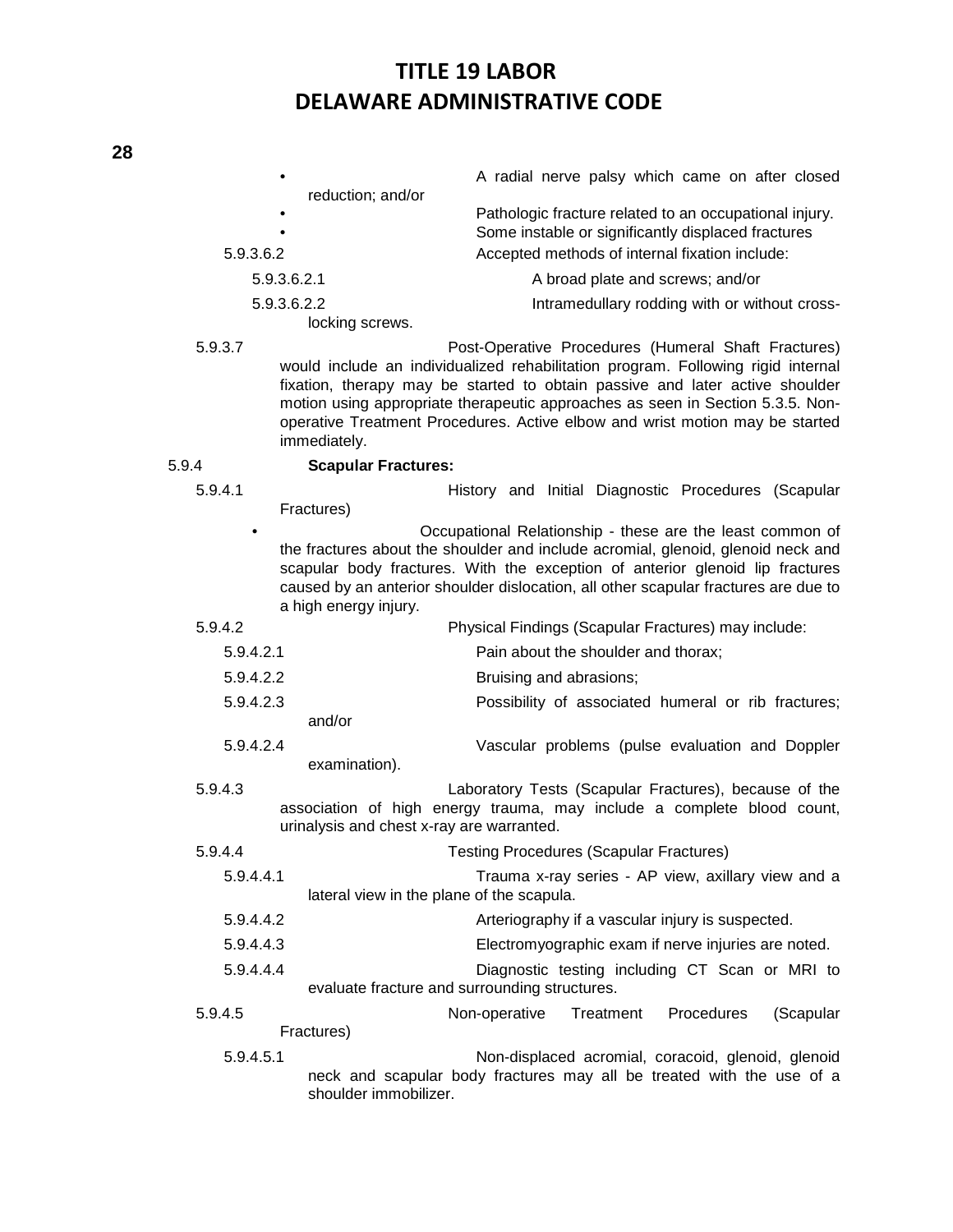| 5.9.4.5.2 | Pendulum exercises may be started within the first<br>week.                                                                                                                                                                                                                                                                     |  |  |  |  |
|-----------|---------------------------------------------------------------------------------------------------------------------------------------------------------------------------------------------------------------------------------------------------------------------------------------------------------------------------------|--|--|--|--|
| 5.9.4.5.3 | Progress to assisted range of motion exercises at 3-<br>4 weeks using appropriate therapeutic procedures as seen in this Section<br>5.3.5. Non-operative Treatment Procedures.                                                                                                                                                  |  |  |  |  |
| 5.9.4.6   | <b>Operative Treatment (Scapular Fractures)</b>                                                                                                                                                                                                                                                                                 |  |  |  |  |
| 5.9.4.6.1 | Acromial fractures which are displaced should be<br>internally fixed to prevent a nonunion. These fractures may be fixed with lag<br>screws and/or a superiorly placed plate to neutralize the muscular forces.                                                                                                                 |  |  |  |  |
| 5.9.4.6.2 | Glenoid fractures which are displaced greater than<br>2-3 mm should be fixed internally. The approach is determined by studying<br>the results of a CT scan.                                                                                                                                                                    |  |  |  |  |
| 5.9.4.6.3 | Scapular body fractures require internal fixation if<br>the lateral or medial borders are displaced to such a degree as to interfere<br>with scapulothoracic motion.                                                                                                                                                            |  |  |  |  |
| 5.9.4.6.4 | Displaced fractures of the scapular neck and the<br>ipsilateral clavicle require internal fixation of the clavicle to reduce the<br>scapular neck fracture.                                                                                                                                                                     |  |  |  |  |
| 5.9.4.7   | Post-Operative Treatment (Scapular Fractures) would<br>include an individualized rehabilitation program Non-operative Treatment<br>Procedures, a shoulder immobilizer is utilized, pendulum exercises at one week,<br>deltoid isometric exercises are started early, and, at 4-6 weeks, active range of<br>motion is commenced. |  |  |  |  |
| 5.9.5     | <b>Sternoclavicular Dislocation/Fracture:</b>                                                                                                                                                                                                                                                                                   |  |  |  |  |
| 5.9.5.1   | Initial<br>Diagnostic<br>Procedures<br><b>History</b><br>and<br>(Sternoclavicular Dislocation/Fracture)                                                                                                                                                                                                                         |  |  |  |  |
|           | Occupational Relationship - established with sudden trauma<br>to the shoulder/ anterior chest wall; anterior dislocations of the sternoclavicular<br>joint usually do not require active treatment; however, symptomatic posterior<br>dislocations will require reduction.                                                      |  |  |  |  |
| 5.9.5.2   | Physical Findings (Sternoclavicular Dislocation/Fracture)<br>may include:                                                                                                                                                                                                                                                       |  |  |  |  |
| 5.9.5.2.1 | Pain at the sternoclavicular area;                                                                                                                                                                                                                                                                                              |  |  |  |  |
| 5.9.5.2.2 | Abrasions on the chest wall, clavicle and shoulder                                                                                                                                                                                                                                                                              |  |  |  |  |
|           | can be seen;                                                                                                                                                                                                                                                                                                                    |  |  |  |  |
| 5.9.5.2.3 | Deformities can be seen in the above regions;<br>and/or                                                                                                                                                                                                                                                                         |  |  |  |  |
| 5.9.5.2.4 | Pain<br>with<br>palpation<br>motion<br>the<br>and<br>at<br>sternoclavicular joint area.                                                                                                                                                                                                                                         |  |  |  |  |
| 5.9.5.3   | Laboratory Tests (Sternoclavicular Dislocation/Fracture)<br>are not indicated unless a systemic illness or disease is suspected.                                                                                                                                                                                                |  |  |  |  |
| 5.9.5.4   | Testing<br>Procedures<br>(Sternoclavicular<br>Dislocation/Fracture)                                                                                                                                                                                                                                                             |  |  |  |  |
| 5.9.5.4.1 | Plain x-rays of the sternoclavicular joint are routinely<br>done. When indicated, comparative views of the contralateral limb may be<br>necessary.                                                                                                                                                                              |  |  |  |  |

5.9.5.4.2 X-rays of other shoulder areas and chest wall may be done if clinically indicated.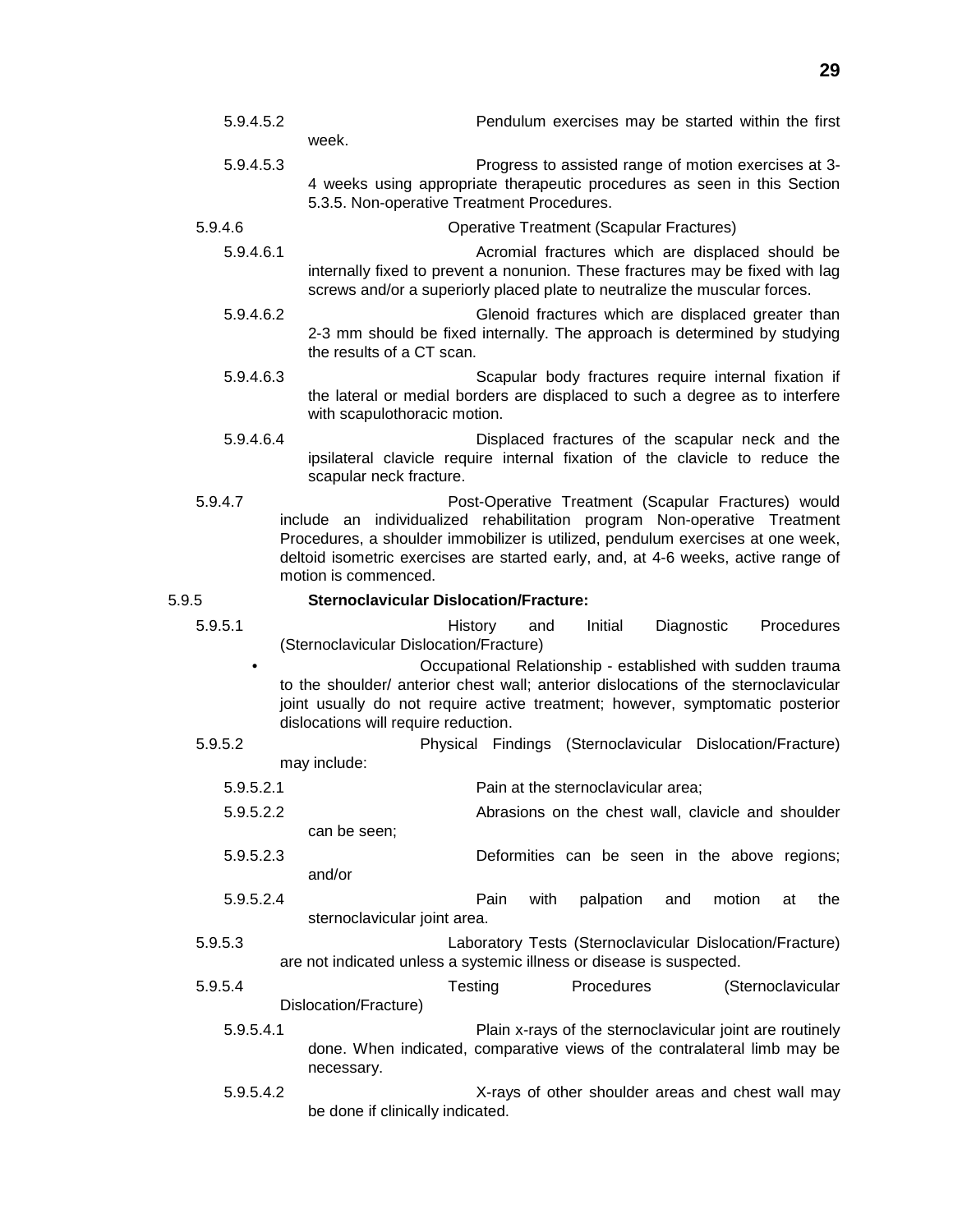|            | 5.9.5.4.3  | Vascular studies should be considered if the history<br>and clinical examination indicate extensive injury.                                                                                                                                                                                                                                                                                                                                                                                                       |  |  |  |  |
|------------|------------|-------------------------------------------------------------------------------------------------------------------------------------------------------------------------------------------------------------------------------------------------------------------------------------------------------------------------------------------------------------------------------------------------------------------------------------------------------------------------------------------------------------------|--|--|--|--|
| 5.9.5.4.4  |            | Diagnostic tests such as CT Scan or MRI may be<br>required to fully delineate the nature of injury and assist in treatment plan.                                                                                                                                                                                                                                                                                                                                                                                  |  |  |  |  |
|            | 5.9.5.5    | Non-operative Treatment Procedures (Sternoclavicular                                                                                                                                                                                                                                                                                                                                                                                                                                                              |  |  |  |  |
|            |            | Dislocation /Fracture)                                                                                                                                                                                                                                                                                                                                                                                                                                                                                            |  |  |  |  |
|            | 5.9.5.5.1  | Symptomatic posterior<br>dislocations<br>should<br>be<br>reduced in the operating room under general anesthesia.                                                                                                                                                                                                                                                                                                                                                                                                  |  |  |  |  |
|            | 5.9.5.5.2  | Immobilize with a sling for 3-4 weeks. Subsequently,<br>further rehabilitation may be utilized using procedures set forth in Section<br>5.3.5. Non-operative Treatment Procedures.                                                                                                                                                                                                                                                                                                                                |  |  |  |  |
|            | 5.9.5.5.3  | Medications, such as analgesics and nonsteroidal<br>anti-inflammatories, would be indicated; narcotics may be indicated acutely for<br>fracture and should be prescribed as indicated use is indicated in this Section 6.5<br>Medications.                                                                                                                                                                                                                                                                        |  |  |  |  |
|            | 5.9.5.6    | Operative<br>Procedures<br>(Sternoclavicular<br>Dislocation/Fracture) would be warranted following failure of reduction by<br>manipulation with pointed reduction forceps. Caution should be utilized when<br>pins or screws are used for stabilization secondary to migration.                                                                                                                                                                                                                                   |  |  |  |  |
|            | 5.9.5.7    | Post-Operative<br>Procedures<br>(Sternoclavicular<br>Dislocation/Fracture) would include an individualized rehabilitation program. This<br>program would begin with 4-6 weeks of rest with a shoulder immobilizer and be<br>followed by pendulum exercises with progression to assisted forward flexion and<br>external rotation. Strengthening exercises should be started at 8-10 weeks.                                                                                                                        |  |  |  |  |
| 5.10       |            | <b>SHOULDER INSTABILITY</b> Subluxation (partial dislocation) or dislocation of the<br>glenohumeral joint in either an anterior, interior, posterior or multidirectional position.                                                                                                                                                                                                                                                                                                                                |  |  |  |  |
| 5.10.1     |            | History and Initial Diagnostic Procedures (Shoulder Instability):                                                                                                                                                                                                                                                                                                                                                                                                                                                 |  |  |  |  |
|            | 5.10.1.1   | Occupational Relationship - instability should be<br>apparent following a direct traumatic blow to the shoulder, or indirectly by falling<br>on an outstretched arm, or while applying significant traction to the arm, or may<br>also develop with a cumulative trauma to the shoulder. Symptoms should be<br>exacerbated or provoked by work and initially alleviated with a period of rest.<br>Symptoms may be exacerbated by other activities that are not necessarily work<br>related (e.g., driving a car). |  |  |  |  |
|            | 5.10.1.2   | History may include:                                                                                                                                                                                                                                                                                                                                                                                                                                                                                              |  |  |  |  |
|            | 5.10.1.2.1 | A slipping sensation in the arm;                                                                                                                                                                                                                                                                                                                                                                                                                                                                                  |  |  |  |  |
| 5.10.1.2.2 |            | Severe pain with inability to move the arm;                                                                                                                                                                                                                                                                                                                                                                                                                                                                       |  |  |  |  |
|            | 5.10.1.2.3 | Abduction and external rotation produce a feeling<br>that the shoulder might "come out"; or                                                                                                                                                                                                                                                                                                                                                                                                                       |  |  |  |  |
|            | 5.10.1.2.4 | Feeling of shoulder weakness.                                                                                                                                                                                                                                                                                                                                                                                                                                                                                     |  |  |  |  |
|            | 5.10.1.3   | In subacute and/or chronic instabilities, age of onset                                                                                                                                                                                                                                                                                                                                                                                                                                                            |  |  |  |  |
|            |            |                                                                                                                                                                                                                                                                                                                                                                                                                                                                                                                   |  |  |  |  |

of instability is important in the history. Older age group (over age 40) has a propensity not to re-dislocate. Younger age groups (under age 30) need a more aggressive treatment plan.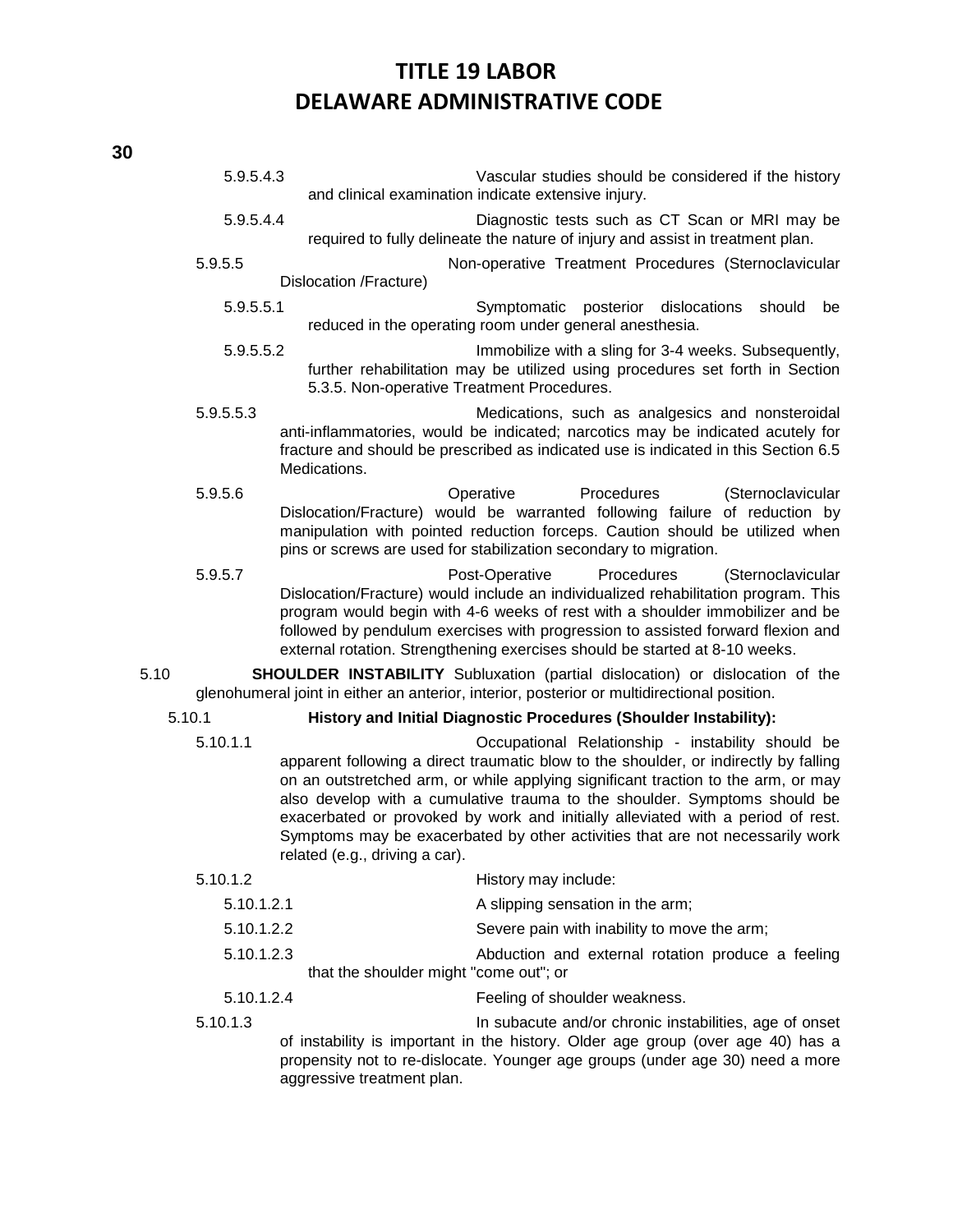5.10.1.4 Avoid any aggressive treatment in patients with history of voluntary subluxation or dislocation. These patients may need a psychiatric evaluation.

5.10.2 **Physical Findings (Shoulder Instability)** may include:

- 5.10.2.1 Anterior dislocations would likely include loss of normal shoulder contour; a fullness in the axilla; pain over the shoulder with any motion and often the patient holding the extremity in a very still position;
- 5.10.2.2 Posterior dislocations usually occur with a direct fall on the shoulder or outstretched arm resulting in posteriorly directed forces to the humeral head. These patients present with inability to externally rotate the shoulder;
- 5.10.2.3 Neurologic examination could reveal most commonly axillary nerve injuries, but occasionally musculocutaneous nerve injuries are seen; and/or
- 5.10.2.4 Abduction and external rotation positioning will produce pain in those who have anterior instability. Direct posterior stress in a supine position will produce pain in those with posterior instability. Longitudinal traction will produce a "sulcus sign" (a large dimple on the lateral side of the shoulder) when there is inferior instability.

### 5.10.3 **Laboratory Tests (Shoulder Instability):** are not indicated unless a systemic illness or disease is suspected.

#### 5.10.4 **Testing Procedures (Shoulder Instability):**

- 5.10.4.1 Plain x-rays to rule out bony deficit on the glenoid, including AP, axillary view, lateral in the plane of the scapula and possibly the West Point view. Axillary view to identify larger Hill-Sachs lesion of humeral head.
- 5.10.4.2 On more difficult diagnostic cases with subtle history and physical findings suggesting instability, MRI, or a CT assisted arthrogram or MRI assisted arthrogram may be ordered for lateral detachment after 4-8 weeks of therapy. (This is done only after other conservative therapies have failed.)
- 5.10.4.3 An MRI is indicated to rule out acute rotator cuff injury after shoulder dislocation in patients over age 45.

#### 5.10.5 **Non-operative Treatment Procedures (Shoulder Instability):**

| 5.10.5.1     | First-Time Acute Involvement:                                                                                                    |
|--------------|----------------------------------------------------------------------------------------------------------------------------------|
| 5.10.5.1.1   | <b>Therapeutic Procedures</b>                                                                                                    |
| 5.10.5.1.1.1 | Immobilization                                                                                                                   |
| 5.10.5.1.1.2 | <b>Therapeutic Exercise</b>                                                                                                      |
| 5.10.5.1.1.3 | Alteration of Occupation & Work Station                                                                                          |
| 5.10.5.1.1.4 | <b>Thermal Treatment</b>                                                                                                         |
| 5.10.5.1.1.5 | <b>TENS Unit</b>                                                                                                                 |
| 5.10.5.1.1.6 | Ultrasound                                                                                                                       |
| 5.10.5.1.2   | May not return to work with overhead activity or<br>lifting with involved arm until cleared by physician for heavier activities. |
| 5.10.5.1.3   | Additional modalities may include:                                                                                               |
| 5.10.5.1.3.1 | <b>Biofeedback</b>                                                                                                               |
| 5.10.5.1.3.2 | Physical Medicine and Rehabilitation                                                                                             |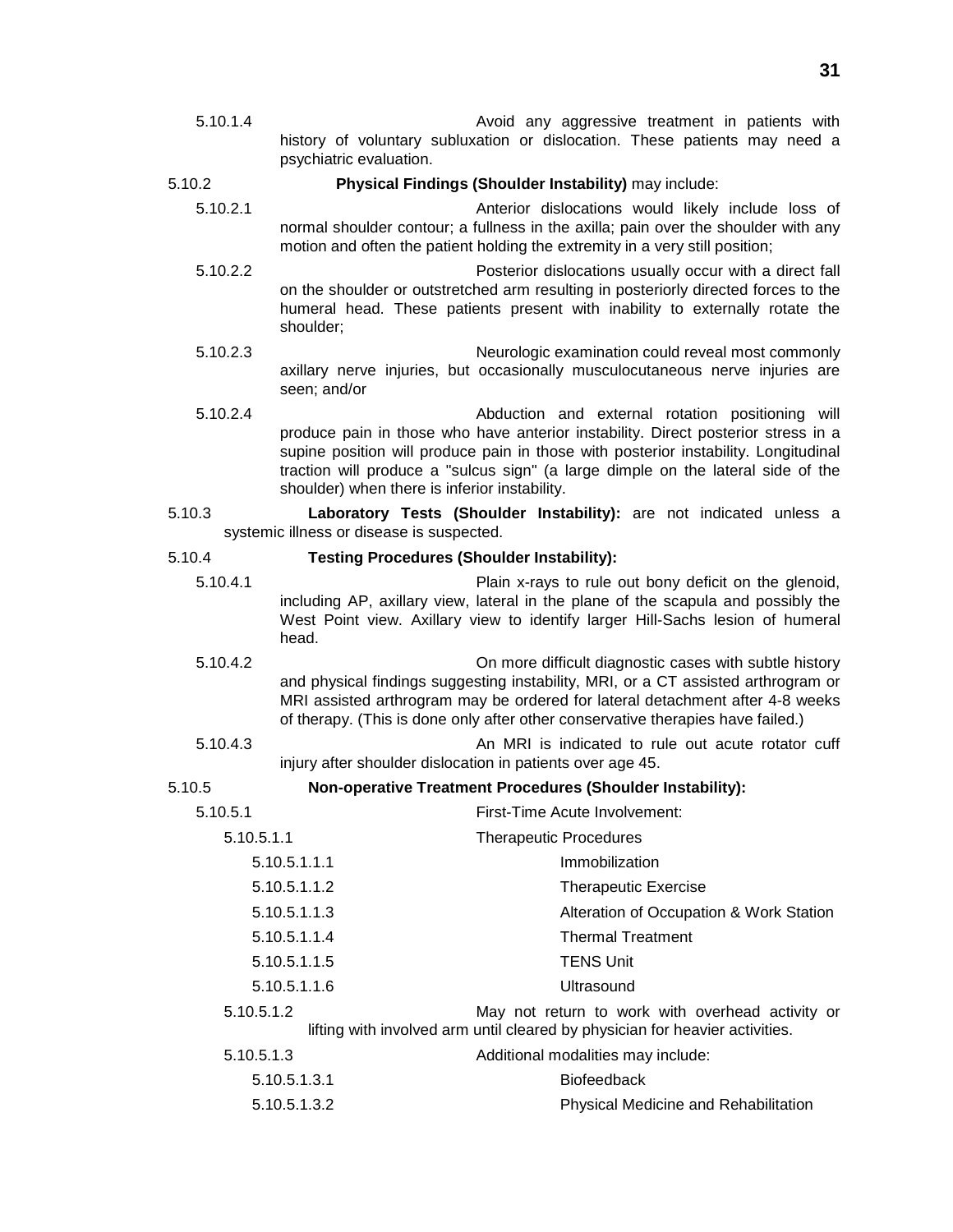|                                            | 5.10.5.1.3.2.1                         |                                                                                                                                             |                          |  | Instruction in Therapeutic |
|--------------------------------------------|----------------------------------------|---------------------------------------------------------------------------------------------------------------------------------------------|--------------------------|--|----------------------------|
| <b>Exercise and Proper Work Techniques</b> |                                        |                                                                                                                                             |                          |  |                            |
| 5.10.5.1.3.2.2<br><b>Techniques</b>        |                                        |                                                                                                                                             | Manual                   |  | Therapy                    |
|                                            | 5.10.5.1.3.2.3                         |                                                                                                                                             | <b>Work Conditioning</b> |  |                            |
|                                            | 5.10.5.1.3.2.3.1<br>Rehabilitation     |                                                                                                                                             |                          |  | Vocational                 |
|                                            | 5.10.5.1.3.2.3.2<br>Assessment         |                                                                                                                                             | Vocational               |  |                            |
|                                            | 5.10.5.1.3.2.3.3<br>Team Approach      |                                                                                                                                             |                          |  | Interdisciplinary          |
|                                            | 5.10.5.1.3.2.3.3.1                     | Work Hardening                                                                                                                              |                          |  |                            |
|                                            | 5.10.5.1.3.2.3.3.2                     |                                                                                                                                             |                          |  |                            |
|                                            |                                        | <b>Functional Restoration Programs</b>                                                                                                      |                          |  |                            |
|                                            | 5.10.5.1.3.2.3.3.3                     | <b>Pain Clinics</b>                                                                                                                         |                          |  |                            |
| 5.10.5.1.4                                 |                                        | Medications - medication discussions are in Section                                                                                         |                          |  |                            |
|                                            | 6.5 Medications                        |                                                                                                                                             |                          |  |                            |
| 5.10.5.1.4.1                               |                                        | Analgesics                                                                                                                                  |                          |  |                            |
| 5.10.5.1.4.2                               |                                        | Anti-inflammatories                                                                                                                         |                          |  |                            |
| 5.10.5.2                                   | fragments contributing to instability; | Acute or chronic dislocations with large fracture                                                                                           |                          |  |                            |
| 5.10.5.2.1                                 | position, otherwise repair surgically  | Attempt to treat with immobilization if in acceptable                                                                                       |                          |  |                            |
| 5.10.5.2.2                                 | takes for the fracture to heal         | Return-to-work may be directly related to time it                                                                                           |                          |  |                            |
| 5.10.5.3                                   |                                        | Subacute and/or chronic instability:                                                                                                        |                          |  |                            |
| 5.10.5.3.1                                 | similarly to acute dislocation.        | Provocative dislocation should first be treated                                                                                             |                          |  |                            |
| 5.10.5.3.2                                 |                                        | If acute treatment is unsuccessful, and still having                                                                                        |                          |  |                            |
|                                            |                                        | findings of instability, would consider operative repair.                                                                                   |                          |  |                            |
| 5.10.6                                     |                                        | <b>Operative Procedures (Shoulder Instability):</b>                                                                                         |                          |  |                            |
| 5.10.6.1                                   |                                        | Identify causative agent for the instability (i.e., labral<br>detachment, bony lesion, or multidirectional instability), then proceed with: |                          |  |                            |
| 5.10.6.1.1                                 |                                        | Bony block transfer;                                                                                                                        |                          |  |                            |
| 5.10.6.1.2                                 |                                        | Capsular tightening; or                                                                                                                     |                          |  |                            |
| 5.10.6.1.3                                 |                                        | Bankart lesion repair.                                                                                                                      |                          |  |                            |
| 5 10 7                                     |                                        | Post-Operative Procedures (Shoulder Instability): would include an                                                                          |                          |  |                            |

5.10.7 **Post-Operative Procedures (Shoulder Instability):** would include an individualized rehabilitation program. Depending upon the type of surgery, the patient will be immobilized for 3-6 weeks. As soon as it is safe to proceed without damaging the repair, progressive therapy, either home based or with consultation involving an occupational and/or physical therapist should begin with therapeutic exercise, physical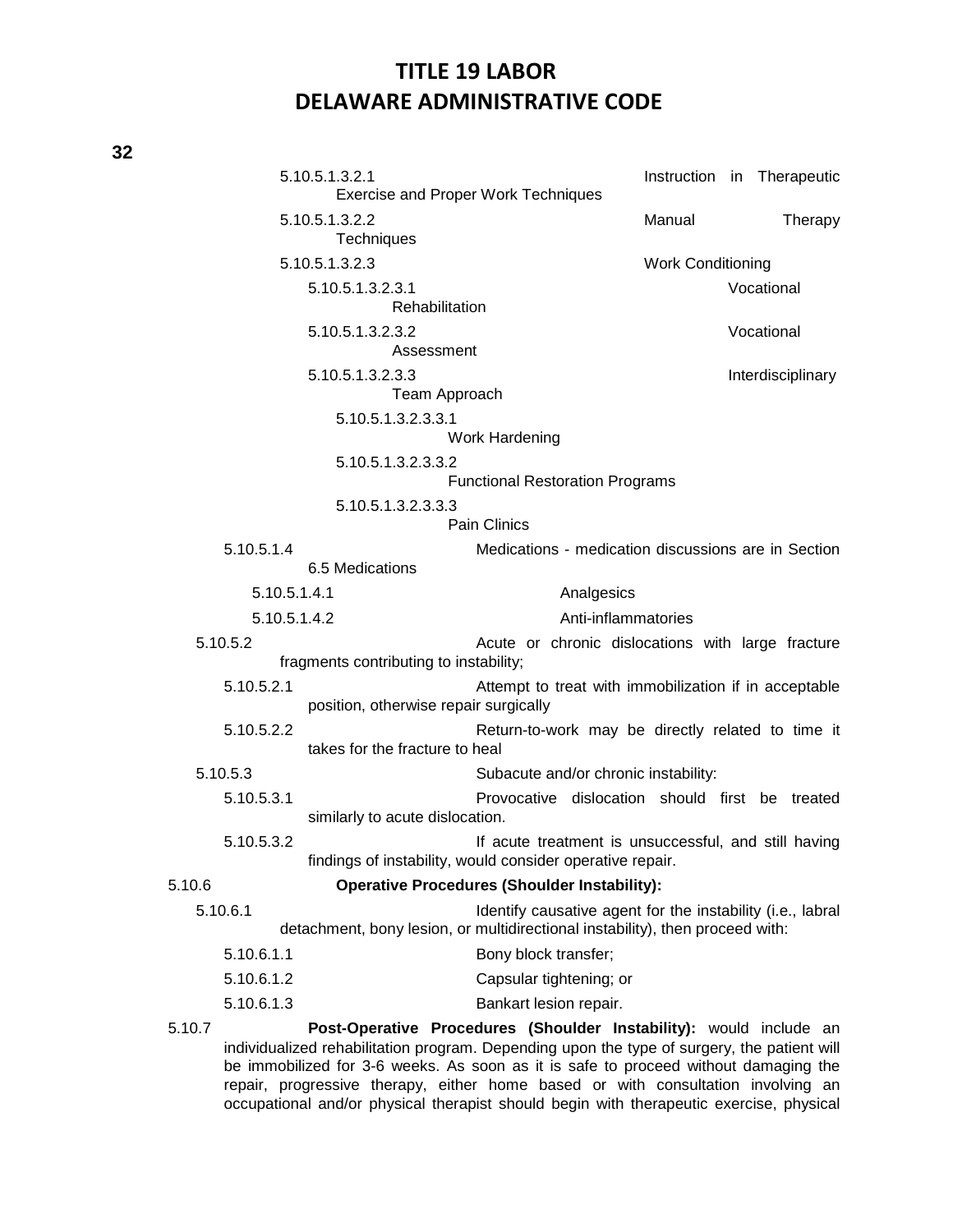medicine and rehabilitation (refer to Section 5.3.5. Non-operative Treatment Procedures). During this period of time, the patient could resume working when:

- 5.10.7.1 A job assessment results in the treating physician's identification of needed modifications and restrictions;
- 5.10.7.2 The patient has attained a general level of comfort;
- 5.10.7.3 Medications which would predispose to injury are no longer being prescribed or used; and
- 5.10.7.4 The treating physician has cleared the patient for the specific vocational activities.

MMI can be expected 6-9 months after operative intervention. Further job assessment and adjusted work restrictions may be needed prior to the patients return to full duty.

#### **6.0 Therapeutic Procedures – Non-Operative**

Before initiation of any therapeutic procedure, the authorized treating provider, employer and insurer must consider these important issues in the care of the injured worker.

First, patients undergoing therapeutic procedure(s) should be released or returned to modified or restricted duty during their rehabilitation at the earliest appropriate time. Refer to "Return-to-Work" in this section for detailed information.

Second, cessation and/or review of treatment modalities should be undertaken when no further significant subjective or objective improvement in the patient's condition is noted. If patients are not responding within the recommended duration periods, alternative treatment interventions, further diagnostic studies or consultations should be pursued.

Third, providers should provide and document education to the patient. No treatment plan is complete without addressing issues of individual and/or group patient education as a means of facilitating self-management of symptoms.

In cases where a patient is unable to attend an outpatient center, home therapy may be necessary. Home therapy may include active and passive therapeutic procedures as well as other modalities to assist in alleviating pain, swelling, and abnormal muscle tone. Home therapy is usually of short duration and continues until the patient is able to tolerate coming to an outpatient center.

The following procedures are listed in alphabetical order.

- 6.1 **ACUPUNCTURE** is an accepted and widely used procedure for the relief of pain and inflammation. There is some scientific evidence to support its use. The exact mode of action is only partially understood. Western medicine studies suggest that acupuncture stimulates the nervous system at the level of the brain, promotes deep relaxation, and affects the release of neurotransmitters. Acupuncture is commonly used as an alternative or in addition to traditional Western pharmaceuticals. While it is commonly used when pain medication is reduced or not tolerated, it may be used as an adjunct to physical rehabilitation and/or surgical intervention to hasten the return of functional activity. Acupuncture should be performed by MD, DO or DC with appropriate training.
	- 6.1.1 **Acupuncture:** is the insertion and removal of filiform needles to stimulate acupoints (acupuncture points). Needles may be inserted, manipulated and retained for a period of time. Acupuncture can be used to reduce pain and inflammation, and to increase blood flow to an area and increase range of motion. Indications include joint pain, joint stiffness, soft tissue pain and inflammation, paresthesia, post-surgical pain relief, muscle spasm, and scar tissue pain.
		- Time to produce effect: 3 to 6 treatments • Frequency: 1 to 3 times per week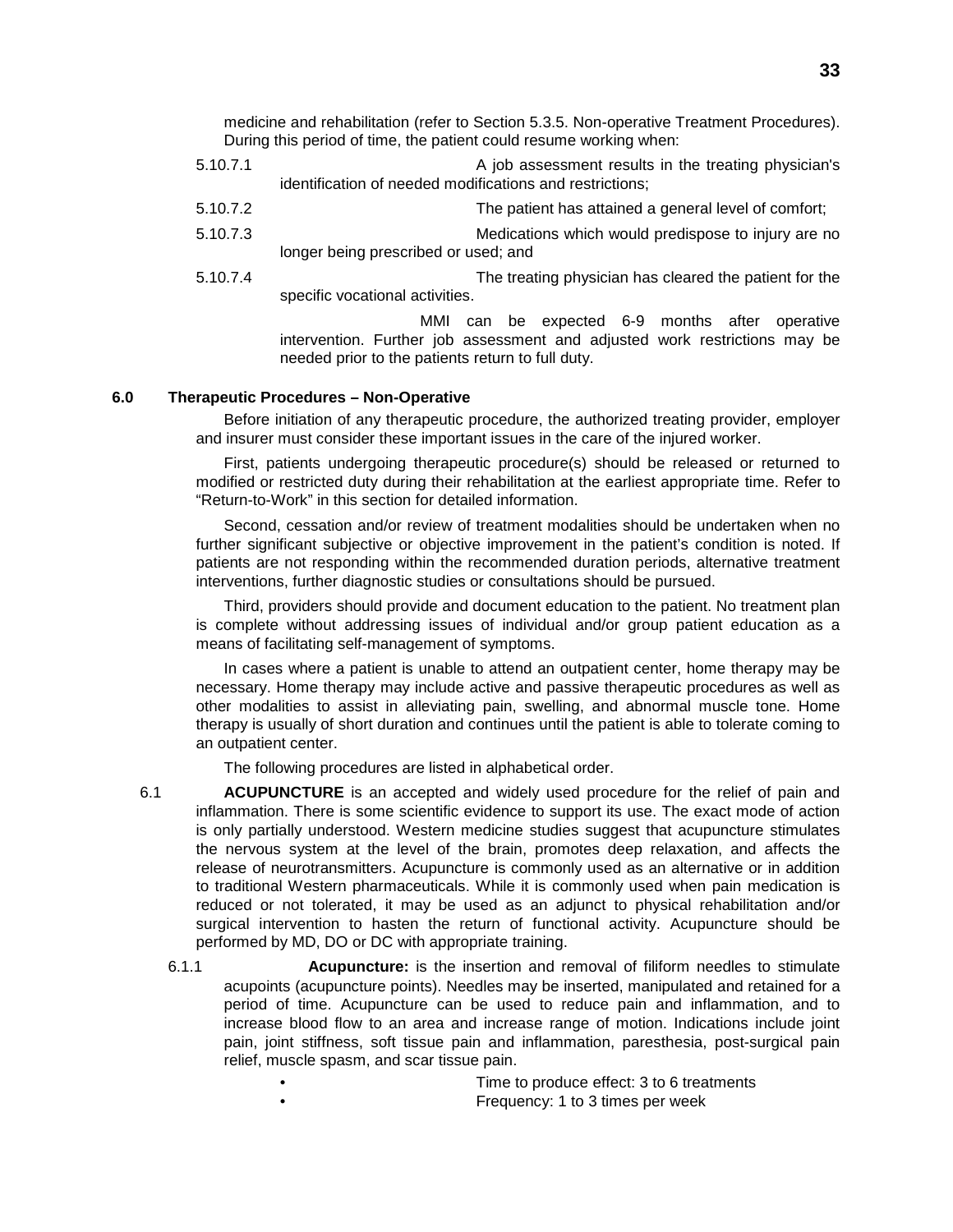#### • Course duration: 14 treatments

6.1.2 Acupuncture with Electrical Stimulation: is the use of electrical current (microamperage or milli-amperage) on the needles at the acupuncture site. It is used to increase effectiveness of the needles by continuous stimulation of the acupoint. Physiological effects (depending on location and settings) can include endorphin release for pain relief, reduction of inflammation, increased blood circulation, analgesia through interruption of pain stimulus, and muscle relaxation.

It is indicated to treat chronic pain conditions, radiating pain along a nerve pathway, muscle spasm, inflammation, scar tissue pain, and pain located in multiple sites.

| $\bullet$ | Time to produce effect: 3 to 6 treatments |
|-----------|-------------------------------------------|
| $\bullet$ | Frequency: 1 to 3 times per week          |
| $\bullet$ | Course duration: 14 treatments            |

6.1.3 **Other Acupuncture Modalities:** Acupuncture treatment is based on individual patient needs and therefore treatment may include a combination of procedures to enhance treatment effect. Other procedures may include the use of heat, soft tissue manipulation/massage, and exercise.

- Time to produce effect: 3 to 6 treatments • Frequency: 1 to 3 times per week
	- Course duration: 14 treatments

Any of the above acupuncture treatments may extend longer if objective functional gains can be documented or when symptomatic benefits facilitate progression in the patient's treatment program. Treatment beyond 14 sessions (1 course) may be documented with respect to need and ability to facilitate positive symptomatic or functional gains.

6.2 **BIOFEEDBACK** is a form of behavioral medicine that helps patients learn selfawareness and self-regulation skills for the purpose of gaining greater control of their physiology, such as muscle activity, brain waves, and measures of autonomic nervous system activity. Electronic instrumentation is used to monitor the targeted physiology and then displayed or fed back to the patient visually, auditorially, or tactilely, with coaching by a biofeedback specialist. Biofeedback is provided by clinicians certified in biofeedback and/or who have documented specialized education, advanced training, or direct or supervised experience qualifying them to provide the specialized treatment needed (e.g., surface EMG, EEG, or other).

Treatment is individualized to the patient's work-related diagnosis and needs. Home practice of skills is required for mastery and may be facilitated by the use of home training tapes. The ultimate goal in biofeedback treatment is normalizing the physiology to the preinjury status to the extent possible and involves transfer of learned skills to the workplace and daily life. Candidates for biofeedback therapy or training must be motivated to learn and practice biofeedback and self-regulation techniques.

Indications for biofeedback include individuals who are suffering from musculoskeletal injury where muscle dysfunction or other physiological indicators of excessive or prolonged stress response affects and/or delays recovery. Other applications include training to improve self-management of emotional stress/pain responses such as anxiety, depression, anger, sleep disturbance, and other central and autonomic nervous system imbalances. Biofeedback is often utilized along with other treatment modalities.

- Time to produce effect: 3 to 4 sessions
- Frequency: 1 to 2 times per week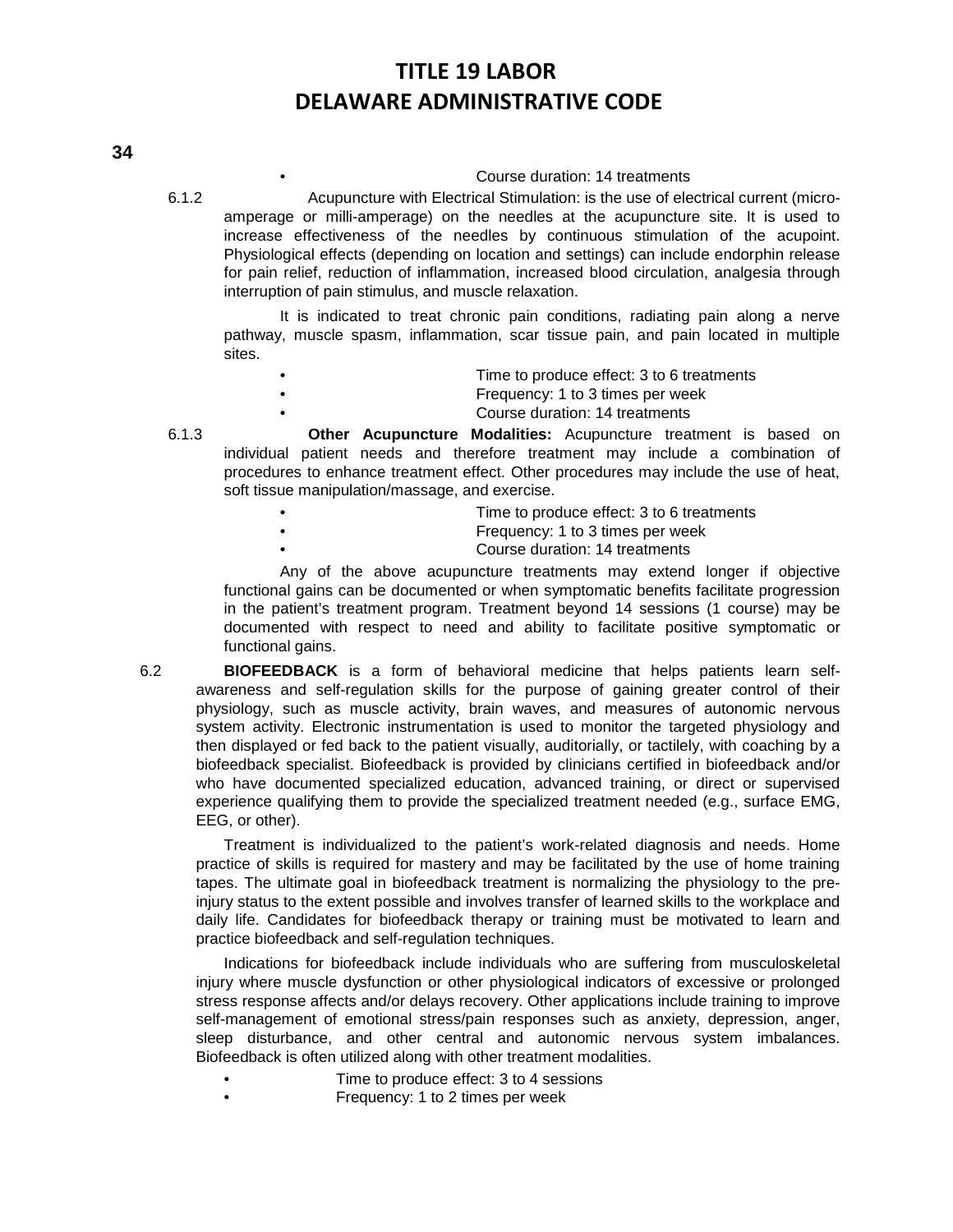- Maximum duration: 10 to 12 sessions. Treatment beyond 12 sessions must be documented with respect to need, expectation, and ability to facilitate positive symptomatic or functional gains.
- 6.3 **INJECTIONS THERAPEUTIC** are generally accepted, well-established procedures that may play a significant role in the treatment of patients with upper extremity pain or pathology. Therapeutic injections involve the delivery of anesthetic and/or anti-inflammatory medications to the painful structure. Therapeutic injections have many potential benefits. Ideally, a therapeutic injection will: (a) reduce inflammation in a specific target area; (b) relieve secondary muscle spasm; and (c) diminish pain and support therapy directed to functional recovery. Diagnostic and therapeutic injections should be used early and selectively to establish a diagnosis and support rehabilitation. If injections are overused or used outside the context of a monitored rehabilitation program, they may be of significantly less value.
	- 6.3.1 **Steroid Injections:** may provide both diagnostic and therapeutic value in treating a variety of shoulder disorders. These include biceps tendonitis, bursitis, rotator cuff tendonitis and impingement syndrome.

Steroid injections provide a potent anti-inflammatory effect, which is usually short term in duration, lasting weeks or months. Injections should always be used as an adjunctive treatment in the context of a physical exercise and rehabilitation program.

\*\*\*When performing tendon injections, the risk of tendon rupture should be discussed with the patient and the need for temporary restricted duty emphasized. \*\*\*\*

Contraindications: General contraindications include local or systemic infection, bleeding disorders, and allergy to medications used.

Local Steroid Injections:

- Time to produce effect: 3 days
- **Frequency: monthly** 
	- Maximum duration: 3 injections
- 6.3.2 **Trigger Point Injections:** are generally accepted, although used infrequently in uncomplicated cases. They may, however, be used to relieve myofascial pain and facilitate active therapy and stretching of the affected areas, and as an adjunctive treatment in combination with other treatment modalities, such as functional restoration programs, including stretching therapeutic exercise. Trigger point injections should be utilized primarily for the purpose of facilitating functional progress. The Division does not recommend their routine use in the treatment of upper extremity injuries.
	- Time to produce effect: Local anesthetic 30 minutes: 24 to 48 hours for no anesthesia.
	- Frequency: Weekly. Suggest no more than 4 injection sites per session per week to avoid significant post-injection soreness.
	- Maximum duration: 8 weeks. Occasional patients may require 2 to 4 repetitions of trigger point injection series over a 1 to 2 year period.
- 6.4 **JOB SITE ALTERATION** Early evaluation and training of body mechanics and other ergonomic factors are essential for every injured worker and should be done by a qualified individual. In some cases, this requires a job site evaluation. Some evidence supports alteration of the work site in the early treatment of non-traumatic Shoulder Disorders. There is no single factor or combination of factors that is proven to prevent or ameliorate Shoulder Disorders, but a combination of ergonomic are generally considered to be important. Physical factors that may be considered include use of force, repetition, awkward positions, upper extremity vibration, cold environment, and contact pressure on the nerve.

The job analysis and modification should include input from the employee, employer, and ergonomist or other professional familiar with work place evaluation. The employee must be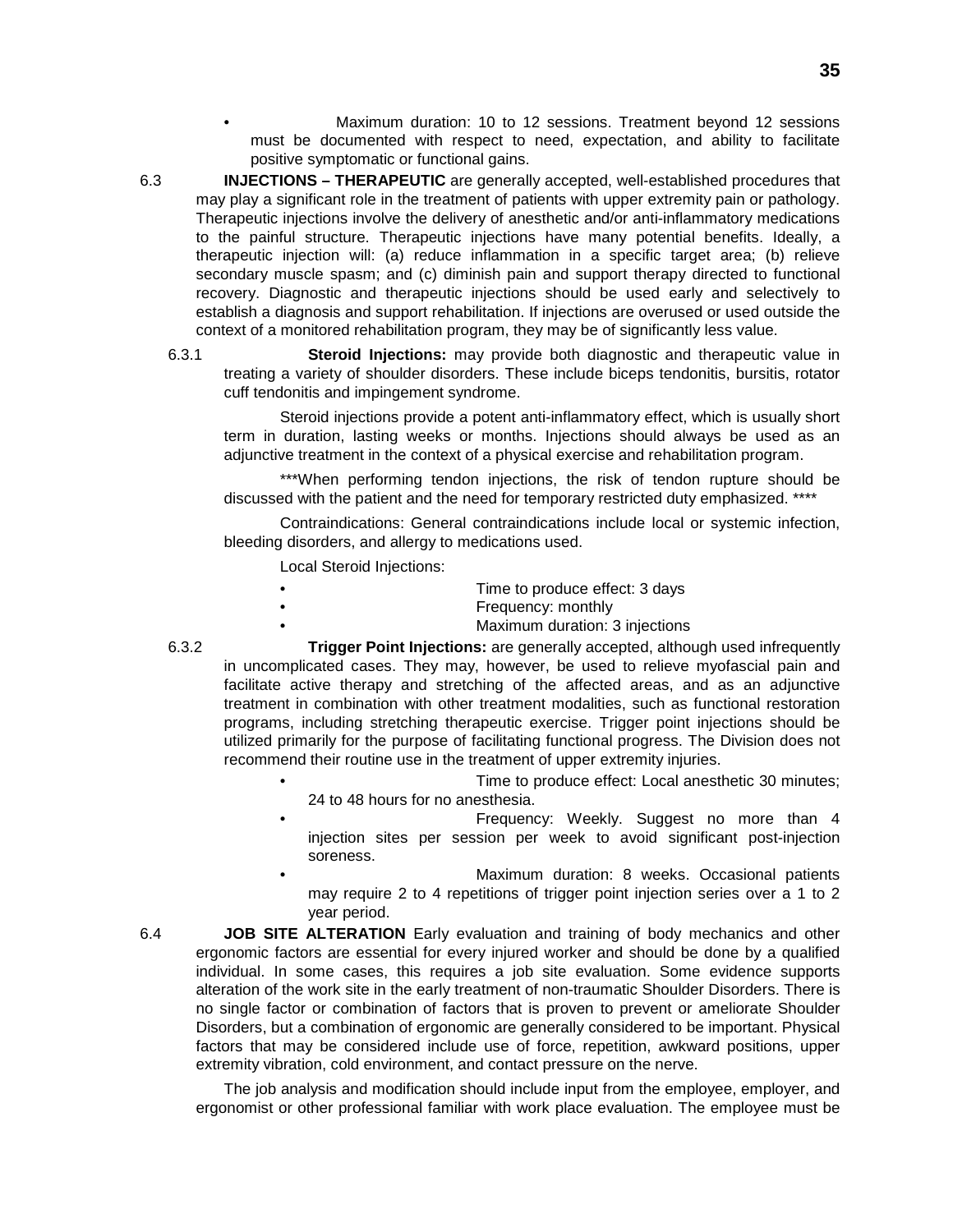#### **36**

observed performing all job functions in order for the job site analysis to be valid. Periodic follow-up is recommended to evaluate effectiveness of the intervention and need for additional ergonomic changes.

### 6.5 **MEDICATIONS**

For shoulder disorders, medications play a secondary role and should never be the sole modality of treatment. If a patient's symptoms resolve quickly with medications or any other passive modality, the practitioner should still consider prescribing a brief course in shoulder and upper extremity education and safety. When required, a wide range of medication is available. Modalities in this group are generally accepted, established and widely used. All narcotics and habituating medications should be prescribed with strict time, quantity and duration guidelines with a definite cessation parameter. Prescribing these drugs on an asneeded basis (PRN) should almost always be avoided.

6.5.1 **NONSTEROIDAL ANTI-INFLAMMATORY DRUGS (NSAIDs)** are probably the most useful medications in acute and chronic shoulder injury. In mild cases, they may be the only drug required for analgesia. There are several classes of NSAIDs and the response of the individual patient to a specific medication is unpredictable. For this reason, a range of anti-inflammatory medications may be tried in each case with the most effective preparation being continued.

For prolonged use of NSAIDs greater than 1-3 months, patients should be monitored for adverse reactions. Appropriate intervals for metabolic screening are dependent upon the patient's age, general health status and should be within parameters listed for each specific medication.

- 6.5.2 **ANALGESICS** (acetaminophen and aspirin are the common choice for nonnarcotic analgesia.
- 6.5.3 **PSYCHOTROPIC MEDICATION** may be used in patients with a high level of anxiety or depression. A variety of psychotropic drugs may be used. In acute or subacute shoulder injury, these medications are generally unnecessary except for the use of tricyclic antidepressants as substitutes for hypnotics and/or analgesics. In most cases, major tranquilizers, anxiolytics and antidepressants are reserved for chronic pain disorders. Patients, whose chief complaint is shoulder injury, but require use of major tranquilizers or anxiolytics for greater than two weeks. In particular, benzodiazepams are almost always contraindicated in patients with shoulder injury unless a severe anxiety state exist requiring psychiatric supervision or in cases of extremely severe, objectively visualized acute muscle spasm. In this type of acute scenario, the maximum duration for benzodiazepam administration should be limited to less than five days.
- 6.5.4 **HYPNOTICS** may be given to shoulder injury sufferers because of a chief complaint of "inability to sleep." Such medication must be used with caution because of their dependence-producing capabilities. The Division recommends consideration of sedating tricyclic antidepressants as an alternative when necessary. Physical methods of restoring a normal sleep pattern can usually be employed as an alternative to medication.
- 6.5.5 **NARCOTICS** should be primarily reserved for the treatment of acute shoulder injury or the treatment of patients with objectively documented acute exacerbations. The action of these drugs is central, affecting the patient's perception of pain rather than the pain process itself.

Narcotics are rarely indicated in the treatment of patients with pure shoulder injury without fracture. In mild to moderate cases of upper extremity pain, narcotic medication should not be used at all. Adverse effects include respiratory depression and the development of physical and psychological dependence.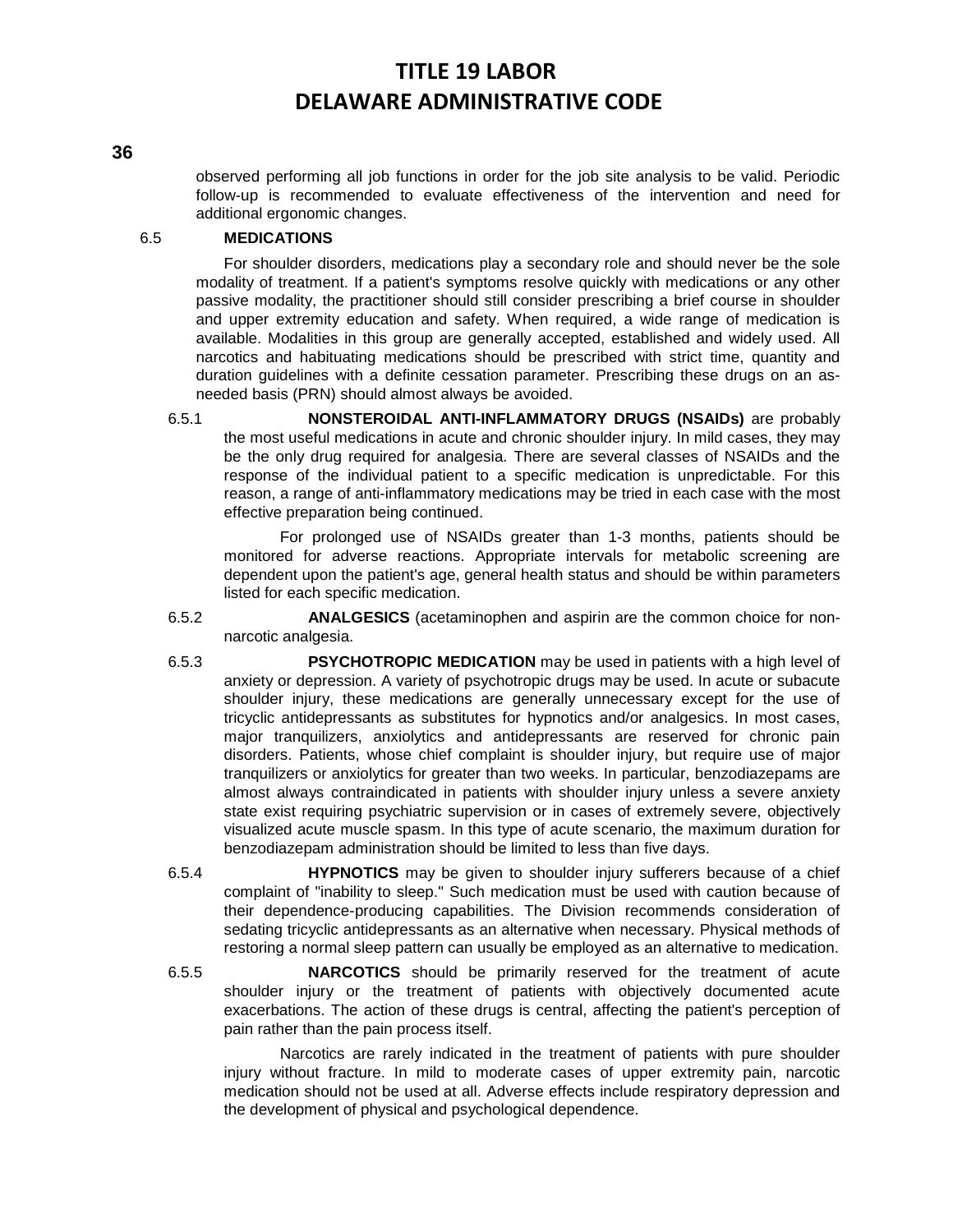6.5.6 **MINOR TRANQUILIZERS/MUSCLE RELAXANTS** should be primarily reserved for the treatment of acute shoulder with muscle spasm or the treatment of patients with objectively documented acute exacerbations. Muscle relaxants may have a significant effect on the early phases of acute shoulder disorders. Their action is central and with no effect on the neuromuscular junction of the muscles themselves. Purported peripheral effects are difficult to separate from the anxiolytic central action.

### 6.6 **OCCUPATIONAL REHABILITATION PROGRAMS**

6.6.1 Non-Interdisciplinary: These programs are work-related, outcome-focused, individualized treatment programs. Objectives of the program include, but are not limited to, improvement of cardiopulmonary and neuromusculoskeletal functions (strength, endurance, movement, flexibility, stability, and motor control functions), patient education, and symptom relief. The goal is for patients to gain full or optimal function and return-towork. The service may include the time-limited use of passive modalities with progression to achieve treatment and/or simulated/real work.

### 6.6.1.1 **WORK CONDITIONING/SIMULATION**

This program may begin once a patient is out of the acute phase of injury and will be able to tolerate this program.

These programs are usually initiated after the acute phase has been completed and offered at any time throughout the recovery phase. Work conditioning should be initiated when imminent return of a patient to modified or full duty is not an option, but the prognosis for returning the patient to work at completion of the program is at least fair to good.

The need for work place simulation should be based upon the results of a Functional Capacity Evaluation and/or Jobsite Analysis.

- Length of visit: 1 to 4 hours per day.
- Frequency: 2 to 5 visits per week
- 

Maximum Duration: 8 WEEKS.

Participation in a program beyond six weeks must be documented with respect to need and the ability to facilitate positive symptomatic or functional gains.

### 6.6.2 **WORK HARDENING**

Work Hardening is an interdisciplinary program addressing a patient's employability and return to work. It includes a progressive increase in the number of hours per day that a patient completes work simulation tasks until the patient can tolerate a full workday. This is accomplished by addressing the medical, behavioral, physical, functional, and vocational components of employability and return-to-work.

This can include a highly structured program involving a team approach or can involve any of the components thereof. The interdisciplinary team should, at a minimum, be comprised of a qualified medical director who is board certified with documented training in occupational rehabilitation; team physicians having experience in occupational rehabilitation; occupational therapist; physical therapist; case manager; and psychologist. As appropriate, the team may also include: chiropractor, RN, vocational specialist or Certified Biofeedback Therapist.

- Length of visit: up to 8 hours/day
	- Frequency: 2 to 5 visits per week
- Maximum duration: 8 weeks. Participation in a program beyond six weeks must be documented with respect to need and the ability to facilitate positive symptomatic or functional gains.

6.7 **PATIENT EDUCATION** No treatment plan is complete without addressing issues of individual patient and/or group education as a means of prolonging the beneficial effects of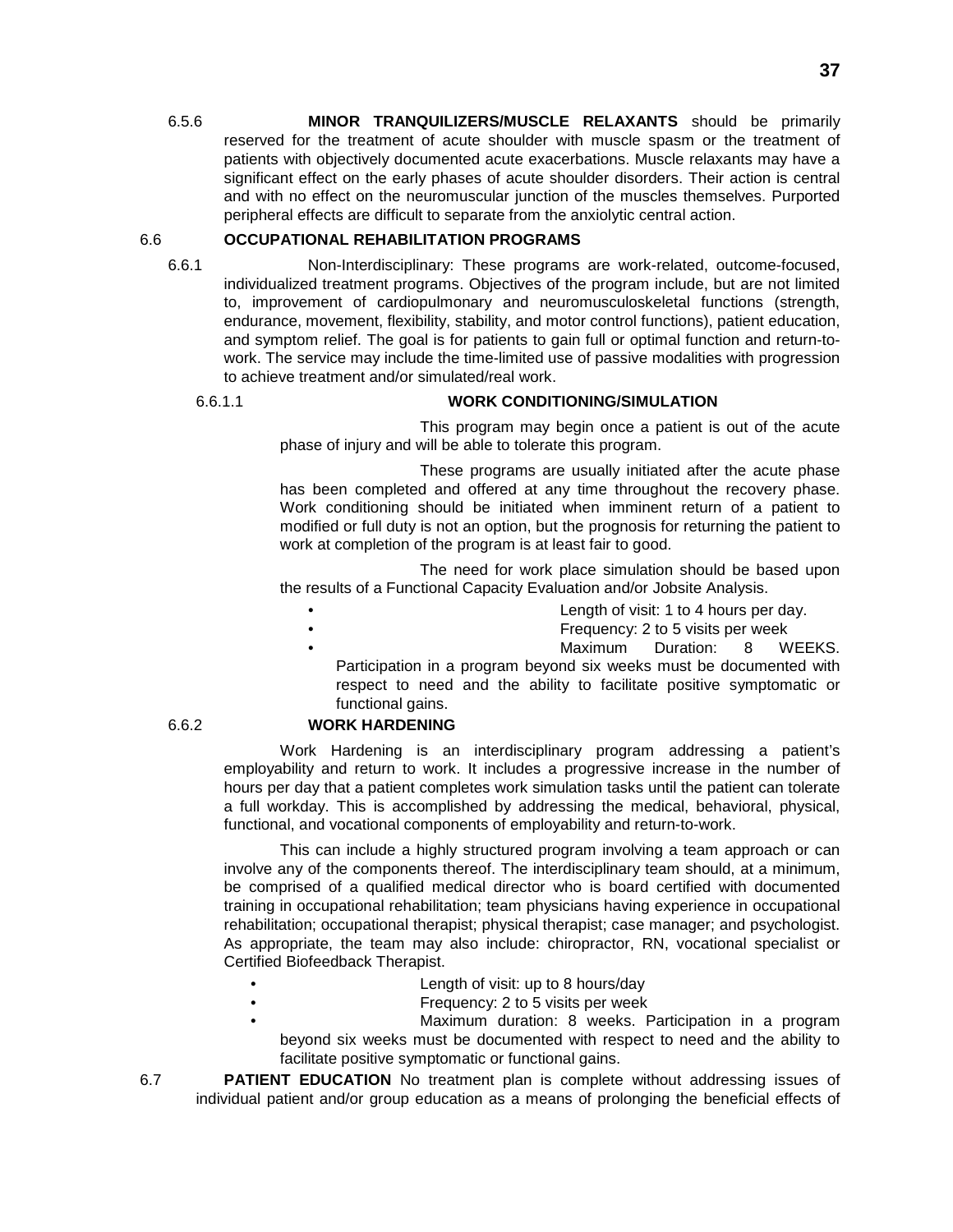**38**

treatment, as well as facilitating self-management of symptoms and injury prevention. The patient should take an active role in the establishment of functional outcome goals, and should be educated on his or her specific injury, assessment findings, and plan of treatment. Education and instruction in proper body mechanics and posture, positions to avoid task/tool adaptation, self-care for exacerbation of symptoms, and home exercise/task adaptation should also be addressed.

- Time to produce effect: Varies with individual patient.
	- Frequency: Should occur at every visit.

6.8 **RETURN-TO-WORK** is therapeutic, assuming the work is not likely to aggravate the basic problem or increase long-term pain. The practitioner must provide specific physical limitations per the Physician's Form. The following physical limitations should be considered and modified as recommended: lifting, pushing, pulling, crouching, walking, using stairs, bending at the waist, awkward and/or sustained postures, tolerance for sitting or standing, hot and cold environments, data entry and other repetitive motion tasks, sustained grip, tool usage and vibration factors. Even if there is residual chronic pain, return-to-work is not necessarily contraindicated.

The practitioner should understand all of the physical demands of the patient's job position before returning the patient to full duty and should receive clarification of the patient's job duties.

6.9 **SLEEP DISTURBANCES** are a common secondary symptom of CTD. Although primary insomnia may accompany pain as an independent co-morbid condition, it more commonly occurs, secondary to the pain condition itself. Exacerbations of pain often are accompanied by exacerbations of insomnia; the reverse can also occur. Sleep laboratory studies have shown disturbances of sleep architecture in pain patients. Loss of deep slow-wave sleep and increase in light sleep occur and sleep efficiency, the proportion of time in bed spent asleep, is decreased. These changes are associated with patient reports of non-restorative sleep.

Many affected patients develop behavioral habits that exacerbate and maintain sleep disturbances. Excessive time in bed, irregular sleep routine, napping, low activity, and worrying in bed are all maladaptive responses that can arise in the absence of any psychopathology. There is some evidence that behavioral modification, such as patient education and group or individual counseling, can be effective in reversing the effects of insomnia. Behavioral modifications are easily implemented and can include:

- 6.9.1 Maintaining a regular sleep schedule, retiring and rising at approximately the same time on weekdays and weekends.
- 6.9.2 Avoiding daytime napping.
- 6.9.3 Avoiding caffeinated beverages after lunchtime
- 6.9.4 Making the bedroom quiet and comfortable, eliminating disruptive lights, sounds, television sets, and keeping a bedroom temperature of about 65°F.
- 6.9.5 Avoiding alcohol or nicotine within two hours of bedtime.
- 6.9.6 Avoiding large meals within two hours of bedtime.
- 6.9.7 Exercising vigorously during the day, but not within two hours of bedtime, since this may raise core temperature and activate the nervous system.
- 6.9.8 Associating the bed with sleep and sexual activity only, using other parts of the home for television, reading and talking on the telephone.
- 6.9.9 Leaving the bedroom when unable to sleep for more than 20 minutes, retuning to the bedroom when ready to sleep again.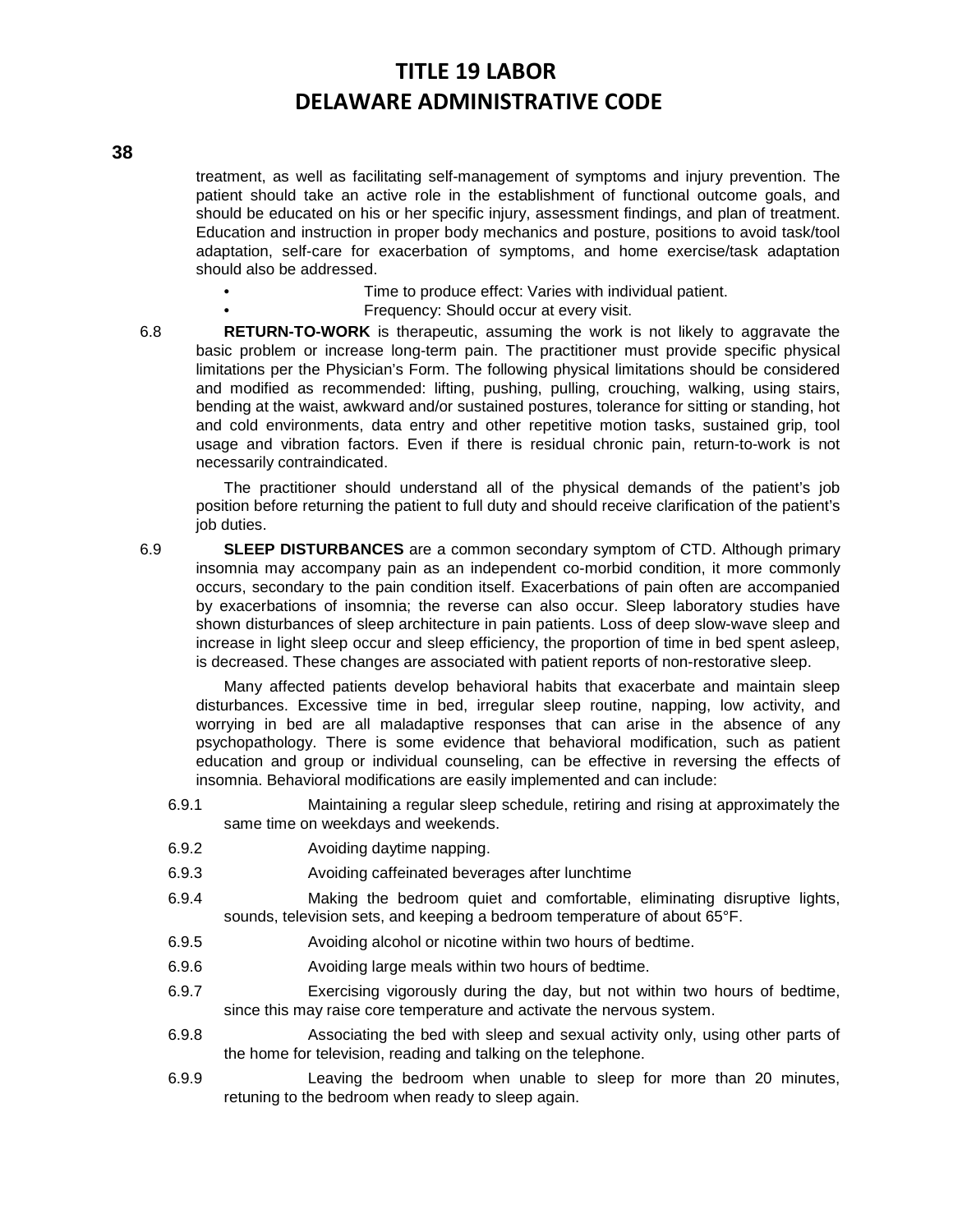These modifications should be undertaken before sleeping medication is prescribed for long term use.

- 6.10 **THERAPY–PASSIVE** includes those treatment modalities that do not require energy expenditure on the part of the patient. They are principally effective during the early phases of treatment and are directed at controlling symptoms such as pain, inflammation and swelling and to improve the rate of healing soft tissue injuries. They should be used in adjunct with active therapies to help control swelling, pain and inflammation during the rehabilitation process. They may be used intermittently as a therapist deems appropriate or regularly if there are specific goals with objectively measured functional improvements during treatment.
	- 6.10.1 **Electrical Stimulation (Unattended and Attended):** once applied, requires minimal on-site supervision by the physician or non-physician provider. Indications include pain, inflammation, muscle spasm, atrophy, and decreased circulation.
		- Time to produce effect: 2 to 4 treatments
		- Frequency: Varies, depending upon indication, between 2 to 3 times/day to 1 time/week. Provide home unit if frequent use.
			- Maximum duration: 24 visits
	- 6.10.2 **Extracorporeal shock wave treatment:** Consists of the application of pulses of high pressure sound to soft tissues, similar to lithotriptors. It has been investigated for its effectiveness in the treatment of Calcific Tendonitis. It has not been shown to have an advantage over other conservative treatments and remains investigational. It is not recommended.
	- 6.10.3 **Iontophoresis:** is the transfer of medication, including, but not limited to, steroidal anti-inflammatories and anesthetics, through the use of electrical stimulation. Indications include pain (Lidocaine), inflammation (hydrocortisone, salicylate), edema (mecholyl, hyaluronidase, salicylate), ischemia (magnesium, mecholyl, iodine), muscle spasm (magnesium, calcium), calcific deposits (acetate), scars and keloids (chlorine, iodine, acetate).
		- Time to produce effect: 1 to 4 treatments
		- Frequency: 2-3 times per week with at least 48 hours between treatments.
			- Maximum duration: 8 treatments per region
	- 6.10.4 **Laser irradiation:** Consists of the external application of an array of visible and infrared wavelengths to soft tissues. Frequency and duration are dependent on severity and chronicity of problem.
	- 6.10.5 **Manual Therapy Techniques:** are passive interventions in which the providers use his or her hands to administer skilled movements designed to modulate pain; increase joint range of motion; reduce/eliminate soft tissue swelling, inflammation, or restriction; induce relaxation; and improve contractile and non-contractile tissue extensibility. These techniques are applied only after a thorough examination is performed to identify those for whom manual therapy would be contraindicated or for whom manual therapy must be applied with caution.
		- 6.10.5.1 **MANIPULATION:** is generally accepted, wellestablished and widely used therapeutic intervention for low back pain. Manipulative Treatment (not therapy) is defined as the therapeutic application of manually guided forces by an operator to improve physiologic function and/or support homeostasis that has been altered by the injury or occupational disease, and has associated clinical significance.

High velocity, low amplitude (HVLA) technique, chiropractic manipulation, osteopathic manipulation, muscle energy techniques, counter strain, and non-force techniques are all types of manipulative treatment. This may be applied by osteopathic physicians (D.O.), chiropractors (D.C.), properly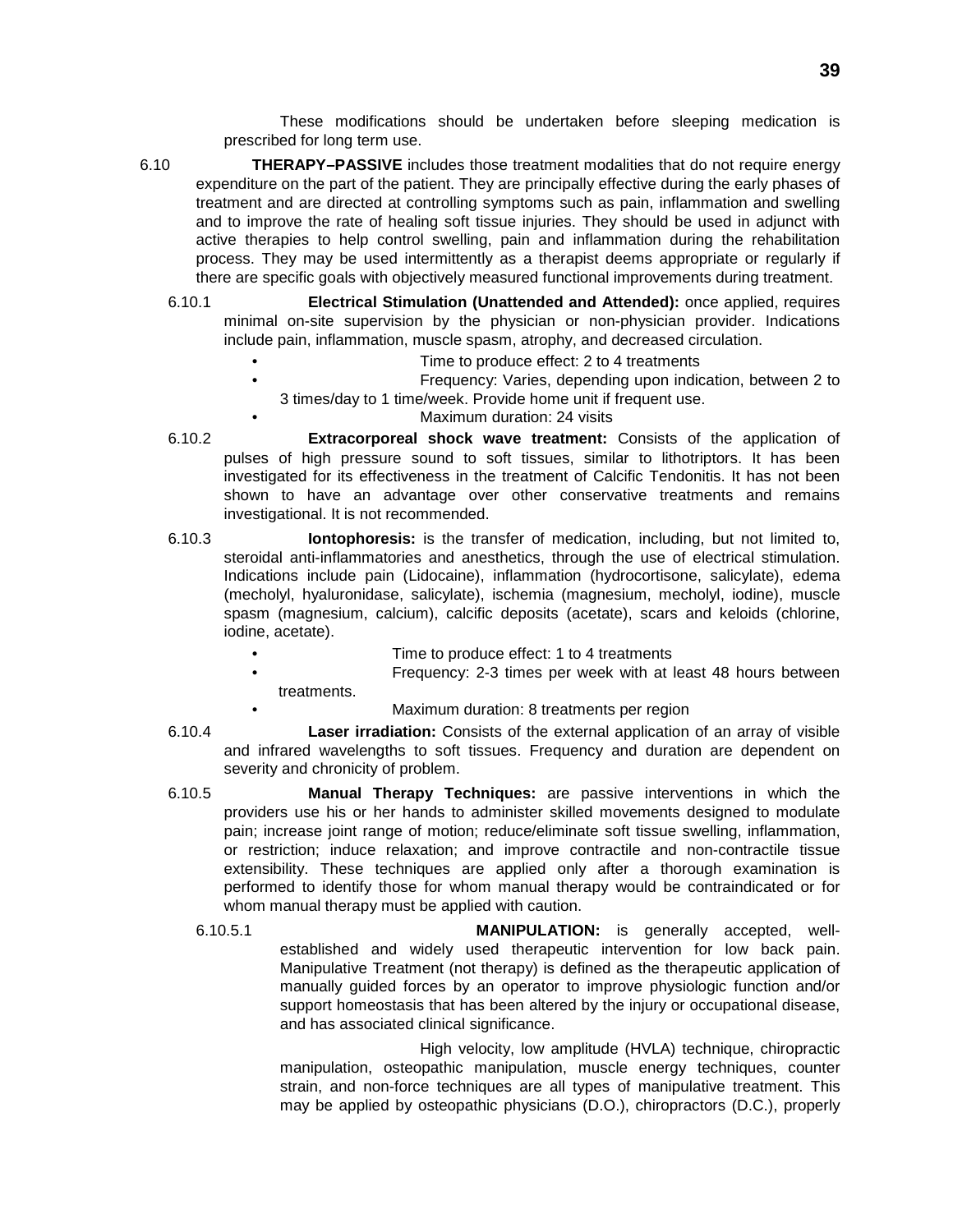trained physical therapists (P.T.), or properly trained medical physicians. Under these different types of manipulation exist many subsets of different techniques that can be described as a) direct- a forceful engagement of a restrictive/pathologic barrier, b) indirect- a gentle/non-forceful disengagement of a restrictive/pathologic barrier, c) the patient actively assists in the treatment and d) the patient relaxing, allowing the practitioner to move the body tissues. When the proper diagnosis is made and coupled with the appropriate technique, manipulation has no contraindications and can be applied to all tissues of the body. Pre-treatment assessment should be performed as part of each manipulative treatment visit to ensure that the correct diagnosis and correct treatment is employed.

High velocity, low amplitude (HVLA) manipulation is performed by taking a joint to its end range of motion and moving the articulation into the zone of accessory joint movement, well within the limits of anatomical integrity. Indications for manipulation include joint pain, decreased joint motion, and joint adhesions. Contraindications to HVLA manipulation include joint instability, fractures, severe osteoporosis, infection, metastatic cancer, active inflammatory arthritides, aortic aneurysm, and signs of progressive neurologic deficits.

Time to produce effect for all types of manipulative treatment: 1 to 6 treatments.

- Frequency: Up to 3 times per week for the first 4 weeks as indicated by the severity of involvement and the desired effect, then up to 2 treatments per week for the next 4 weeks. For further treatments, twice per week or less to maintain function.
- Maximum duration: 30 visits. Extended durations of care beyond what is considered "maximum" may be necessary in cases of re-injury, interrupted continuity of care, exacerbation of symptoms, and in those patients with comorbidities. Refer to the Chronic Pain Guidelines for care beyond 6 months.

The combination of 97140 plus either CMT or OMT code is equal to one visit when performed on the same day. Any combination of manual therapeutic intervention exceeding 30 visits (not units) needs to go to UR.

#### 6.10.5.2 **MOBILIZATION (Joint) /Manipulation**

Mobilization is passive movement involving oscillatory motions to the involved joints. The passive mobility is performed in a graded manner (I, II, III, IV, or V), which depicts the speed of the maneuver. It may include skilled manual joint tissue stretching. Indications include the need to improve joint play, improve intracapsular arthrokinematics, or reduce pain associated with tissue impingement.

- Time to produce effect: 4 to 6
- treatments

• Frequency: 2 to 3 times per week

• Maximum duration: 30 visits (CPT codes 97124 and 97140 can not exceed 30 visits in combination).

### 6.10.5.3 **MOBILIZATION (Soft Tissue)**

Mobilization of soft tissue is the skilled application of manual techniques designed to normalize movement patterns through the reduction of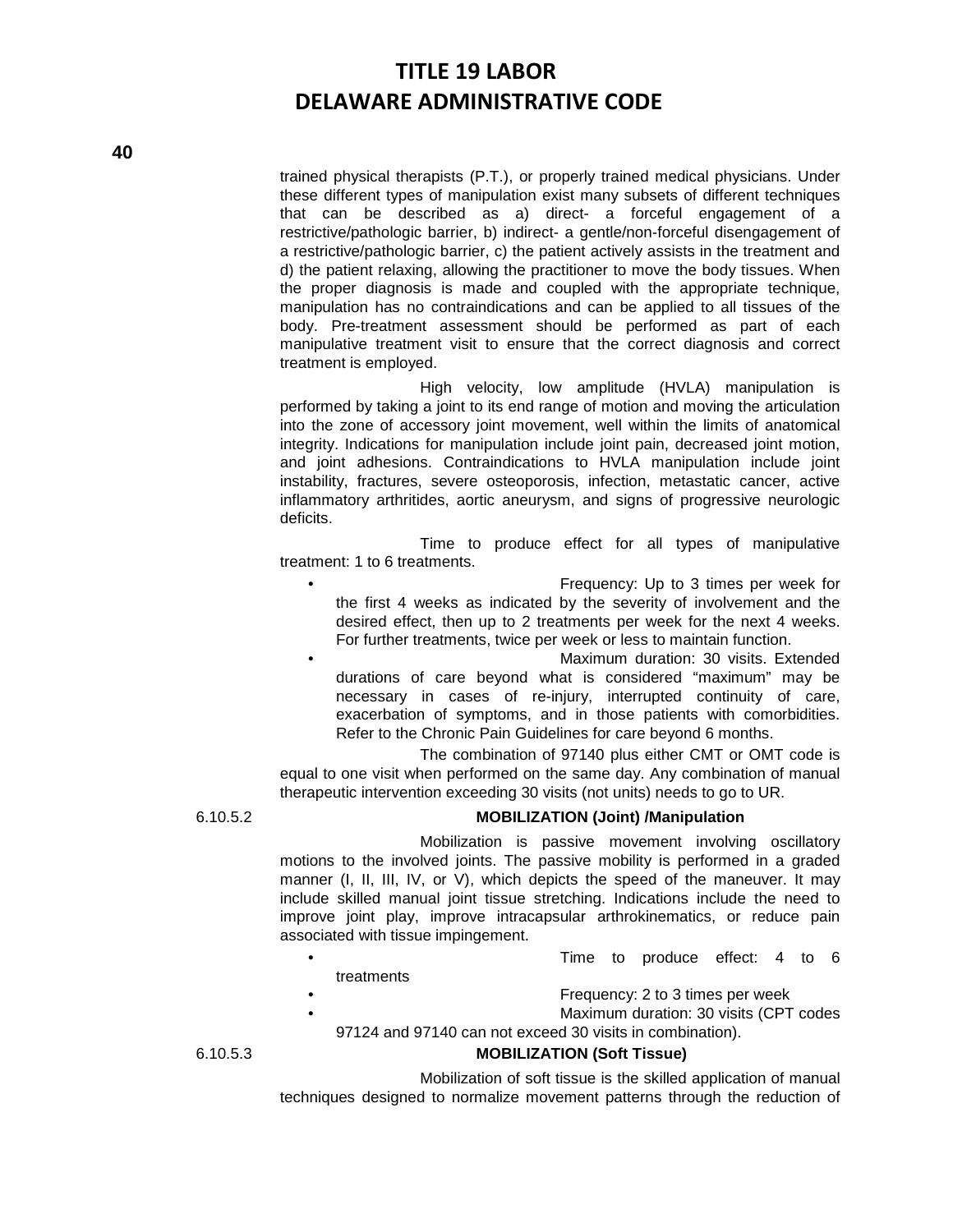soft tissue pain and restrictions. Indications include muscle spasm around a joint, trigger points, adhesions, and neural compression.

**Nerve Gliding:** consist of a series of flexion and extension movements of the hand, wrist, elbow, shoulder, and neck that produce tension and longitudinal movement along the length of the median and other nerves of the upper extremity. These exercises are based on the principle that the tissues of the peripheral nervous system are designed for movement, and that tension and glide (excursion) of nerves may have an effect on neurophysiology through alterations in vascular and axoplasmic flow. Biomechanical principles have been more thoroughly studied than clinical outcomes. Nerve gliding performed on a patient by the clinician should be reinforced by patient performance of similar techniques as part of a home exercise program at least twice per day.

- Time to produce effect: 4 to 6
- treatments
	- Frequency: 2 to 3 times per week • Maximum duration: 30 visits (CPT codes
- 97124 and 97140 can not exceed 30 visits in combination).
- 6.10.6 **Massage:** Manual or Mechanical Massage is manipulation of soft tissue with broad ranging relaxation and circulatory benefits. This may include stimulation of acupuncture points and acupuncture channels (acupressure), application of suction cups and techniques that include pressing, lifting, rubbing, pinching of soft tissues by or with the practitioner's hands. Indications include edema, muscle spasm, adhesions, the need to improve peripheral circulation and range of motion, or to increase muscle relaxation and flexibility prior to exercise.
	- Time to produce effect: Immediate.
		- Frequency: 1 to 3 times per week
	- Maximum duration: 12 visits (CPT codes 97124 and 97140 can not exceed 30 visits in combination).

6.10.7 **Orthotics/Immobilization with Splinting:** is a generally accepted, wellestablished and widely used therapeutic procedure. Splints may be effective when worn at night or during portions of the day, depending on activities. Splints should be loose and soft enough to maintain comfort while supporting the involved joint in a relatively neutral position. Splint comfort is critical and may affect compliance. Although off-the-shelf splints are usually sufficient, custom thermoplastic splints may provide better fit for certain patients.

Splints may be effective when worn at night or during portions of the day, depending on activities; however, splint use is rarely mandatory. Providers should be aware that over-usage is counterproductive, and counsel patients to minimize daytime splint use in order avoid detrimental effects, such as, stiffness and dependency over time.

- Time to produce effect: 1-4 weeks
- Frequency: Daytime intermittent or night use, depending on symptoms and activities.
- Maximum duration: 2 to 4 months. If symptoms persist, consideration should be given to further diagnostic studies or to other treatment options.

6.10.8 **Superficial Heat and Cold Therapy:** are thermal agents applied in various manners that lowers or raises the body tissue temperature for the reduction of pain, inflammation, and/or effusion resulting from injury or induced by exercise. Includes application of heat just above the surface of the skin at acupuncture points. Indications include acute pain, edema and hemorrhage, need to increase pain threshold, reduce muscle spasm and promote stretching/flexibility. Cold and heat packs can be used at home as an extension of therapy in the clinic setting.

- 
-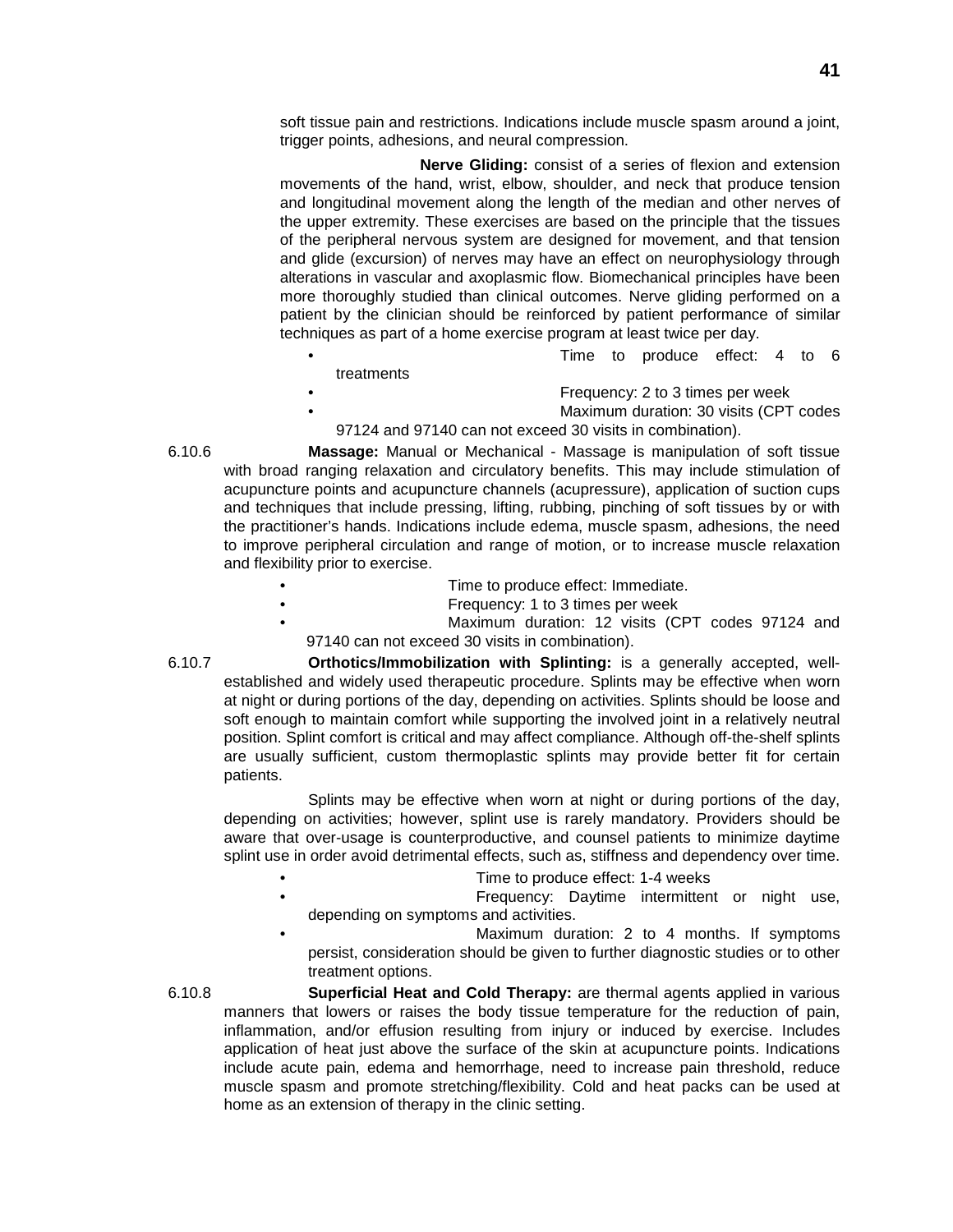- Time to produce effect: Immediate Frequency: 2 to 5 times per week (clinic). Home
- treatment as needed.

• Maximum duration: 12 visits, with maximum visits 1 per day. If symptoms persist, consideration should be given to further diagnostic studies or other treatment options.

6.10.9 **Ultrasound:** uses sonic generators to deliver acoustic energy for therapeutic thermal and/or nonthermal soft tissue effects. Indications include scar tissue, adhesions, collagen fiber and muscle spasm, and to improve muscle tissue extensibility and soft tissue healing. Ultrasound with electrical stimulation is concurrent delivery of electrical energy that involves dispersive electrode placement. Indications include muscle spasm, scar tissue, pain modulation and muscle facilitation. Phonophoresis is the transfer of medication to the target tissue to control inflammation and pain through the use of sonic generators. These topical medications include, but are not limited to, steroidal antiinflammatory and anesthetics.

| $\bullet$ | Time to produce effect: 4 to 8 treatments |
|-----------|-------------------------------------------|
| $\bullet$ | Frequency: 2-3 times per week             |
| $\bullet$ | Maximum duration: 18 visits               |
| -- ----   |                                           |

6.11 **THERAPY–ACTIVE** therapies are based on the philosophy that therapeutic exercise and/or activity are beneficial for restoring flexibility, strength, endurance, function, range of motion, and alleviating discomfort. Active therapy requires an internal effort by the individual to complete a specific exercise or task, and thus assists in developing skills promoting independence to allow self-care after discharge. This form of therapy requires supervision from a therapist or medical provider such as verbal, visual, and/or tactile instructions. At times a provider may help stabilize the patient or guide the movement pattern but the energy required to complete the task is predominately executed by the patient.

Patients should be instructed to continue active therapies at home as an extension of the treatment process in order to maintain improvement levels. Home exercise can include exercise with or without mechanical assistance or resistance and functional activities with assistive devices.

Interventions are selected based on the complexity of the presenting dysfunction with ongoing examination, evaluation and modification of the plan of care as improvement or lack thereof occurs. Change and/or discontinuation of an intervention should occur if there is attainment of expected goals/outcome, lack of progress, lack of tolerance and/or lack of motivation. Passive interventions/modalities may only be used as adjuncts to the active program.

- 6.11.1 **Activities of Daily Living:** Supervised instruction, active-assisted training, and/or adaptation of activities or equipment to improve a person's capacity in normal daily living activities such as self-care, work re-integration training, homemaking, and driving.
	- Time to produce effect: 4 to 5 treatments
		- Maximum of 10 sessions
- 6.11.2 **Aquatic Therapy:** is a well-accepted treatment which consists of the therapeutic use of aquatic immersion for therapeutic exercise to promote strengthening, core stabilization, endurance, range of motion, flexibility, body mechanics, and pain management. Aquatic therapy includes the implementation of active therapeutic procedures in a swimming or therapeutic pool. The water provides a buoyancy force that lessens the amount of force gravity applies to the body. The decreased gravity effect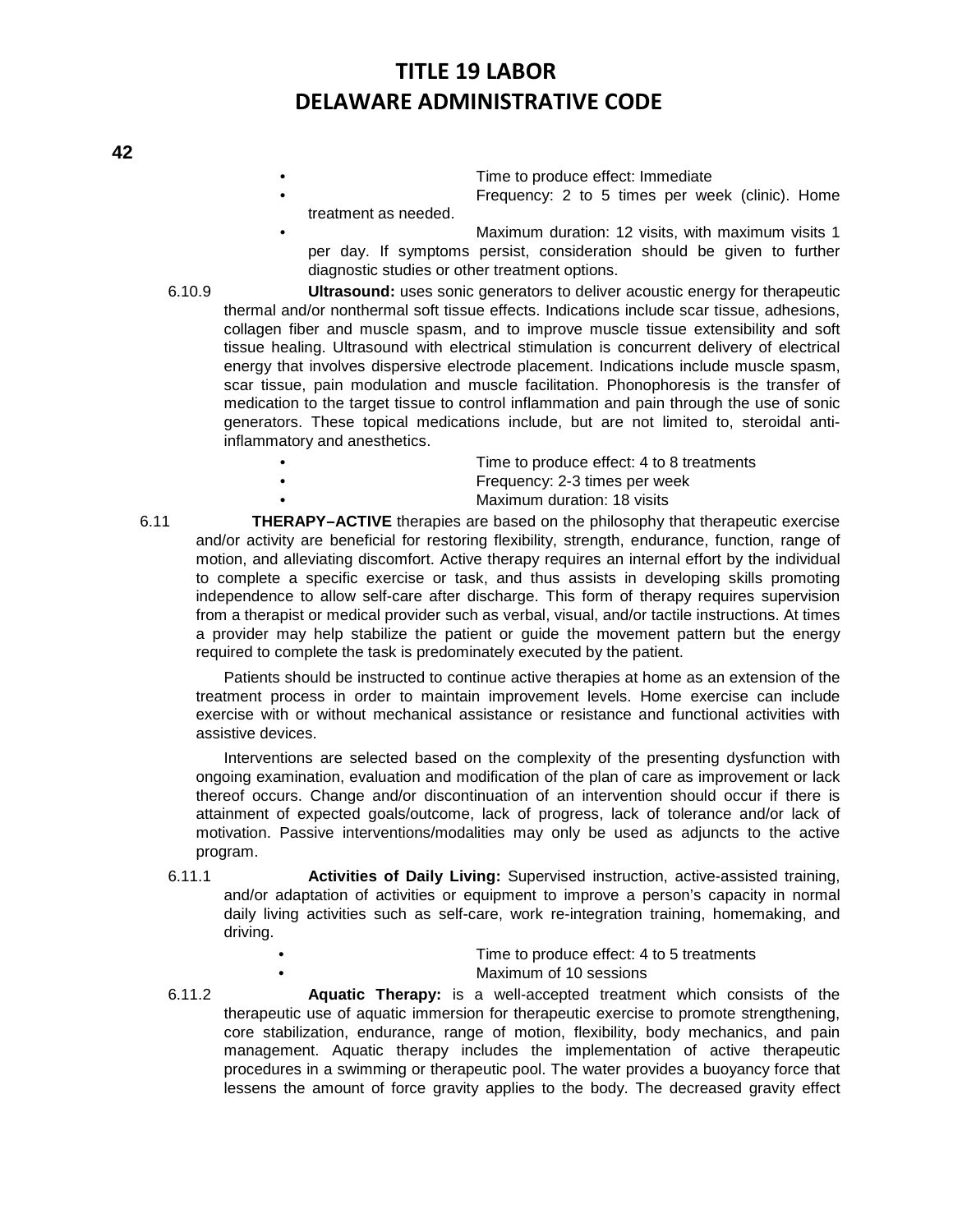allows the patient to have a mechanical advantage and more likely have a successful trial of therapeutic exercise. The therapy may be indicated for individuals who:

- cannot tolerate active land-based or full-weight bearing therapeutic procedures
- require increased support in the presence of proprioceptive deficit;
- are at risk of compression fracture due to decreased bone density;
- have symptoms that are exacerbated in a dry environment;
- would have a higher probability of meeting active therapeutic goals than in a land-based environment.

The pool should be large enough to allow full extremity range of motion and fully erect posture. Aquatic vests, belts and other devices can be used to provide stability, balance, buoyancy, and resistance.

- Time to produce effect: 4 to 5 treatments
	- Frequency: 3 to 5 times per week
		- Maximum duration: 24 visits

A self-directed program is recommended after the supervised aquatics program has been established, or, alternatively a transition to a land-based environment exercise program.

- 6.11.3 **Functional Activities**: are the use of therapeutic activity to enhance mobility, body mechanics, employability, coordination, and sensory motor integration.
	- Time to produce effect: 4 to 5 treatments
	- Frequency: 3 to 5 times per week
	- Maximum duration: 24 visits

Total number of visit 97110 and 97530 should not exceed 36 visits without preauthorization

- 6.11.4 **Neuromuscular Re-education**: is the skilled application of exercise with manual, mechanical, or electrical facilitation to enhance strength, movement patterns, neuromuscular response, proprioception, kinesthetic sense, coordination education of movement, balance, and posture. Indications include the need to promote neuromuscular responses through carefully timed proprioceptive stimuli, to elicit and improve motor activity in patterns similar to normal neurologically developed sequences, and improve neuromotor response with independent control.
	- Time to produce effect: 2 to 6 treatments
	- Frequency: 3-5 times per week
		- Maximum duration: 24 visits
- 6.11.5 **Proper Work Techniques**: Please refer to the "Job Site Evaluation" and "Job Site Alteration" sections of these guidelines.
- 6.11.6 **Therapeutic Exercise:** with or without mechanical assistance or resistance may include isoinertial, isotonic, isometric and isokinetic types of exercises. Indications include the need for cardiovascular fitness, reduced edema, improved muscle strength, improved connective tissue strength and integrity, increased bone density, promotion of circulation to enhance soft tissue healing, improvement of muscle recruitment, increased range of motion, and are used to promote normal movement patterns. Can also include complimentary/alternative exercise movement therapy.
	- Time to produce effect: 2 to 6 treatments
	- Frequency: 3 to 5 times per week
	- Maximum duration: 36 visits